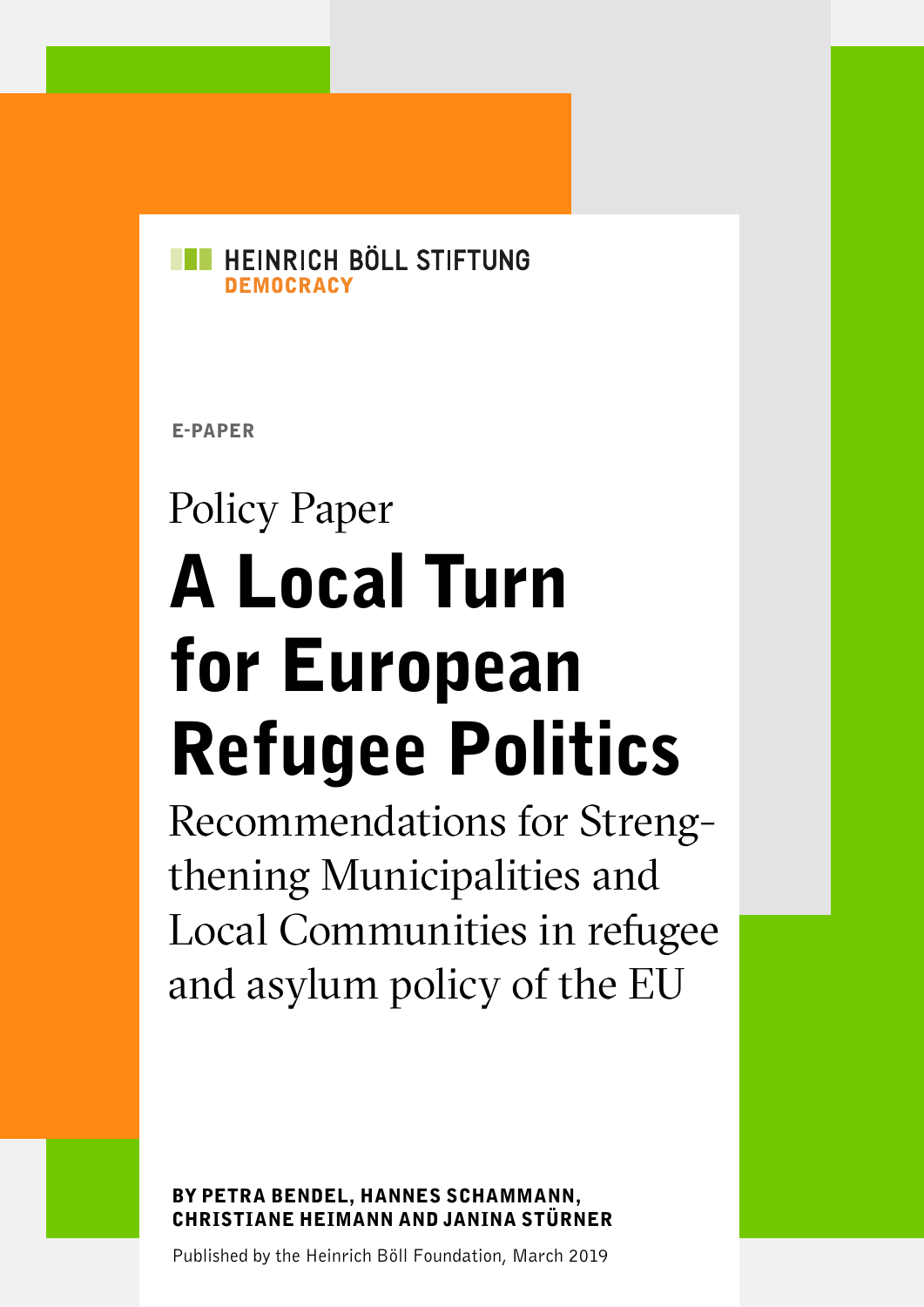# A Local Turn for European Refugee **Politics**

By Petra Bendel, Hannes Schammann, Christiane Heimann and Janina Stürner

### **Contents**

| Foreword                                                                                                                            | $\mathfrak{Z}$ |  |  |  |  |  |  |
|-------------------------------------------------------------------------------------------------------------------------------------|----------------|--|--|--|--|--|--|
| Summary                                                                                                                             | 5              |  |  |  |  |  |  |
| 1 Introduction                                                                                                                      |                |  |  |  |  |  |  |
| 2 The status quo: municipalities in European migration policy                                                                       |                |  |  |  |  |  |  |
| 2.1 Municipal self-perception – from integration policy to migration policy                                                         | 12             |  |  |  |  |  |  |
| 2.2 Institutions and instruments for the involvement of municipalities<br>in European migration policy                              | 16             |  |  |  |  |  |  |
| 2.3 Transnational networks and municipal representation of interests                                                                | 18             |  |  |  |  |  |  |
| 2.4 Financial deficits                                                                                                              | 20             |  |  |  |  |  |  |
| 2.5 Structural deficits: the partnership principle as unused potential                                                              | 24             |  |  |  |  |  |  |
| 2.6 Recommendations for action: Key stumbling blocks on the way to<br>an improved integration of municipalities                     | 25             |  |  |  |  |  |  |
| 3 What is to be done – recommendations for action for a better involvement<br>of the municipalities in EU refugee and asylum policy | 27             |  |  |  |  |  |  |
| 3.1 Reform EU funds                                                                                                                 | 27             |  |  |  |  |  |  |
| 3.2 Give the municipalities a greater say                                                                                           | 29             |  |  |  |  |  |  |
| 3.3 Introduce a municipal relocation mechanism                                                                                      | 30             |  |  |  |  |  |  |
| 4 Closing remarks                                                                                                                   | 39             |  |  |  |  |  |  |
| List of abbreviations                                                                                                               | 41             |  |  |  |  |  |  |
| List of references                                                                                                                  | 42             |  |  |  |  |  |  |
| The authors                                                                                                                         | 50             |  |  |  |  |  |  |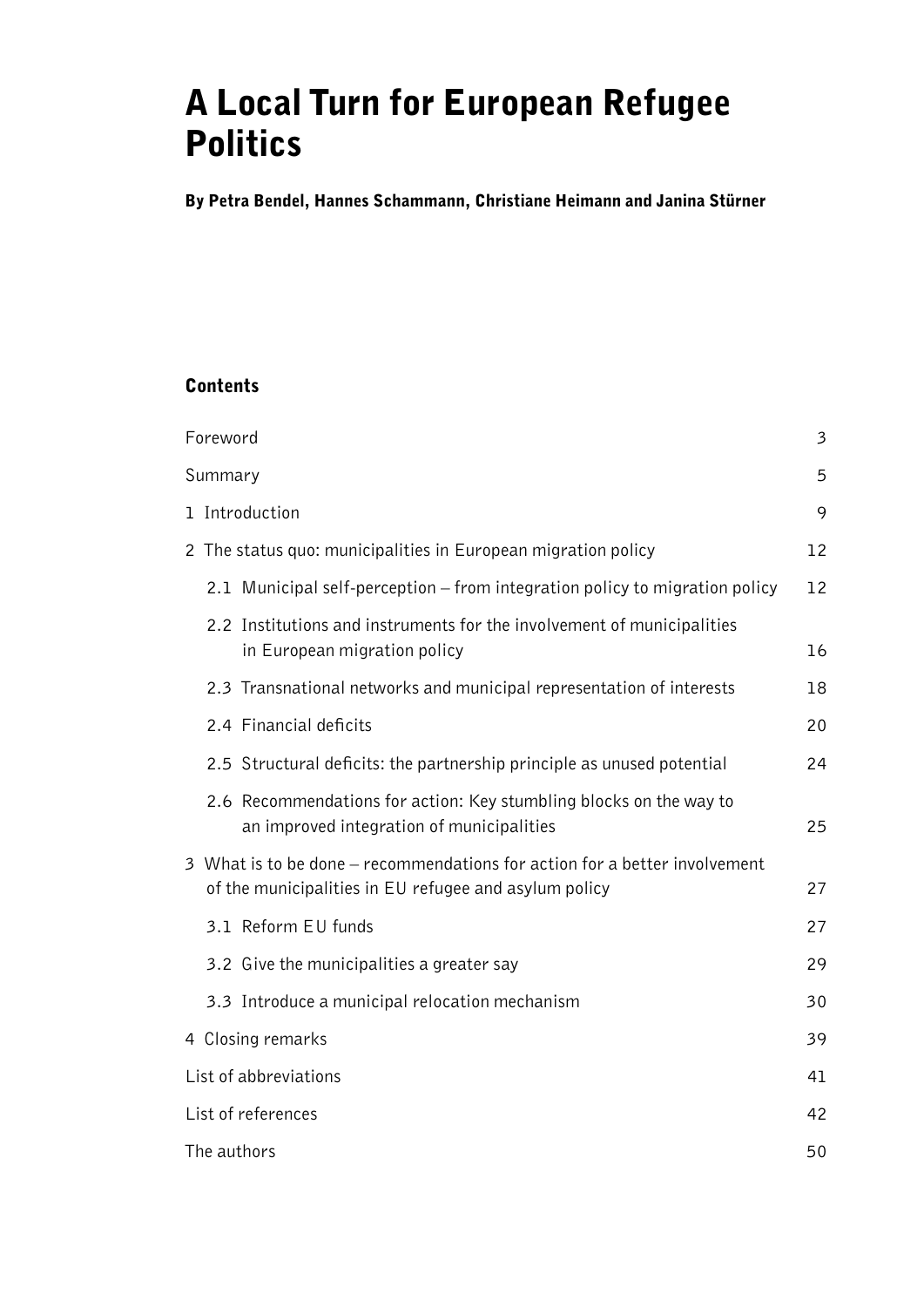# <span id="page-2-0"></span>Foreword

The European Union's refugee and asylum policy has reached an impasse. The reception of persons seeking protection from the crisis regions in Europe's surrounding areas is distributed unfairly. Some states refuse to take in any refugees at all, while others are struggling to cope with a large number of refugees as a result of regulations such as the Dublin regulation. The attitudes of the population in the receiving countries are polarised. This impedes coherent political measures on both a national and European level. It is interesting that it is in those places which are shouldering the largest burden of the integration that particular migration and integration policy strategies can be seen, namely in the municipalities throughout Europe. For this reason, new strategies in EU asylum and refugee policy, which will remove the blockades, should start right there. However, besides the European and national levels, until now municipalities have hardly had a say when it comes to migration issues.

In this policy paper «A Local Turn for European Refugee Politics: Recommendations for Strengthening Municipalities and Local Communities in refugee and asylum policy of the EU», the Heinrich-Böll-Stiftung puts forward proposals for a more active role of the municipalities in refugee and asylum policy.

The proposals focus on refugees and migrants who are already in Europe and have good prospects of remaining. They are aimed at eliminating the financial and structural disadvantages experienced by the municipalities when it comes to receiving persons seeking protection, and to make use of their abundantly available potential by giving them a greater say and involving them to a greater extent. Specifically, it will be demonstrated just what giving the municipalities a greater say could look like in respect of a humanitarian reception policy aimed at protecting refugees. Thus, the authors recommend that the municipalities are granted a more simple and compact access to EU funds, that they are given a say on the allocation of EU funds and that access to EU funding is organised in such a way that it is free of hurdles also for smaller or financially weak municipalities. Further, the communication channels between the municipal and European levels should be improved and European arbitration bodies should be established to deal with conflicts between municipalities and national governments.

At the core of the recommendations is a mechanism which considers both those seeking protection and the receiving municipalities and their preferences, and which involves local support groups. Such a matching process which takes into account the needs and integration requirements of persons seeking protection as well as the receiving municipalities combines long-term integration prospects with regional development strategies. The systematic involvement of support groups would not only enhance the prospects of successful integration and increase the social capital of the refugees, but also strengthen the acceptance of their reception and social cohesion locally. In particular, however, such a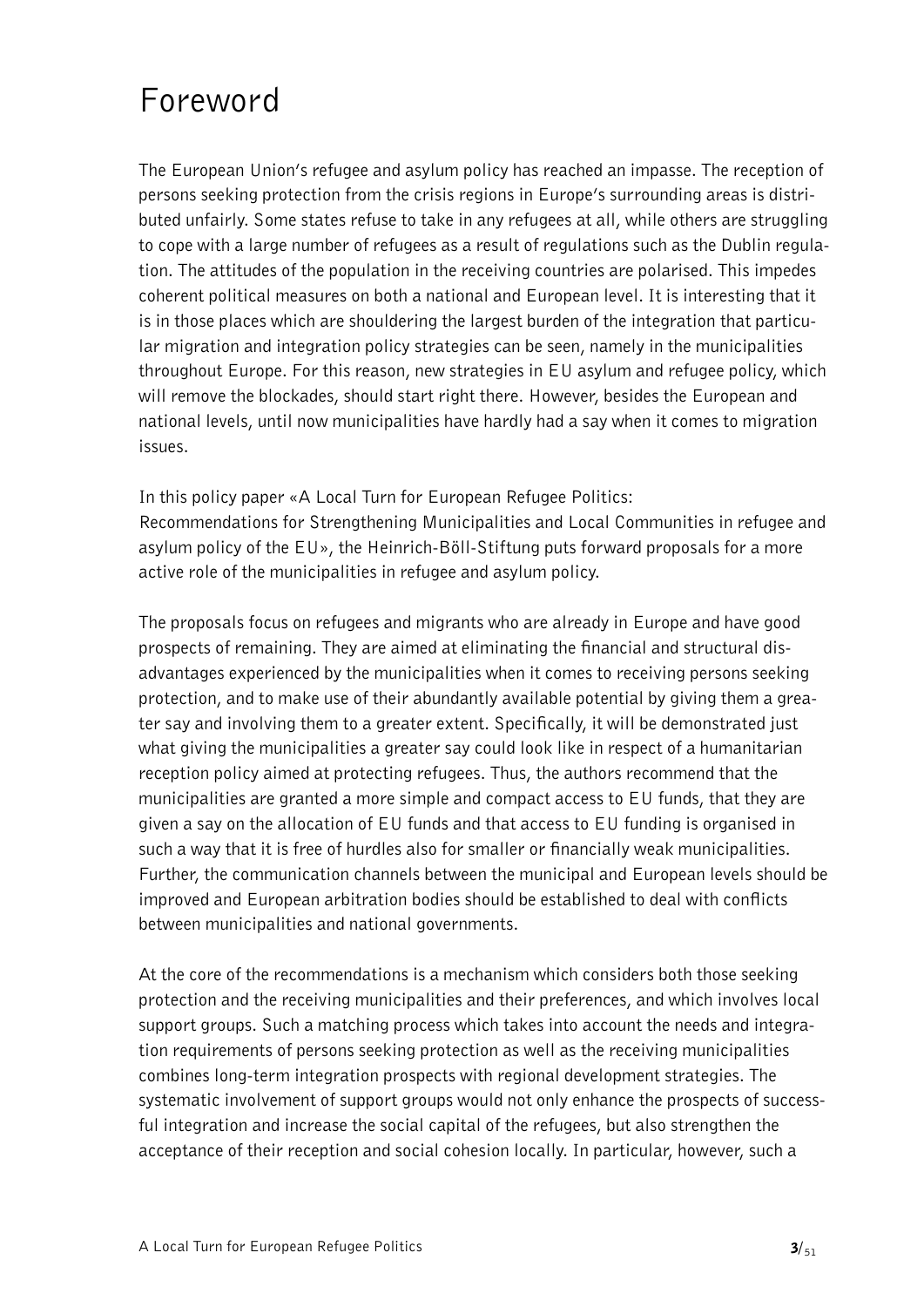mechanism regulates migration into the municipalities as a municipal decision so as to provide the citizens with their own scope for action at a local level. So far, the national governments (and in Germany also the Länder) have been instrumental when it comes to decisions on the reception and distribution of persons in need of protection. Granting the municipalities flexibility in respect of the reception of persons seeking protection so as to enable them to individually prepare in advance for their reception together with support groups from the local civil society and businesses, and providing them with the financial means necessary to ensure that the reception is not to the detriment of other municipal public welfare functions – such municipal participation could once again boost confidence in local autonomy and in the political system as a whole. It would also contribute towards an objectification of the debate and thereby provide new impetus to the discussion on refuge and asylum throughout Europe. As such, the proposed mechanism, which initially refers to the current legal framework for the relocation of recognised refugees in the country of initial reception, also demonstrates potential for other forms of reception of persons seeking protection (e.g. resettlement).

The voices of the municipalities themselves are becoming ever louder. They are demanding a greater say and are networking to make themselves heard. City networks such as EURO-CITIES und Solidarity Cities are evidence of this. Their ventures and ideas for a restructuring of the reception policy and procedures should be listened to if the principle of subsidiarity and consequently democratic participation and local autonomy are to be taken seriously. This policy paper takes up the available potential, incorporates the experiences gleaned from model projects, and from them develops valid recommendations. With these proposals, the Heinrich-Böll-Stiftung provides constructive input on the so urgently necessary restructuring of European asylum and refugee policy. It is important to act now!

We would like to express our gratitude to the authors, Prof. Dr. Petra Bendel, Prof. Dr. Hannes Schammann, Dipl. pol. Christiane Heimann and Janina Stürner M.A.. We would also like to thank the many experts from business, politics and academia who have shared their experiences and expertise with the authors.

Berlin, March 2019

Dr. Ellen Ueberschär Dr. Christine Pütz *President of the Heinrich Böll Foundation* **Department EU/North America**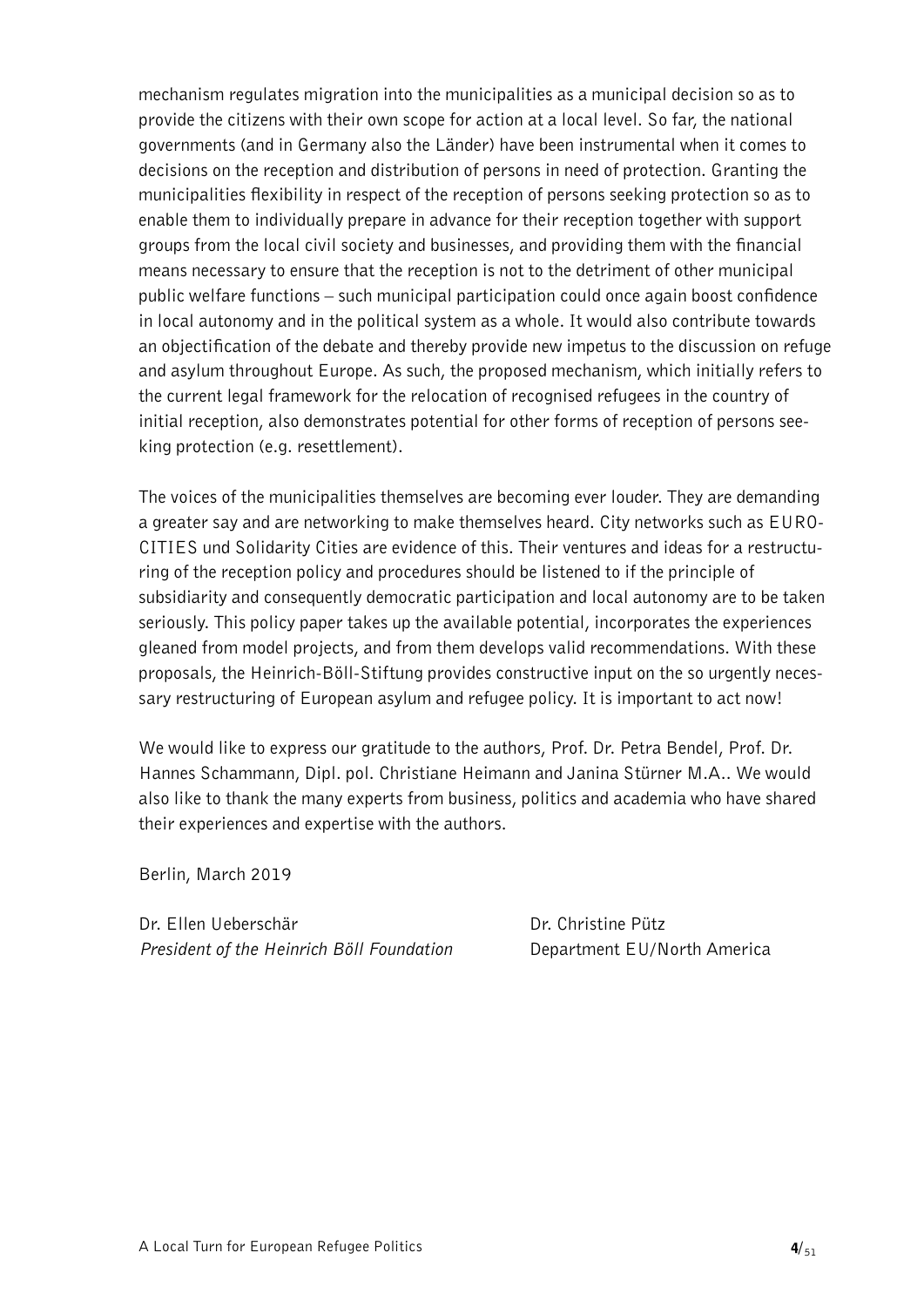## <span id="page-4-0"></span>Summary

The European Union's migration and asylum policy is in deep crisis. Initiatives by individual nation states are the order of the day. A common «area of freedom, security and justice» is still only a distant prospect. In search of new ideas to stop this trend it has increasingly been suggested that the competences of cities and municipalities when it comes to the reception of refugees should be strengthened.At the same time, the EU Commission is promoting the involvement of the municipal level in various policy areas with a range of activities such as the «Urban Agenda for the EU». Ultimately it is the municipalities themselves which, despite a lack of legal competences, are speaking out more clearly on questions of migration policy. In recent years they have coped with the accommodation and care of refugees, despite facing a number of challenges. Now they want to have a say when it comes to the opening or closing of borders and the reception of persons seeking protection. City networks such as Solidarity Cities bear witness to this self-confidence, as do the offers by the mayors of Naples, Barcelona, Bonn and numerous other municipalities to take in the passengers of rescue ships. This initiative failed, however, largely due to the national governments. The municipalities still appear to be in too weak a position institutionally to effectively help shape EU asylum policy. There are still no coherent strategies which are both innovative and feasible.

This is the starting point for this paper. It demonstrates the financial and structural deficits of the municipalities in respect of asylum and refugee policy and develops specific ideas as to how municipalities can be strengthened sustainably, and their potential be used for the further development of a common European asylum system. Municipalities should, for example, be given improved access to EU funds and a say in the reception of persons seeking protection. At the same time, the right to self-determination of and suggestions put forward by persons in need of protection should be taken seriously: secondary movements can only be reduced significantly if refugees are able to participate in the choice of place of residence.

The proposals connect promising approaches from the professional discourse in politics and academia and take them further. Gesine Schwan was a particularly prominent advocate of the call for municipalities to be strengthened as independent actors with an EU fund in EU refugee policy. This and similar demands have recently been taken up by France's president, Emmanuel Macron as well as by Green Party MPs, for example Franziska Brantner. The recommendations have been debated with experts from both researchers and politicians from different political fields. They can be adapted to the structures and processes in the respective member state and implemented in accordance with national policy. The scope of the proposals is based mainly on political feasibility and practicability. The proposals can be divided into three groups: the organisation of European funds, the strengthening of multi-level governance and the development of a municipal relocation mechanism.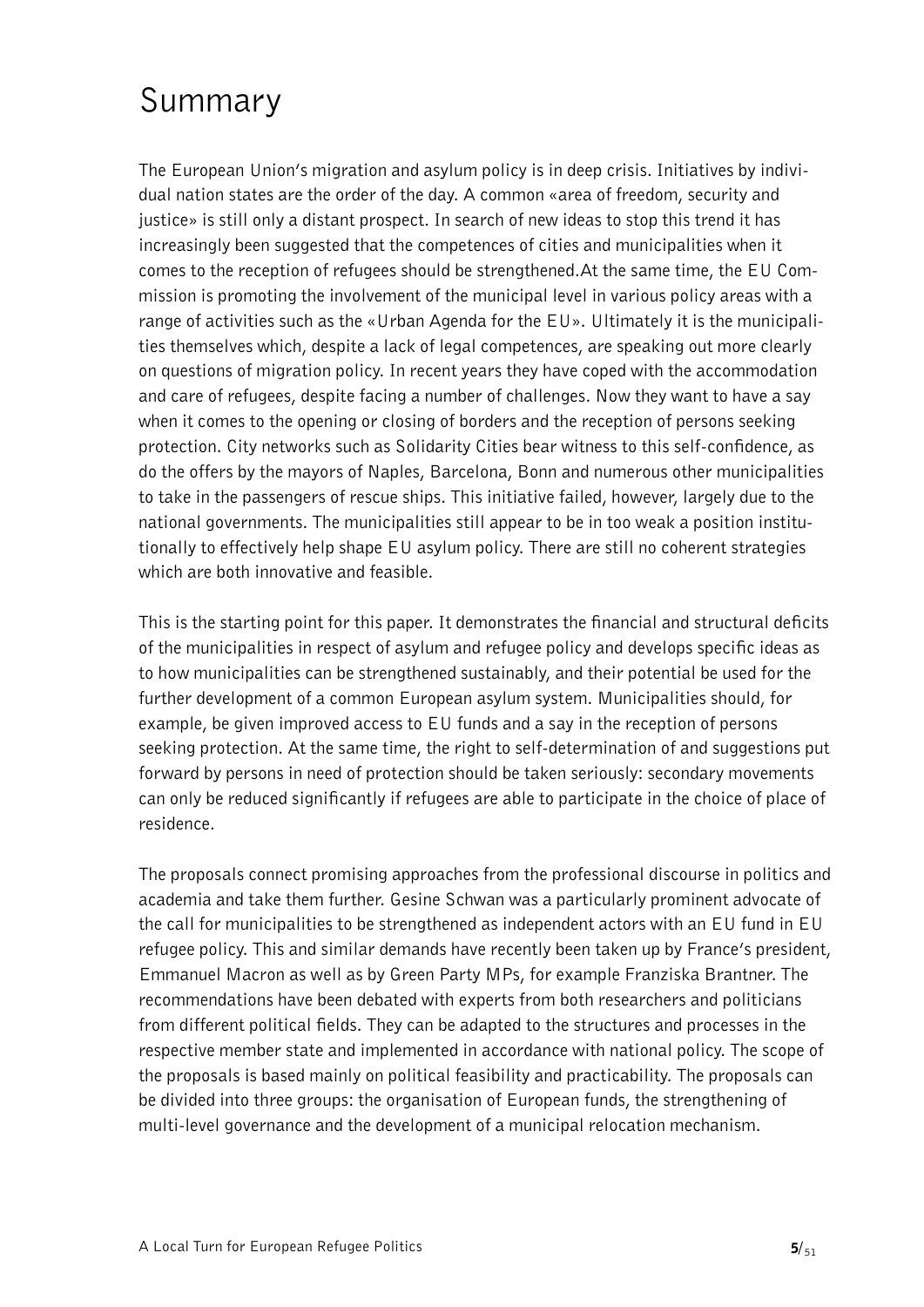*The recommendations at a glance:* 

#### A. Financially strengthen municipalities by granting unhindered access to EU funds

- A.1 *Existing EU funds will be better coordinated. Municipalities can submit* a single application with a coherent package of measures*, which is then financed from different funds (for details see page 27).*
- *A.2* The co-financing *of EU projects will be simplified. Municipalities can combine EU funds with other subsidies from, for example, the European Investment Bank. This will better address the needs of cities and communities with little financial means of their own (for details see page 28).*
- *A.3 The* access to subsidies *will be simplified. National* one-stop shops *support municipalities in the submission and processing of applications. Contact persons are clearly designated, deadlines are communicated transparently. This means that also smaller municipalities without any specific EU expertise can benefit more from EU funding (for details see page 28).*
- *A.4 Municipalities can* apply directly for flexible immediate aid from the EU *without having to go via the nation states, in particular for emergency aid from the Asylum, Migration and Integration Fund. In this way, needs can finally be met quickly and without complication (for details see page 29).*

#### B. Give the municipalities a greater say

- *B.1 In order to to give the municipalities a greater say and enable a better coordination between the levels, the existing* partnership principle will be strengthened*. This already gives municipalities and other «partners» more authority to have a say when it comes to EU funds. However, up to now these possibilities have not been fully implemented. The development of new standards should lead to improvements in this respect (for details see page 29).*
- *B.2 The European Commission will establish a* mediation body to deal with disputes between municipalities and national authorities *concerning the national development of migration policy funding programmes (for details see page 30).*

#### C. Introduction of a municipal relocation mechanism

*C.1 A new* municipal relocation mechanism *takes the needs of municipalities and those seeking protection seriously. To this end, a matching process is proposed, which guarantees human rights standards and takes individual preferences into consideration. In this way, local integration processes are promoted, and secondary movement is reduced (for details see page 30).*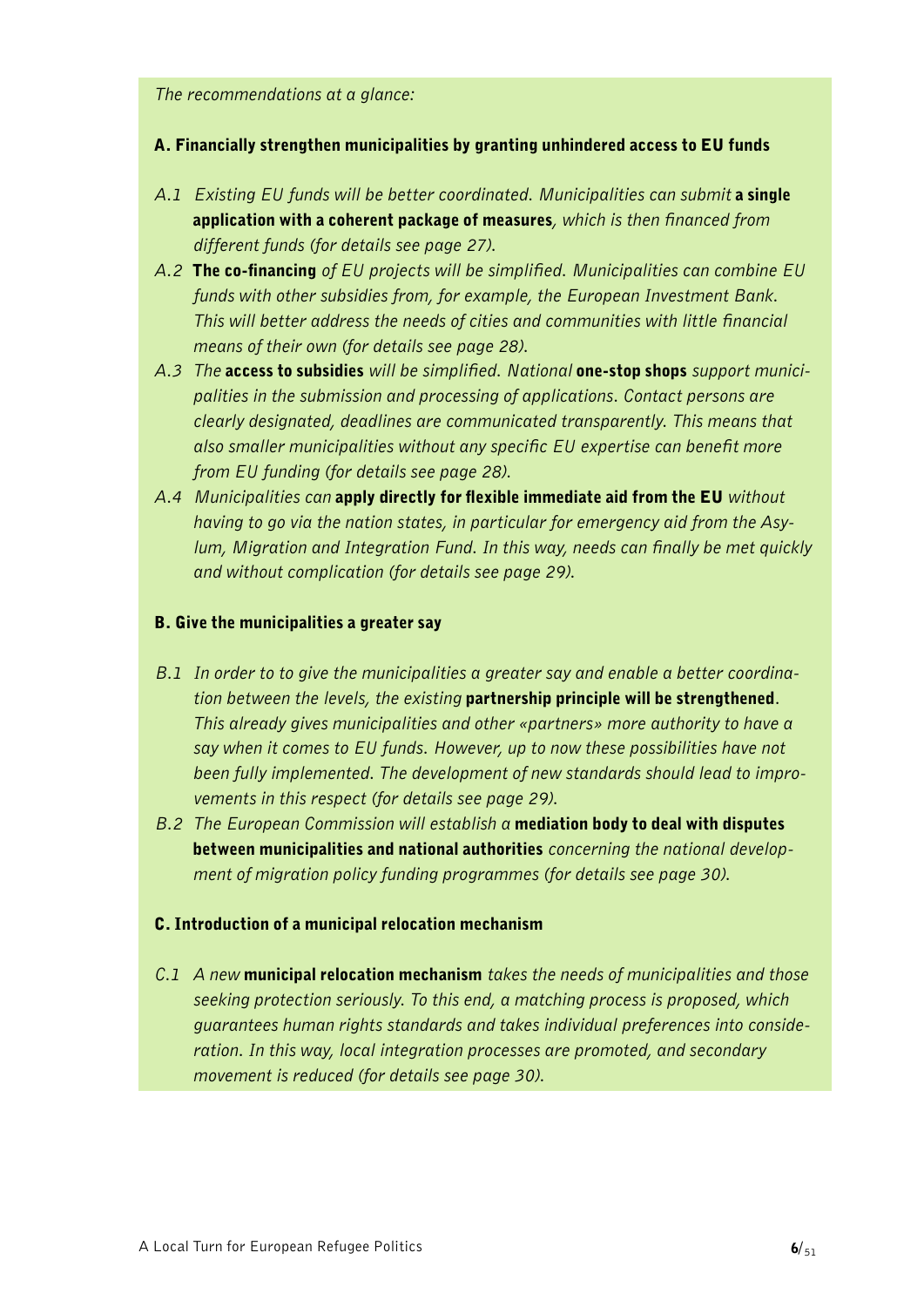Most of these proposals are relatively easy to implement yet promise to have a large impact. It is certainly the municipal relocation mechanism that goes furthest. If municipalities are really to be taken seriously when it comes to their competences in respect of refugee policy and strengthened sustainably, it is not sufficient to stop at the reforming of existing instruments. Municipalities with their often highly committed civil society actors need to be directly and actively involved in the reception and relocation of refugees. In doing so they must be given the opportunity to have their locally very different circumstances taken into account when decisions on reception are being made. The same applies to the persons seeking protection themselves.

### How does the relocation mechanism work?

The relocation mechanism is based on municipally organised support groups inspired by experiences from privately sponsored resettlement and ideas from political initiatives, for example the Humboldt-Viadrina Governance Platform. The most important instrument is an **algorithm-based matching process** in which both municipalities and refugees have a say and come together without economic interests dominating. To this end, municipalities provide information on structural data and integration possibilities (e.g. labour market, education, housing, possibilities for the support of particularly vulnerable persons). Persons seeking protection indicate their individual integration requirements (e.g. education, professional competences, previous stays or employment relationships, language skills, family relations, points of contact to diaspora communities, particular needs of vulnerable groups) as well as their expectations and wishes (e.g. rural or urban living environment, public transport, leisure activities). By comparing these with the municipal integration profiles, the person seeking protection will be given a selection of suitable municipalities, from which he or she can indicate preferences. Based on these preferences and the availability of places, in a second step in the matching process a municipality will be selected. The **vulnerability** of persons seeking protection is particularly relevant here. In a final step, municipal support groups and persons seeking protection consider the final selection. Once both sides are in agreement, the relocation takes place.

### Why do we need a relocation mechanism?

With this process, municipalities are given the possibility to play an active role in organising the reception of refugees and individually prepare for the reception and participation of specific persons. In this way, the influx into the municipalities is **more structured** and is perceived as the municipality's own decision. The experience of municipal «sovereignty» can boost confidence in the political and administrative systems both locally and on the levels above. The **positive attitude of the population** towards the granting of protection can also be strengthened in this way. A matching process that takes the needs and integration requirements of both those seeking protection and the receiving municipalities into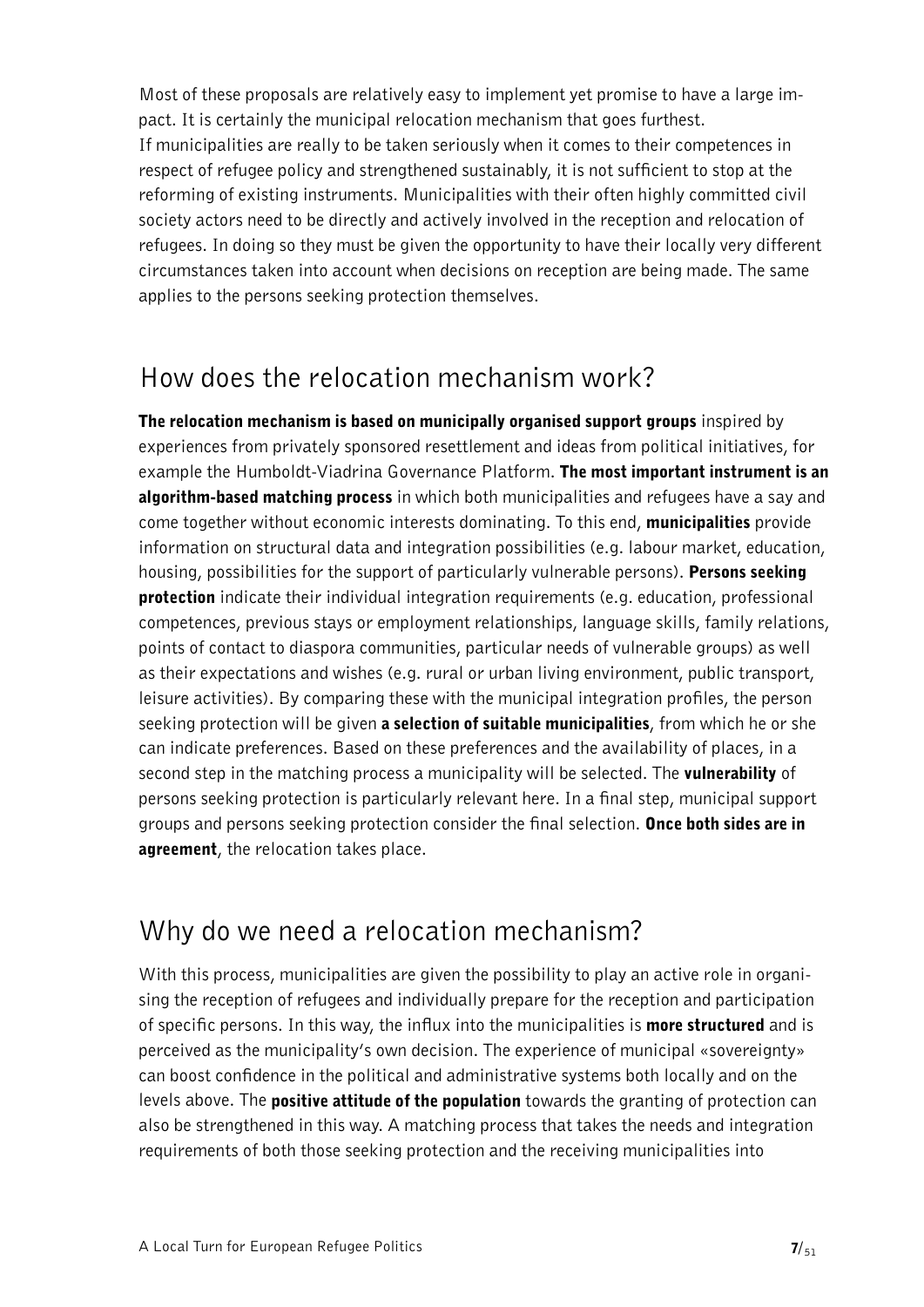consideration can also introduce long-term integration prospects and regional development strategies into the relocation process. Finally, the involvement of local support groups increases the social capital of the refugees and improves social **cohesion locally**. As such, the proposed mechanism enhances the scope to act of both municipal decision-makers and refugees. A detailed outline of the mechanism, reflections on financial issues and the possibilities for integration with existing programmes as well as a discussion of potential points of criticism can be found in chapter 3.

Going beyond the specific proposals, this paper therefore intends to send out a **clear signal** that cooperation between the political levels needs to be improved. The recommendations can help to rethink migration policy at the EU level. It is about time that the municipalities become seriously involved in national and EU asylum and refugee policy. They are all set to do so! The EU must not allow this opportunity to pass.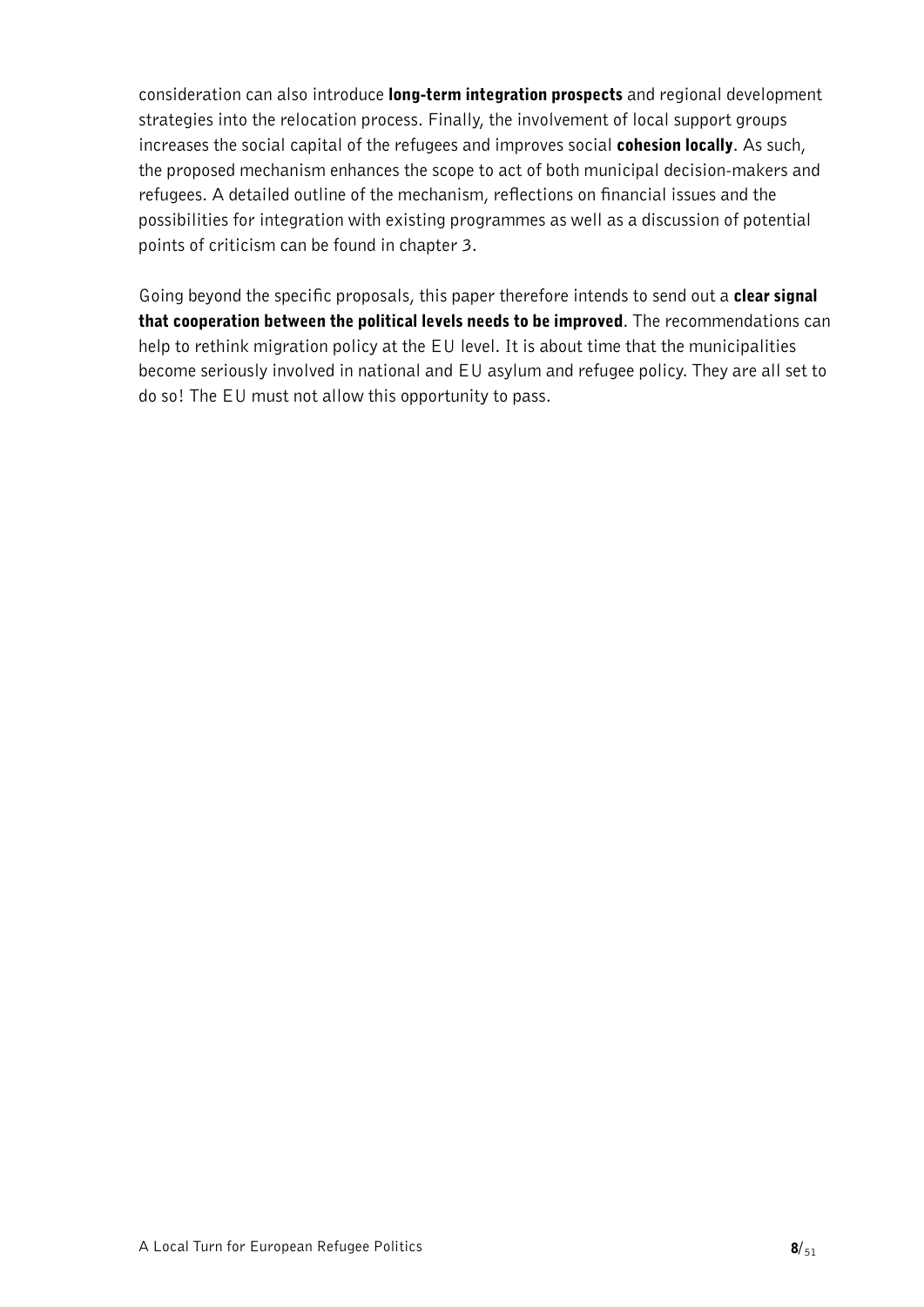# <span id="page-8-0"></span>1 Introduction<sup>[\[1\]](#page-8-1)</sup>

<span id="page-8-3"></span>Cities and communities have always been the destination of migration movements.**[\[2\]](#page-8-2)** It is therefore in their very own interest to have a say in how immigration is regulated, and the coexistence of a diverse society can be politically organised. For a long time, both in local political practice and in research into municipal migration policy, the focus was exclusively on questions of integration and not on shaping immigration (Penninx and Garcés-Mascaenas 2018, pp. 838, 846). According to the widely-held assumption, the municipalities have neither the competence nor the ambition to contest the state's sovereign rights in this respect. However, more recent research shows that this assumption is only partly true: cities and municipalities do have room for manoeuvre when it comes to migration policy. They consciously increasingly make use of it and in some cases even oppose migration policy decisions taken by their nation states.

Time and again municipalities fill gaps that have been left by national legislation (Eule 2014, Schammann 2015, Schammann and Kühn 2017) or step in where institutional action on other political levels is temporarily overburdened (Ambrosini and Van der Leun 2015). Mostly, however, such actions and competences of the municipalities are hardly

- <span id="page-8-1"></span>[1](#page-8-0) This policy paper is closely linked to the research project «When Mayors Make Migration Policy,» which the authors are conducting between 2018 and 2021 with the support of the Mercator foundation. The authors would like to thank the following academics and experts for their comments on the manuscript: Yasemin Bekyol, Alia Fakhry, Dirk Gebhardt, Andrew Geddes, Felicitas Hillmann, Marek Hojsik, Sabina Kekic, Florian Knape, Sue Lukes, Carlos Mascarell Vilar, Agnese Papadia, Gemma Pinyol, Jan Schneider, Salvatore Sofia, Alexander Wolffhardt as well as Ska Keller, Franziska Brantner and Luise Amtsberg and the commentators of our expert discussions at the Heinrich-Böll-Stiftung in Berlin in February 2019: David Kipp, Gesine Schwan, Malisa Zobel, Miriam Koch andFranziska Brantner. Responsibility for any remaining errors and contentious theses lies, of course, with the authors.
- <span id="page-8-2"></span>2 The term «migration» is used as a generic term when flight and refugees are not being dealt with [specifically. Indeed, it is often difficult to differentiate between the migration motives of refugees and](#page-8-3)  [migrants \(cf. Angenendt/Bendel 2017\): besides recognised reasons for fleeing, many migrants leave](#page-8-3)  [their homes involuntarily \(«forced migration»\); negative migration reasons such as environmental and](#page-8-3)  [climate changes, however, are, just like poverty, not seen as reasons for being guaranteed refugee](#page-8-3)  [status. These migrants must also often rely on smugglers as there are hardly any legal immigration](#page-8-3)  [channels into the countries of the global North and these \(often for domestic policy reasons\) are](#page-8-3)  [becoming scarcer. However, only those persons who can prove that they are being persecuted in their](#page-8-3)  [state of origin or are having to flee from violent conflict enjoy international protection, whereas the](#page-8-3)  [decision as to whether other migrants will be admitted is a matter for the receiving state. The current](#page-8-3)  [Global Compacts - the Global Compact for Migration approved on 10th December 2018 and the](#page-8-3)  [Global Compact on refugees approved on 17th December 2018 - maintain the distinction between](#page-8-3)  [flight and migration. Both, however, seek to reduce negative migration reasons, to support the](#page-8-3)  [countries of initial reception, to improve international responsibility in times of increased numbers of](#page-8-3)  [refugees and ultimately to grant migrants and refugees the rights that they are entitled to under](#page-8-3)  [international law.](#page-8-3)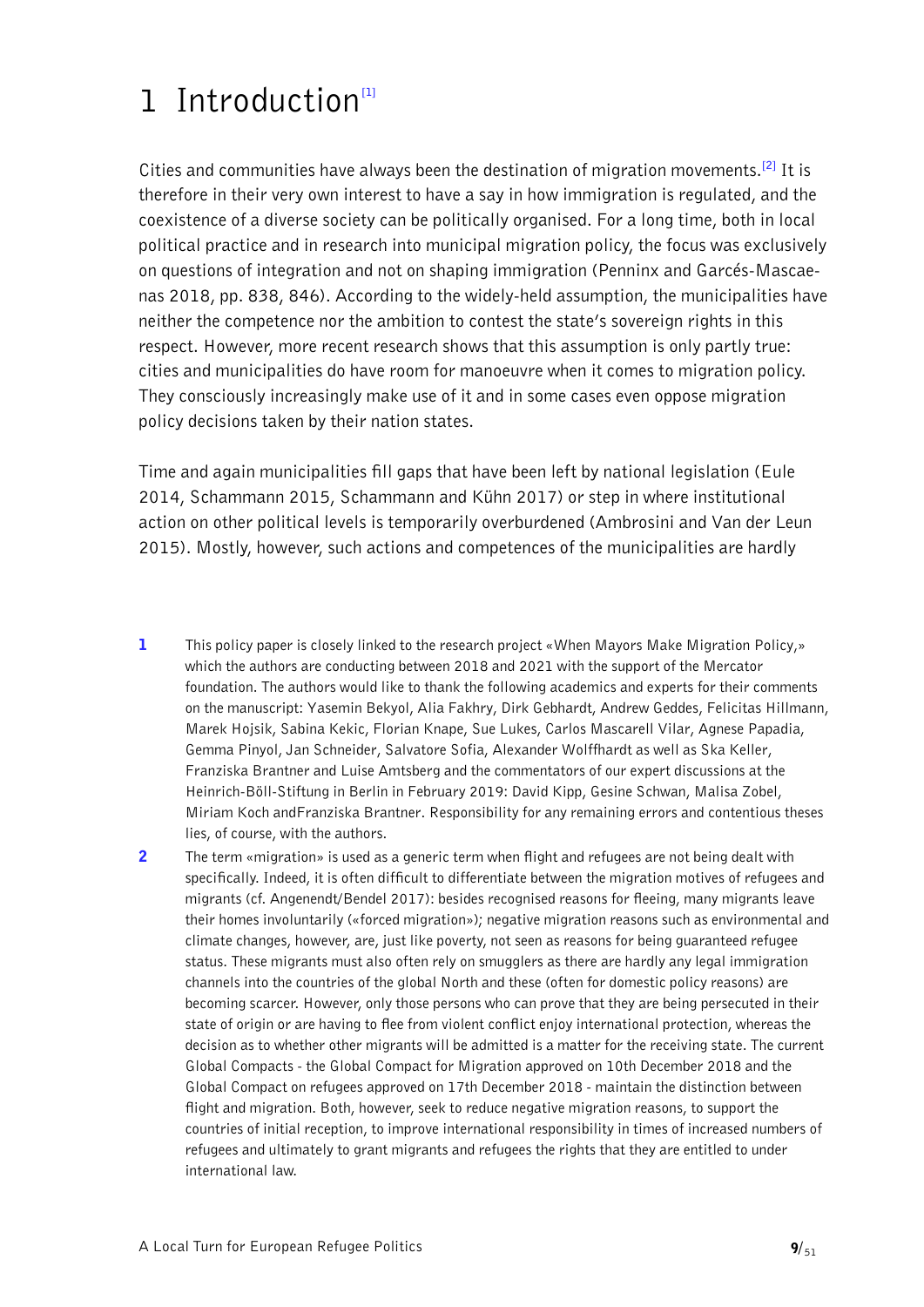appreciated on the national and international level (Acuto and Rayner 2016, p. 1149). Nevertheless, the European Commission is well aware of this commitment.

Already in 2015, Federica Mogherini, High Representative of the European Union for Common Foreign and Security Policy, spoke of an emerging «city diplomacy» in migration policy. Even on the global level, the Global Compact for a Safe, Orderly and Regular Migration and in particular the Global Compact on Refugees, which were adopted at the end of 2018, recommend the strengthening of the municipal level: the global compact on refugees seeks to guarantee that refugees are supported in their independence and resilience. The pact explicitly also mentions the supporting of receiving communities, in particular the municipalities, but further the humanitarian organisations and local economic players.

The demands from the municipalities for a widening of the scope to act on the local level is ultimately due to the lack of a willingness on the part of the European Member States to compromise on a Common European Asylum System (CEAS). Many municipalities are becoming active in migration policy because they feel that the national government is not supporting them sufficiently or even that they have been abandoned (Boni 2016). For this reason, they are increasingly looking for solidarity with the supranational institutions of the EU from which they hope to receive financial support as well as non-material, migration policy impetus so that the national governments will make commitments to consider local needs. Municipalities want, therefore, to demonstrate their expertise in immigration policy but also to have a say when it comes to the governance and reception of migrants and refugees.

How can the potential at the municipal level be better utilised? How can municipalities be better integrated financially as well as structurally in EU refugee policy? How can the distribution of persons seeking protection be put on a more sustainable footing with the involvement of the municipalities? How can European funds be better coordinated to meet the needs of the municipalities and become more easily accessible to them? How can the municipalities be more actively involved in organising the reception of those seeking protection? This policy paper provides initial answers to these questions. It has also identified stumbling blocks and compiled promising proposals for solutions, some of which have been publicly discussed in professional circles for a long time. The paper does not therefore intend to put forward completely new proposals, but rather to take the approaches of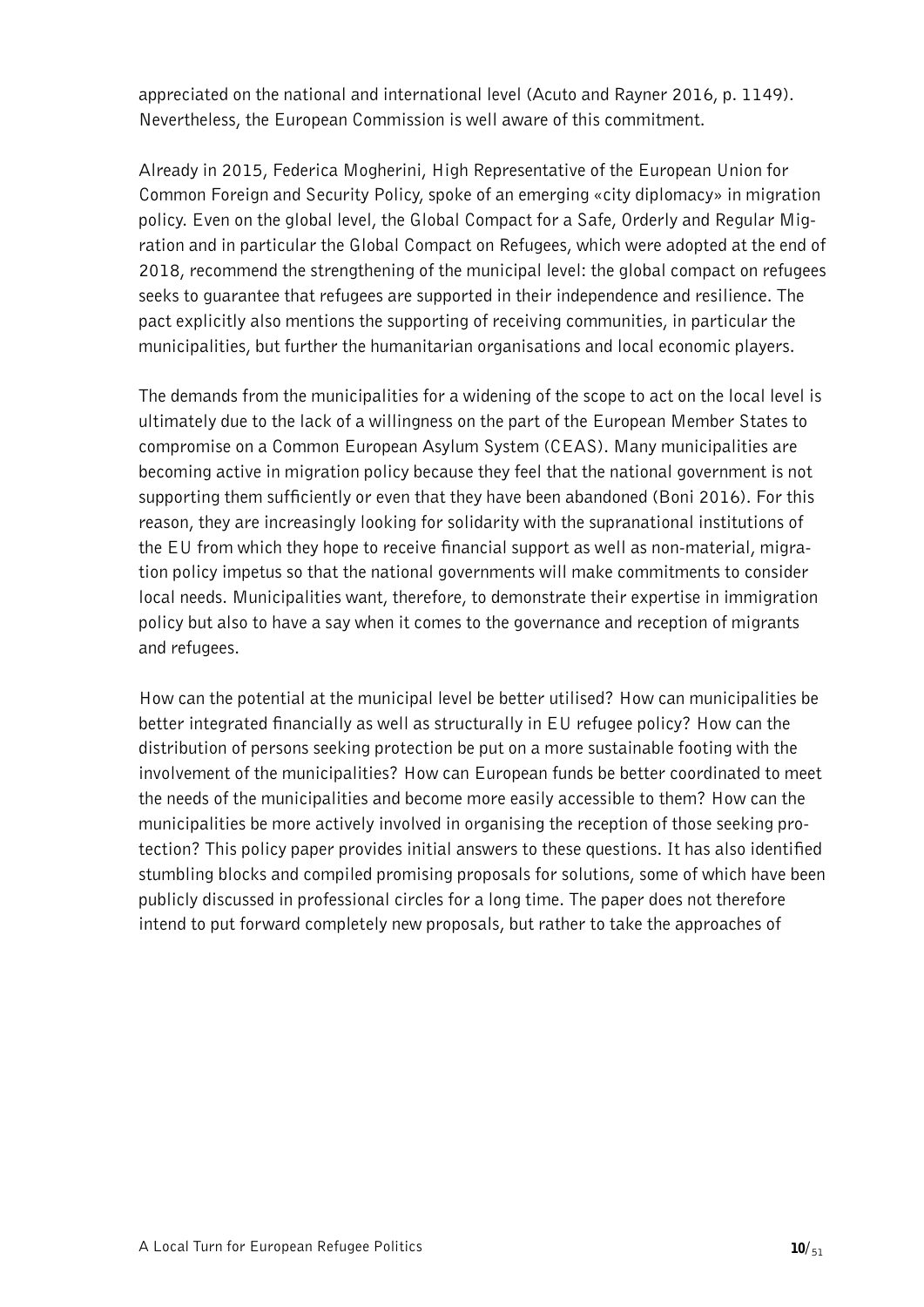<span id="page-10-1"></span>various authors a bit further and combine them to create a coherent, feasible, complete strategy.**[\[3\]](#page-10-0)**

<span id="page-10-0"></span>**3** It is possible in part to determine the origin of the proposals. Some of them, however, appear in [different places and with different participants at almost the same time. Sometimes we became aware](#page-10-1)  [of the proposals through publications, sometimes only through contact with networks and authors](#page-10-1)  [from practice and research. Sometimes ideas were developed during conversations. This shows just](#page-10-1)  [how dynamic this field is at the time of publication and that this paper is just another element in the](#page-10-1)  [development of viable solutions for a functioning EU refugee policy. It also shows that many partici](#page-10-1)[pants are currently working on political solutions on levels which seek to overcome the current](#page-10-1)  [deadlock on the level of the EU Member States.](#page-10-1)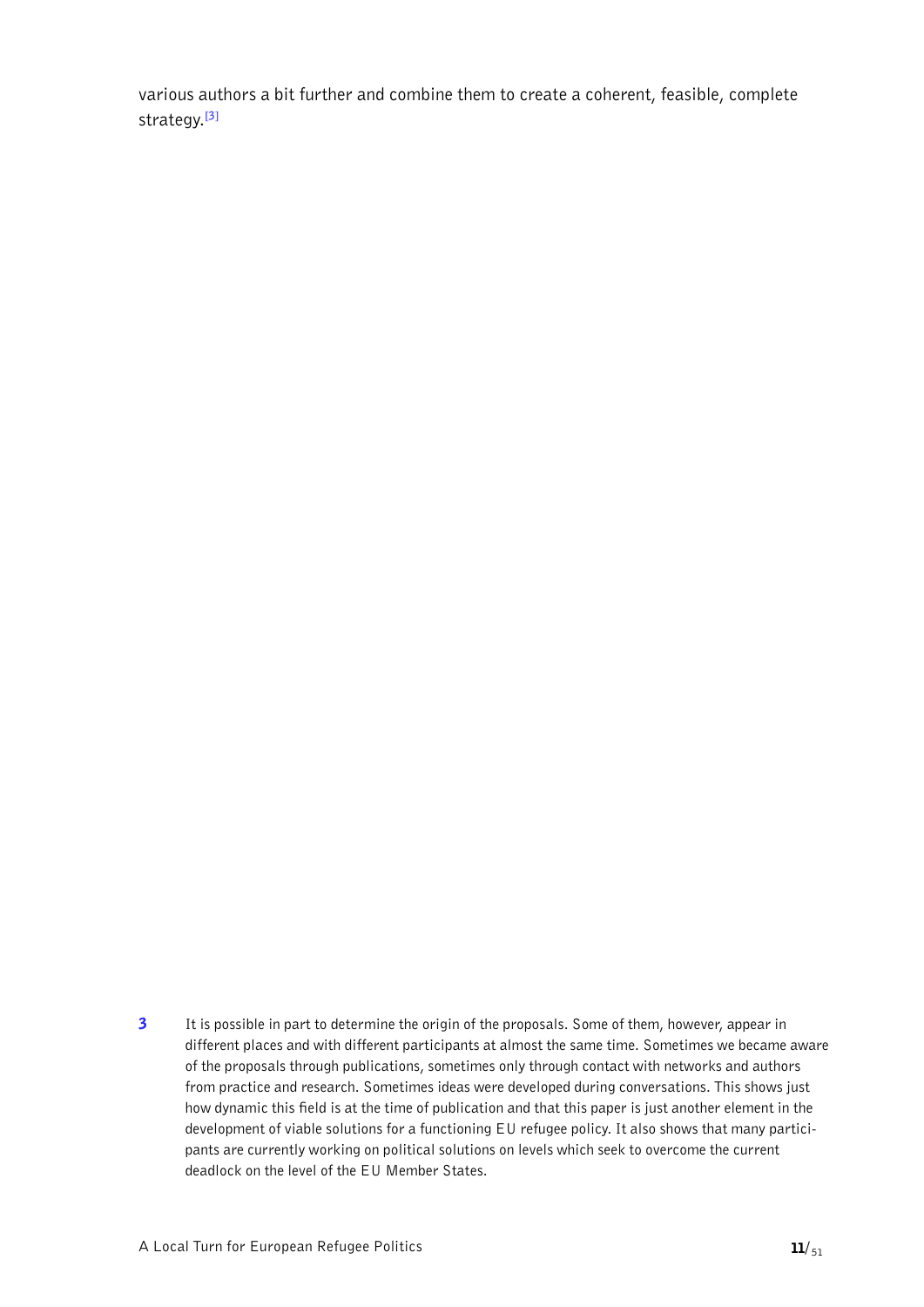# <span id="page-11-0"></span>2 The status quo: municipalities in European migration policy

### <span id="page-11-1"></span>2.1 Municipal self-perception – from integration policy to migration policy

How much scope municipalities have when it comes to organising integration and migration varies from state to state. Significant influencing factors are, for example, the respective state's organisation (federal state vs centralised state), the autonomy and distribution of competences across the various political levels and the access to financial resources (Humphris 2014, p. 5; Caponio and Borkert 2010, p. 166). However, also individual and structural differences between municipalities can play an important role. These include local decision-making structures, the socio-economic situation, rurality and settlement structure, the «history of migration» locally, or the more or less intentionally created «branding» of a city (Caponio 2010, p. 189; Dekker et al. 2015, p. 653). However different municipalities might be, it can nevertheless be seen that the local level in all EU Member States contributes significantly towards the shaping of local migration policy reality (Caponio 2010, p. 187).

This is, inter alia, due to the delayed development of national integration policies. Since for a long time many European states did not consider themselves as immigration countries despite immigration actually taking place; up until the turn of the century integration strategies had only been developed in very few cases on the nation state level. Sweden and the Netherlands were the exception. The municipalities there benefited from this development of national integration policy. In most other EU Member States on the other hand, the national level did not want or was unable to make decisions despite the fact that at the local level integration measures were desperately required. The consequence of this was that the municipalities were effectively pushed into a pioneering role. Whether or not they took on this role depended on how many migrants lived within them and how professionally the municipal administration was able to deal with the issue. It is no wonder therefore that particularly big cities characterised by multi-ethnicity are the pioneers of municipal integration policy, among others Berlin and Frankfurt in Germany, Birmingham in the United Kingdom, Vienna in Austria or Zurich, Bern und Basel in Switzerland (Penninx et al. 2014, pp. 26 – 27). A number of medium-sized cities also already have integration models (SVR 2018; DIFU 2018). For example, the competition *Kommunen Hand in Hand - Vielfalt gestalten* which was initiated in 2017 by the Federal Ministry of the Interior in Germany revealed the enormous range of activities and innovations also in the smaller municipalities (BMI 2018) – at least in a federally organised state. Since the beginning of the century when most nation states started to concern themselves more actively with immigration and integration policy, the relationship between the national and local levels has become more complex (Penninx and Garcés-Mascaenas 2018, p. 839). Developed local approaches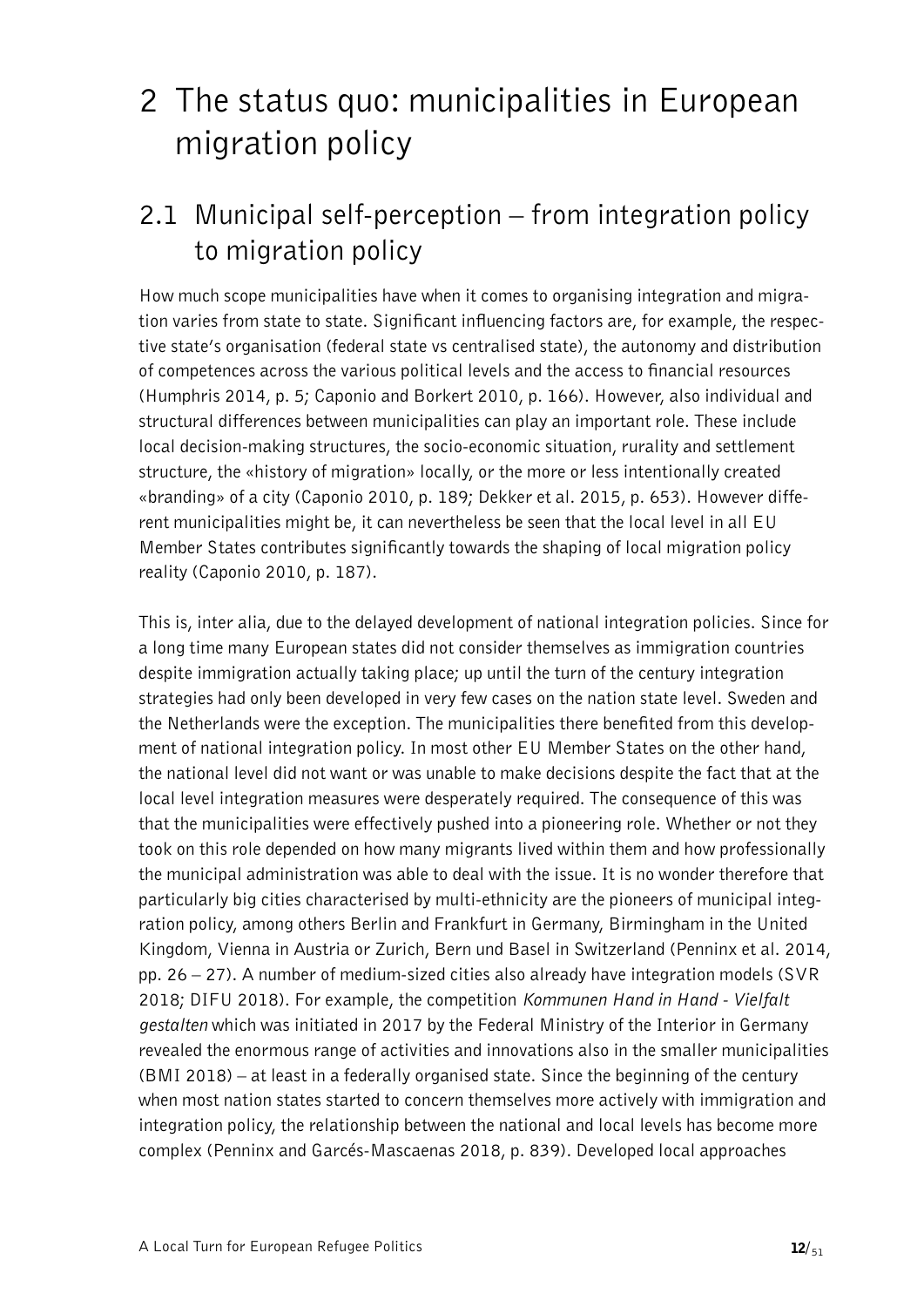increasingly came up against national and regional stipulations. This resulted in a noticeably complex jungle of competences and measures and also in conflicts between the levels: in practice, both can be observed – municipalities that have adopted more inclusive positions than their respective national governments but also some that have adopted more restrictive positions (Caponio 2014, p. 17). Of course, there is much to suggest that municipalities are more likely to prefer inclusive, pragmatic and community-oriented solutions than nation states as they have to have bear in mind the social cohesion of the local population (Penninx and Garcés-Mascaenas 2018, p. 838; Barber 2014, S. 102, Ambrosini and van der Leun 2015).

Municipalities also operate in numerous areas that go beyond the typical integration activities. For example, many European cities themselves offer legal advice and provide information on the asylum process, residence permits, family reunification and voluntary return through non-government organisations and migrants' organisations (European Foundation for Democracy 2018, p. 27; Penninx and Garcés-Mascaenas 2018, p. 855; Caponio 2010, p. 176). Following the significant increase in refugee migration in 2015 and 2016, in many municipalities civic organisations were revived, which until then had worked on different integration policies, but were now increasingly also involved in urban planning processes. Numerous welcome initiatives emerged and promoted networking under the slogans «solidarity cities» or «refugees welcome», partly by recourse to US initiatives such as «Protection Cities» (Bauder and Gonzales 2018; Rast and Ghorashi 2018; Fleischmann and Steinhilper 2017; Togral Koca 2016).

Municipal commitment in respect of irregular migrants and failed asylum-seekers is a particularly sensitive topic. Whilst until recently EU Member States adopted the position that these groups of people had to return to their home countries as long as there were no legal or factual reasons to the contrary, a statement by EUROCITIES in 2015, for example, shows that in practice this has not always been enforced. The European city network made it known that excluding these people from public services was not only highly questionable from a human rights point of view, but also that it had negative consequences for social cohesion and the healthcare system (EUROCITIES 2015, p. 1). Similar arguments come from the *Katholisches Forum* «Living illegally (*Leben in der Illegalität*)», which documents the wide-ranging efforts of the cities (Katholisches Forum 2016). In Utrecht, Amsterdam and other Dutch cities, the city's administration provided money to support failed asylum seekers through the «bed, bath and bread» programme – an initiative which is also commended by the «Cities of Migration» (Cities of Migration 2018; City of Amsterdam 2018).

Some municipalities go even further than organising what happens locally by attempting to influence national and international policy by way of public comment. For example, the refusal by Turin to exclude children without a regular residence status from kindergartens led to a national debate and a reinterpretation of the Italian legislation (Delvino 2017, p. 13). On an international level, in 2014 the first «Global Mayoral Forum on Mobility,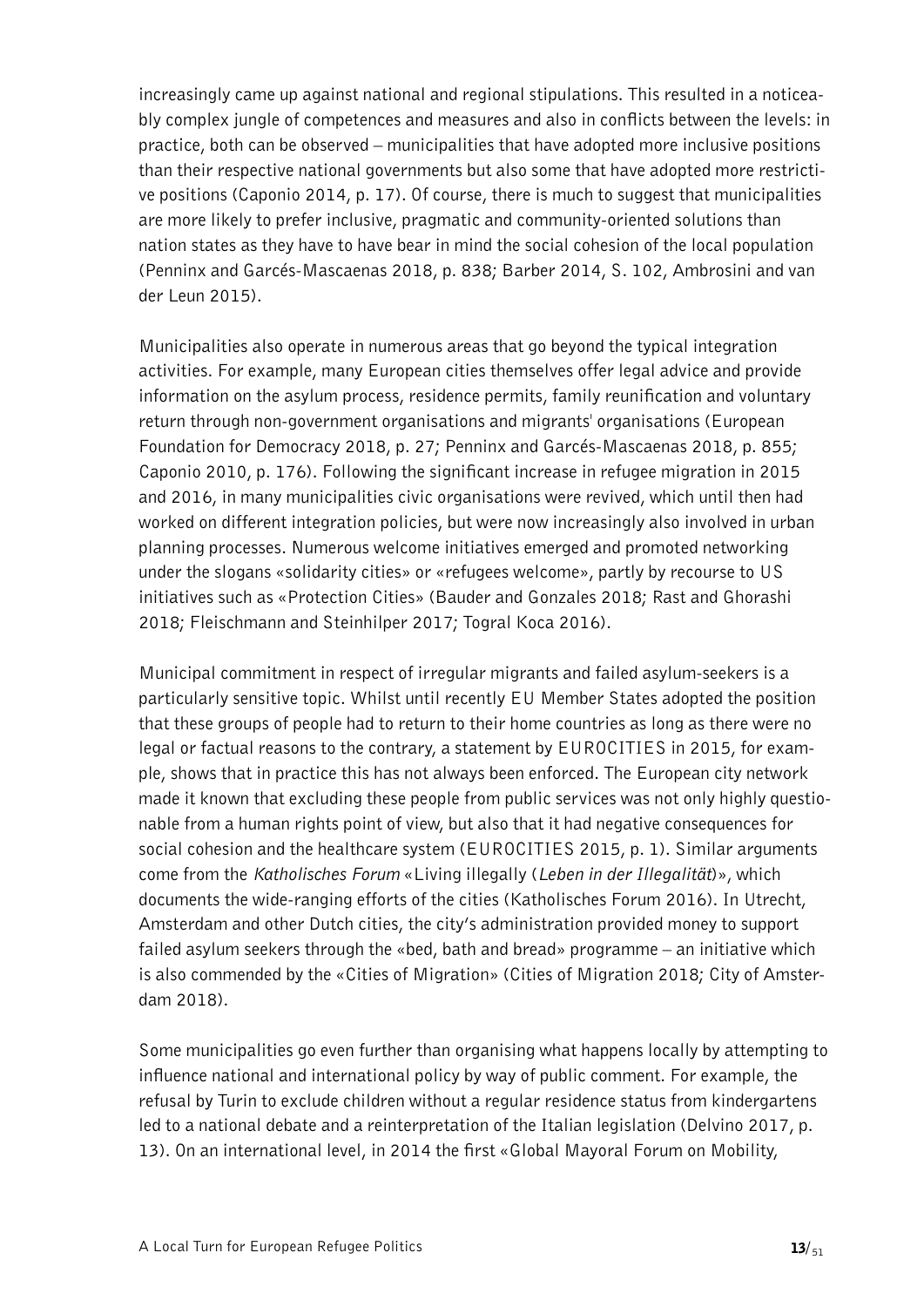Migration and Development» called for a reduction in the exclusion of irregular migrants (ibid. p. 16; GMFMMD 2014).

It is not just when dealing with irregular migration that the European municipalities are demanding a greater say. The initiative «Solidarity Cities» emerged in 2015 from the city network EUROCITIES which is (just like the «Save-Me» campaign on resettlement in Germany before it) among other things committed to ensuring that European cities offer more places for the relocation of asylum seekers from Greece and Italy (Solidarity Cities 2015). Cities are also publicly calling on the EU and its Member States to reform the Dublin system and to actively involve the municipalities in decision-making on resettlement quotas and financial support as well as on strategies for return programmes (EUROCITIES 2015, pp. 2–4).

Indeed, the increasingly active role of municipalities is being fostered by the standstill or even backward steps when it comes to the reception of refugees in many EU states and the cooperation between them: when the compulsory relocation of asylum seekers from Greece and Italy came to an end in September 2017, the European Commission called on the Member States to continue to enable relocation from these countries and promised financial support for this (European Commission 2017, p. 1). Furthermore, the Commission presented a permanent relocation mechanism in its proposal for a reform of the Dublin system. These proposals are currently still being debated in the Council and the Parliament. Already in 2015, a number of Council members had expressed concerns about potential secondary movement from one Member State to another (European Parliament 2018). In light of the very different interests in the Council, consensus on the question of solidarity and shared responsibility among the Member States, even mindful of stricter rules on secondary movement, should not be expected in the near future (Bendel 2018). Municipal action is taking place here once again in accordance with the much-quoted statement «nations talk, cities act» (Curtis 2014, p. 1).

Recently it can, however, be observed that municipalities are no longer just acting in silence but are increasingly intervening in migrant policy debates. When it comes to political declarations of intent regarding the reception and relocation of refugees, they are adopting a more confident position despite not having the legal competences (Colini 2018). As such, in 2016 the city council of Osnabrück in Germany welcomed and supported the civic initiative «50 from Idomeni» (Refugee Council Lower Saxony 2015). In 2016 Barcelona and Athens signed an agreement in which the Catalonian city agreed to take in 100 refugees from Greece. The offer was, however, later blocked at the national level as through this agreement municipalities had overstepped their competences (Sanahuja 2016). Such references to municipal jurisdiction are legally correct but have so far not led to municipalities keeping out of the discussion. When the rescue ship «Lifeline» was looking for a safe haven for 234 people in the summer of 2018, cities such as Naples, Barcelona, Berlin, Kiel and Bonn offered refuge. In an open letter to the German chancellor, the mayors of the cities of Bonn, Cologne and Düsseldorf called for sea rescue operations in the Mediterranean to be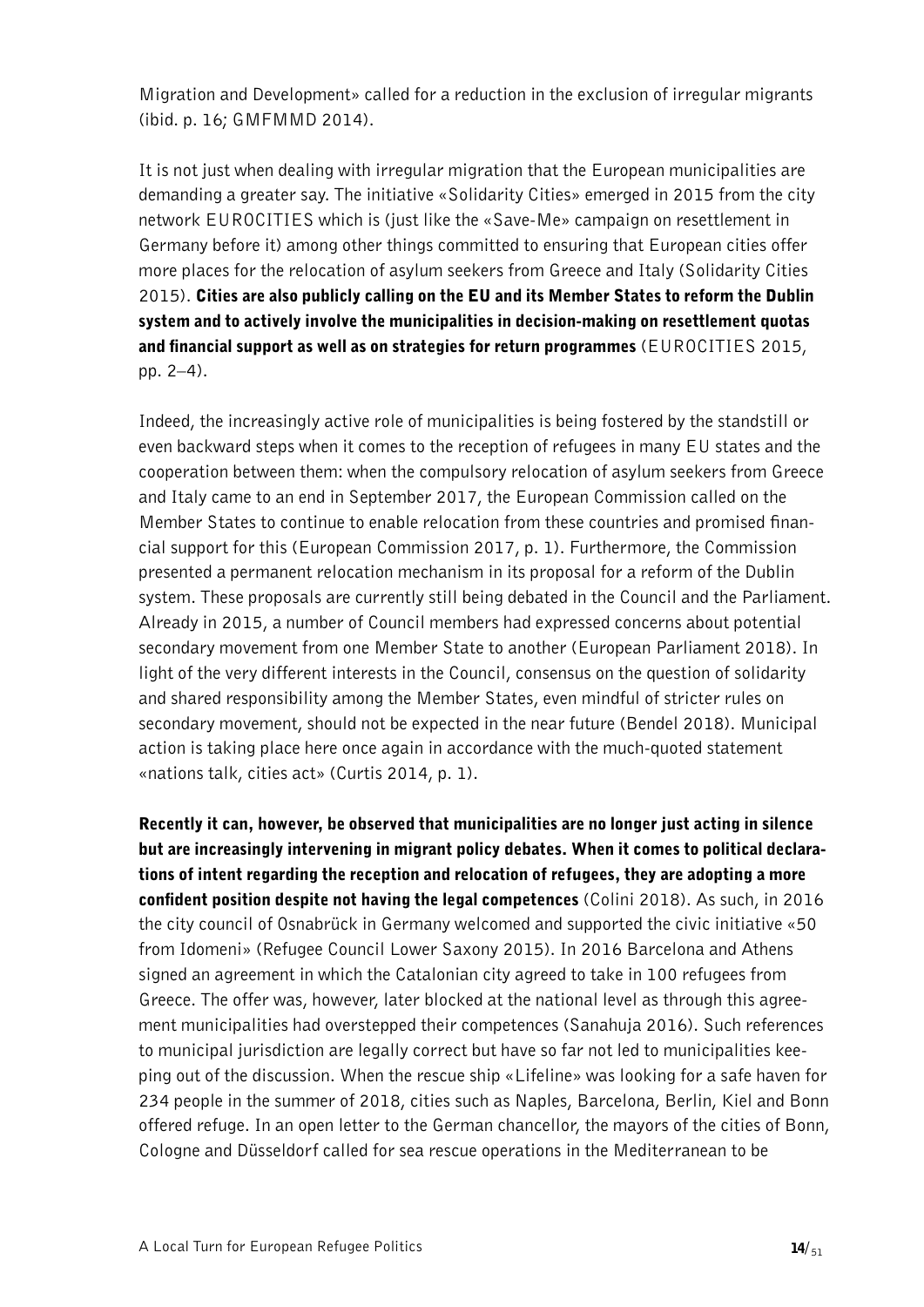permitted again and promised to support the reception of those rescued (Geisel; Reker; Sridharan 2018).

All of these developments suggest that particularly larger European cities consider themselves less and less to be merely the national governments' implementing agencies for integration. Instead they increasingly appear as independently acting participants in migration policy with a comprehensive agenda which also concerns the conditions for entry. More and more frequently there are considerations as to whether and how cities and municipalities can gain a greater influence on EU refugee policy and possibly even be in the position to «revitalise Europe from the bottom up» as formulated by Gesine Schwan's Humboldt-Viadrina Governance Platform (2017). Instead of just looking on as the commitment of the municipalities continues to be blocked by the respective nation states with reference to their lack of legal competence, the EU could make use of this to overcome the European solidarity crisis concerning the reception and integration of refugees. The local level can contribute towards a softening of the hardened fronts between the nation states. Municipalities within a nation state are faced with various migration policy challenges which can be explained less as being due to the nation state and more as a result of geographic and demographic circumstances. Thus, rural areas are affected more by emigration, metropolises have to deal more with labour migration and cities on external EU borders are concerned more about forced migration and illegal immigration. Individual support for the municipalities by the EU can therefore help to adequately address the different needs at a local level, needs which can often not be met fully at a national level. In this way, the nation states can be supported in the implementation of a differentiated migration and integration policy.

The idea of strengthening the municipal level is not a new one. It has been discussed in both research and practical European politics for more than 15 years: in order to better cope with the challenges of migration and flight, since 2003 instruments have already been developed with the aim of involving the cities and regions more in the political decision-making of the European multi-level system of governance (Caponio and Borkert 2010): in 2004 the European Commission introduced the so-called systematic dialogue with local government organisations, which encompassed several political fields. Regional and local authorities were given more possibilities to express their views on European policies through European and national associations before EU directives and regulations are passed so as to improve interactions and transparency in the European multi-level system of governance (European Commission 2001; Niederhafner 2007). The following sections illustrate the possibilities for municipalities to participate in EU migration policy processes: institutions and participation formats, EU funds and city networks. It will, however, also be demonstrated where the limits to cooperation between the political levels lie.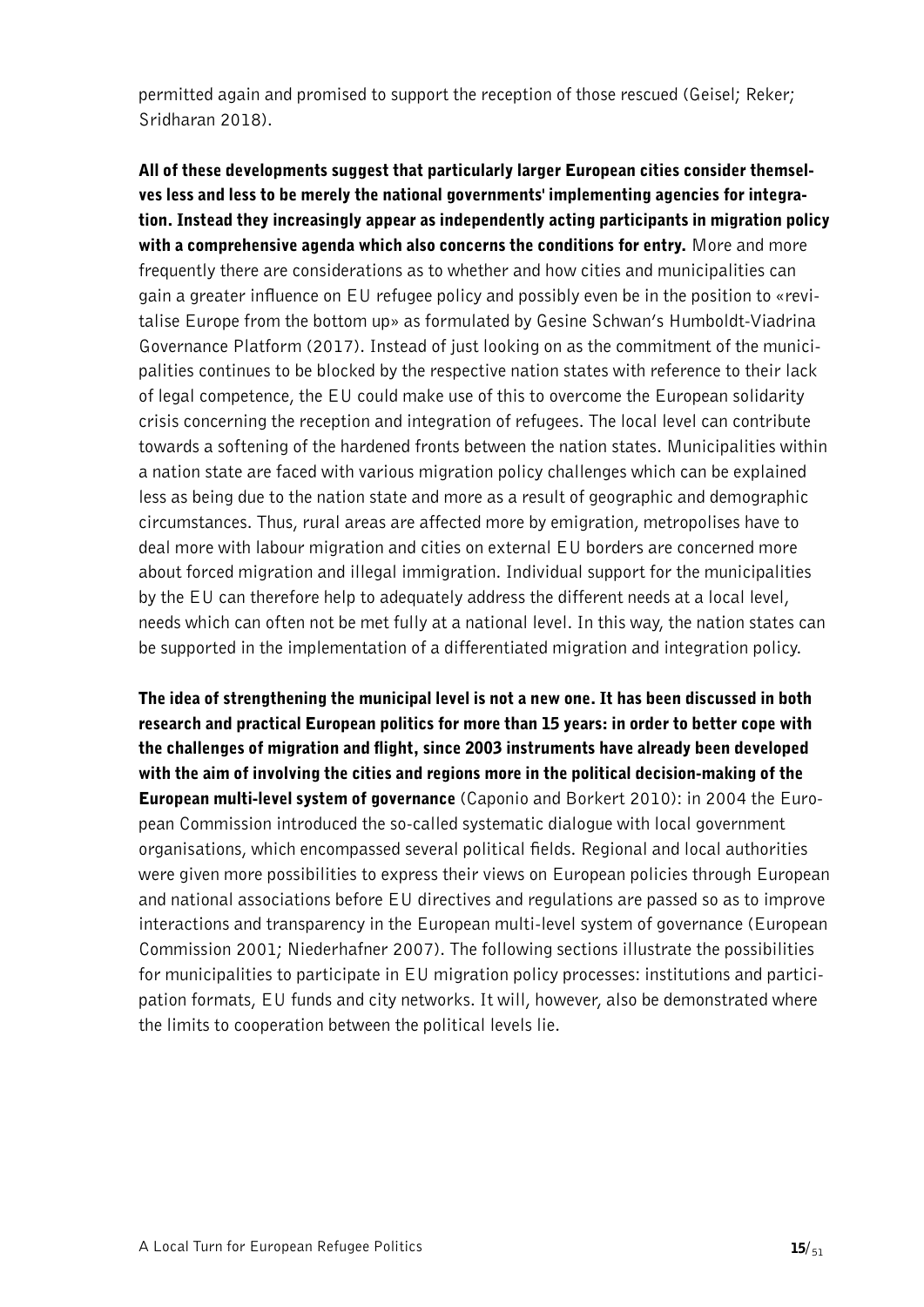### <span id="page-15-0"></span>2.2 Institutions and instruments for the involvement of municipalities in European migration policy

Already today, municipalities are involved in many different ways in the shaping of European integration and migration policy. Various EU institutions and bodies are advised by representatives from the municipalities and regularly exchange views with them. In this way, the EU level gains an insight into the actual implementation of asylum and migration policy at the local level in the Member States and local representatives have the possibility to have their concerns heard.

Thus, cities and municipalities are an important source of information for the **European Commission** when elaborating its proposals. In more informal groups and consultations, municipalities can set agendas. Their input is an important source of legitimacy for the Commission, which is often confronted with the allegation that it is too far removed from the real world. Since the European Commission has the sole right of initiative when it comes to EU legislation, besides the European Committee of the Regions (CoR, see below) it is the most important addressee for the concerns of city networks and regional organisations. However, the Commission has only very limited scope to act on matters of integration policy pursuant to the Treaty on the Functioning of the European Union (Art. 79 (4)) (Bendel 2010; Borkowski and Bendel 2016). The cooperation between the stakeholders at the local level and the Commission serves not only the development of new strategies and regulations but should also make the process of implementing European regulations more efficient. The Commission therefore passes on information on new statutes, regulations and directives to the municipalities. In addition, the Commission can engage the local actors for evaluation purposes so as to determine whether and how EU provisions are being implemented (Niederhafner 2007).

This type of cooperation between the Commission and local actors in the Member States can become more successful; local participants' resources can be better used for guidance on and the implementation and monitoring of EU provisions, which is why in 2016 the «**Urban Agenda for the EU**» was adopted in the Pact of Amsterdam. The Urban Agenda is a new work method with which the cooperation between Member States, cities, the European Commission and other stakeholders should be improved, and new challenges identified (European Commission 2018f). Within the scope of the urban agenda, the «Partnership on Inclusion of Migrants and Refugees» was established, which developed an action plan in 2016. The Action Plan includes the areas accommodation, community building and reception, education and employment as well as cross-sectoral topics for groups from third states in need of protection. In 2017 the Partnership started by analysing deficits and potential, in 2018 it identified stakeholders in order to implement the Action Plan, and finally it carried out an evaluation of the results (EU Partnership Inclusion 2018a). In this way, local actors, Member States and the European Commission can develop and evaluate common strategies and methods for integration.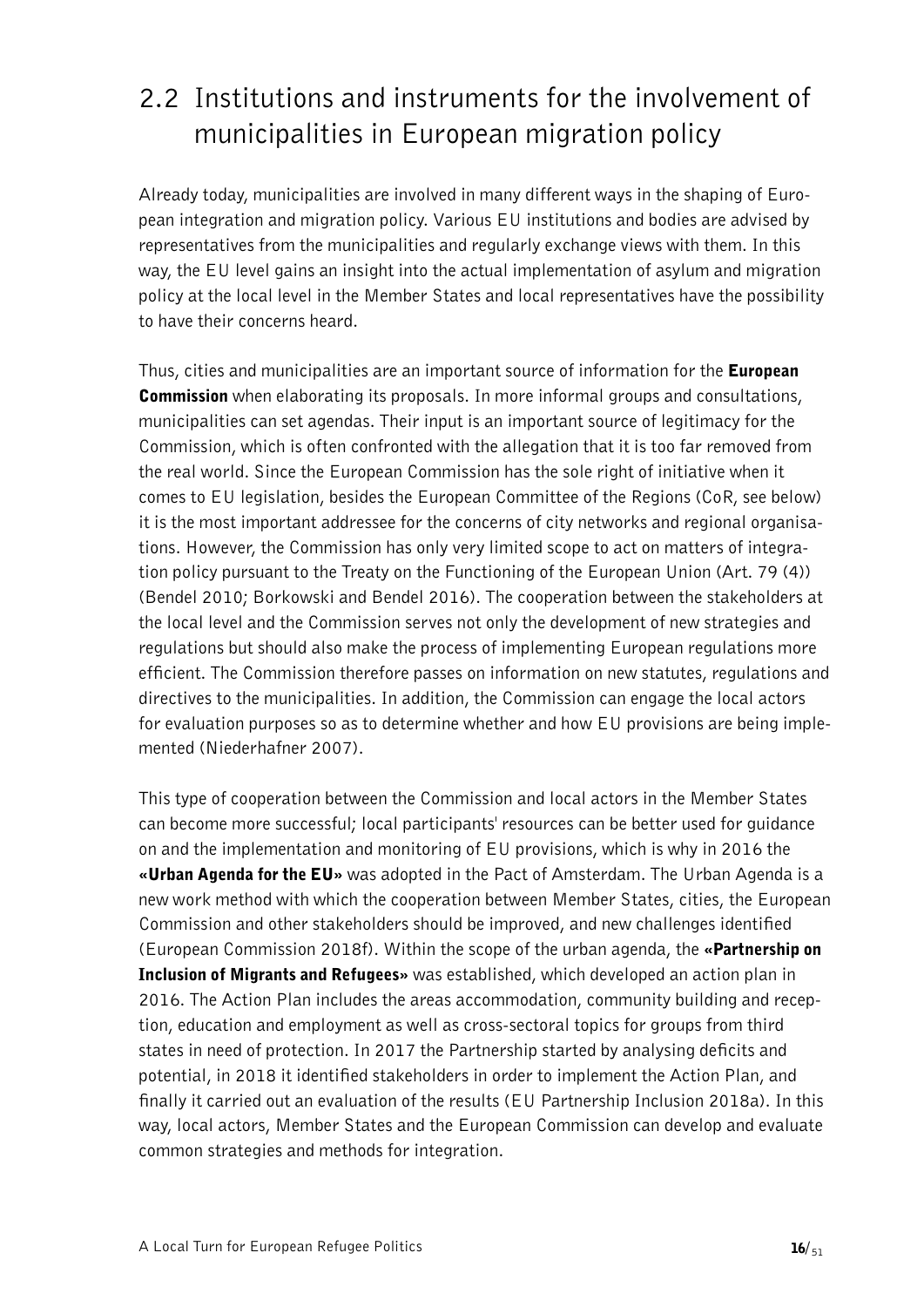Aa one of the key measures in the EU Action Plan from 2016, the Network of National Contact Points on Integration, established in 2003, was fundamentally reformed and re-established as the European Integration Network (EIN). The EIN consists of representatives of the national governments, usually those responsible for integration and migration. They are sent from all EU Member states as well as from Iceland and Norway and are usually responsible for the planning and implementation of EU financing options such as, for example, the Asylum, Migration and Integration Fund (AMIF) in their respective Member States. The network consults with the European Commission on current developments and the political agenda on integration matters. A regular exchange of information and experiences in the Member States took place from 2003 onwards in the Network of National Contact Points on Integration. With the EIN, the European Commission aims to expand its coordinating role in the area of integration and to specifically support the interaction between Member States on questions of integration (DG/HOME 2018).

Within the structures of the  $EU$ , the **European Parliament** generally maintains less direct contact with local participants than the Commission. However, in order to adequately represent the voters in their respective constituencies, the MEPs must consider local needs. For this, inter alia the «**URBAN Intergroup**» of the European Parliament was established, a non-party and cross-committee group which debates city-relevant topics taking a horizontal approach. It consists of 89 members of the European Parliament. It also works together with 118 partners on the local, regional, national and European level, which represent the interests of the European municipalities in the relevant area of urban development (URBAN Intergroup 2018). Their goal is to involve many and diverse participants and thereby achieve legitimation. It has proved difficult, however, to reach consensus on specific positions (Niederhafner 2007). On the topic of migration und integration, the URBAN Intergroup organised the conference «How Europe's towns and cities can address current refugee crises?» in 2016 together with the European Investment Bank (EIB) in the Brussels office of the EIB (DG/HOME 2016).

Compared to the Commission and Parliament, for structural reasons the Council of the European Union has the least direct contact with local representatives. It consists of government representatives of the Member States and is only occasionally an addressee for transnational city or regional associations. Influence is mostly exerted at the national level, whereby local associations mobilise their members to gain a grip on political decisions and actions of the national government. This can, in turn, determine the position of the government representatives at the EU level, whereby city and regional associations can be indirectly represented on specific topics in the European Council through the multi-level system (Niederhafner 2007, p. 183).

Besides the organs of the EU, there are also EU advisory bodies which are tasked with representing the interests of local and regional participants in the area of migration and integration. These include the **European Committee of the Regions (CoR)**, which consists of 350 locally and regionally elected representatives from all Member States. As such, the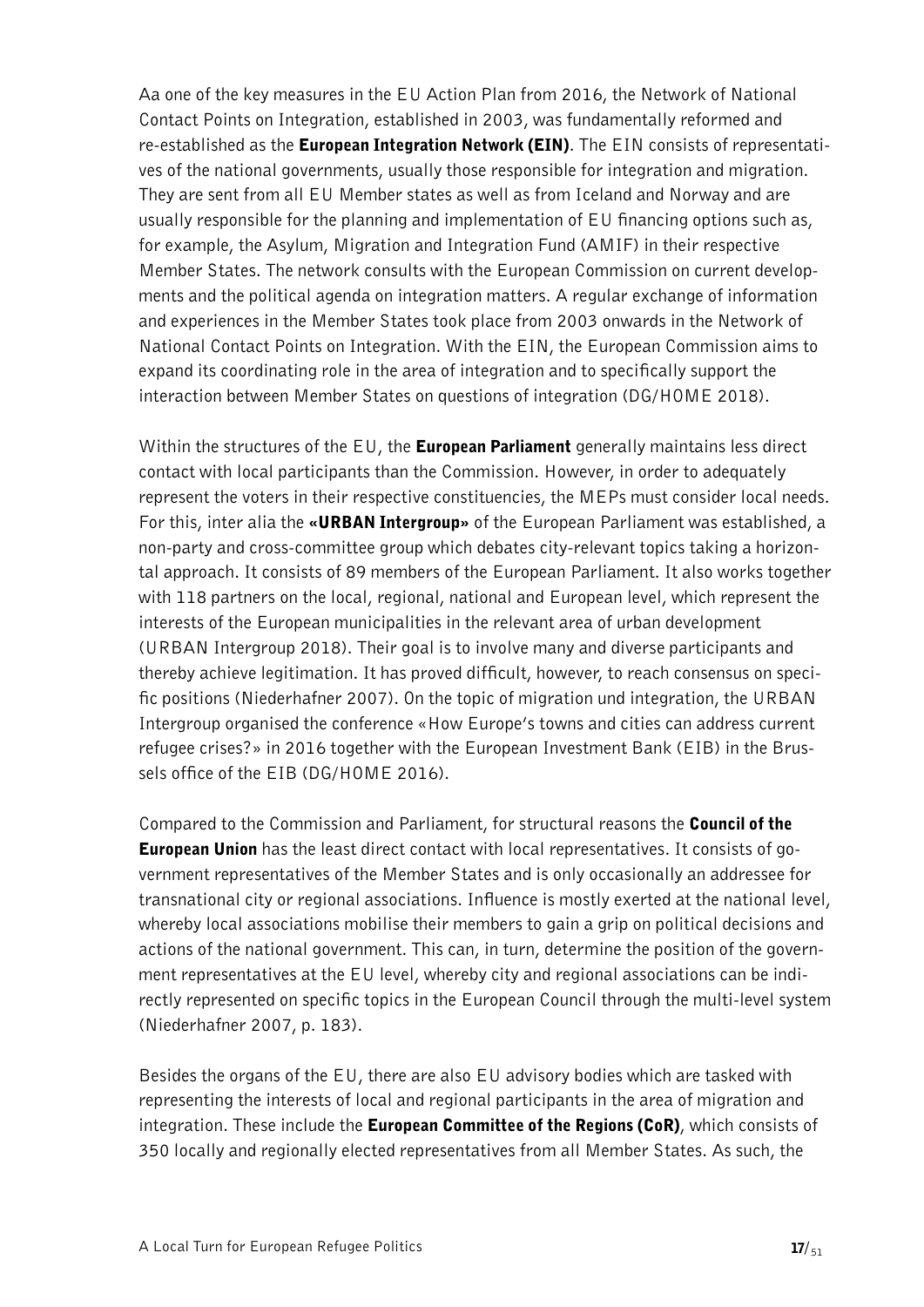Committee of the Regions represents regional and local stakeholders from all Member States. This means that the composition of the Committee of the Regions is particularly heterogeneous, and it is therefore difficult to achieve common municipal positions. Nevertheless, notably in the area of migration and integration the CoR has elaborated critical statements and recommendations. In 2015, for example, it issued a statement on the European Migration Agenda and has since then issued statements on the reform of the Common European Asylum System (CEAS), legal immigration and the integration of migrants. Furthermore, it has, inter alia, made recommendations for combatting radicalisation (European Committee of the Regions 2018).

Another EU advisory body is the **European Economic and Social Committee (EESC)**. In January 2015, the EESC introduced the **European Migration Forum (EMF)** in cooperation with the European Commission. The EMF became the successor of the European Integration Forum in order to provide a platform for interaction between the civil population and the EU institutions on the topics of migration, asylum and the integration of citizens of third states. Every year representatives from civic organisations, local and regional authorities, the Member States and the EU institutions meet together. The goal of the EMF is to coordinate the most important participants and connect the different levels (European Economic and Social Committee 2018).

### <span id="page-17-0"></span>2.3 Transnational networks and municipal representation of interests

After 2003, not only more participation formats for municipalities, but also city networks emerged. These are intended to facilitate and strengthen the cooperation between the cities but also with other levels and participant groups. Today there are more than 200 of these networks, this number having increased significantly since the 1980s; 43 percent of the networks were only founded between 2004 and 2014 (Acuto et al. 2017, p. 15 et seq.). City networks are active in a whole range of different global fields such as environmental and climate protection, poverty and the promotion of peace (Acuto and Rayner 2016, p. 1153). Although in particular larger cities are increasingly organised on the European level, only very few of these networks seem to have managed to establish themselves permanently and become capable of acting collectively. This may be due to the non-binding nature of the associations meaning that common goals are difficult to pursue in the longterm and the fact that no clear mandate exists to represent interests when dealing with EU institutions (Niederhafner 2007). A recurring problem is the often lacking democratic legitimation of the representatives as they are usually not elected, neither do (can) they carry out their work full-time. Two networks stand out, however, when it comes to the local representation of interests on migration and integration: in particular the Council of European Municipalities and Regions (CEMR) and EUROCITIES with its sub-network Solidarity Cities play a prominent role.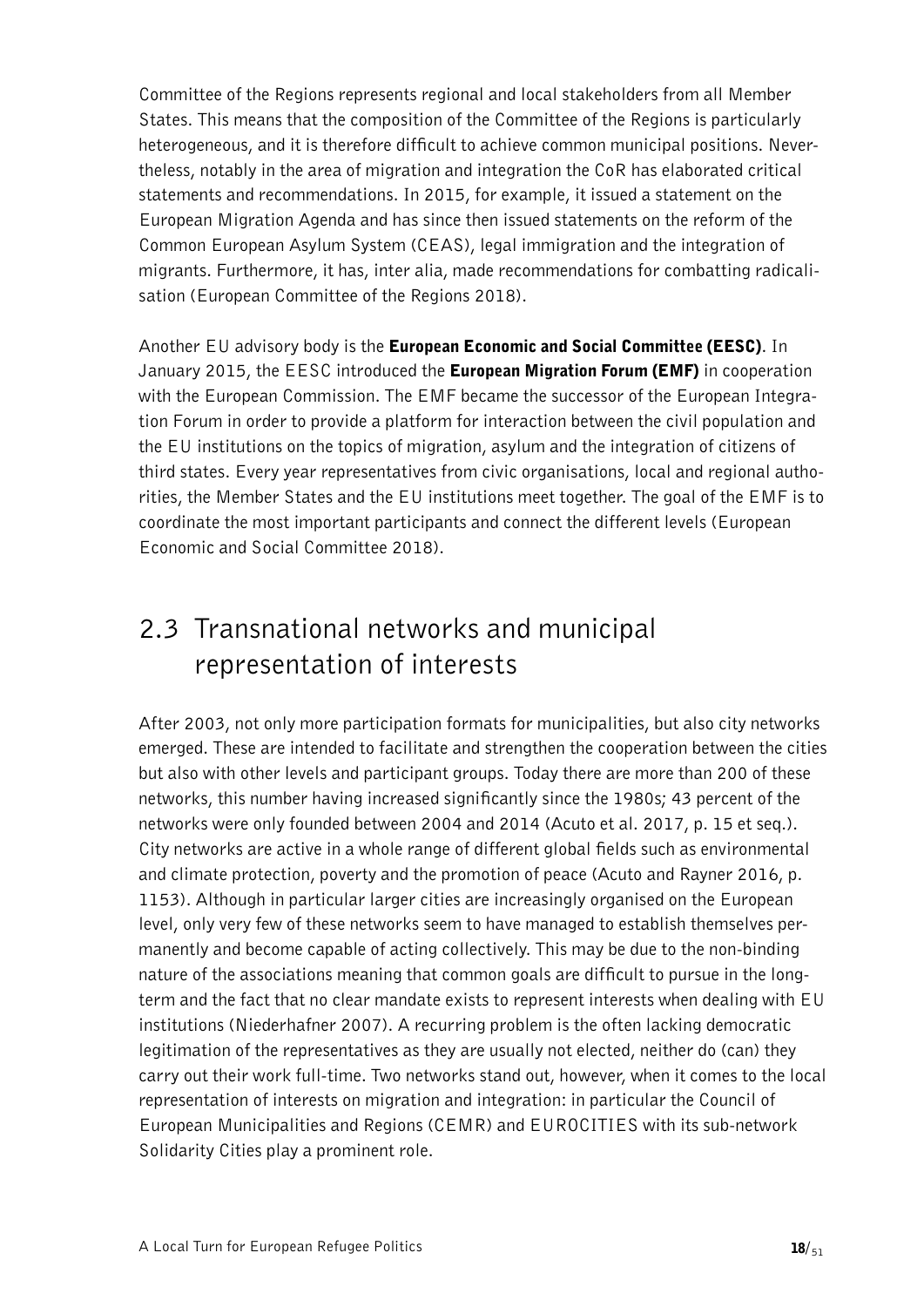The Council of European Municipalities and Regions (CEMR) was founded by mayors on their own initiative on the basis of city partnerships. It represents the various interests of the national and local associations and parties in and between the different Member States. The CEMR has a high degree of democratic legitimacy due to the fact that its members are appointed. This also ensures that it is most definately recognised by central EU institutions as an important contact and is able to audibly state the interests of European municipalities accordingly. Additionally, the CEMR has good connections to the national governments of the Member States via its members with their roots in the nation states (Niederhafner 2007, pp. 183–184). In this way, it can in principle also coordinate the representation of the interests of the municipalities and regions interests in the European Council. However, it also represents a large number of different interests and regions, which makes it difficult to achieve a common position, in particular when it comes to politically controversial questions. It is therefore all the more remarkable that the CEMR has drafted a series of common migration policy positions and set up active working groups on the topic. As priorities in their work, in 2016, for example, the CEMR Taskforce Migration demanded financial resources for cities and regions, the development of accommodation for refugees and migrants and the greater involvement of the local level.

The second important organisation for the representation of municipal interests in EU migration policy is **EUROCITIES**. The network consists of around 140 large European cities. Small cities and rural regions are not included. EUROCITIES was founded on the self-initiative of a number of cities and has become a strong player on the EU level. The network lacks the broad democratic legitimation of the CEMR but is characterised by a high degree of flexibility (Niederhafner 2007, p. 173 et seq.). EUROCITIES can therefore develop positions on specific topics and act as a common mouthpiece for the large, often economically strong European cities. The EUROCITIES network Working Group on Migration and Integration is working towards a greater recognition of the key role of city and municipal authorities in the integration of migrants in the EU multi-level system. The working group is able to profit from its wealth of experience from the cities. The working group has supported the European Commission in creating a database of best practice for integration policy. In addition, since 2007 the working group has been managing projects on migration and integration in cities such as INTI-Cities, MIXITIES and since 2012 ImpleMentoring, which is funded by the INTI programme and the European Integration Fund. Furthermore, in 2006 the working group started the Integrating Cities conference series. In 2010 it drafted the Integrating Cities Charter in order to encourage local authorities to ensure equal opportunities and non-discrimination for all citizens (EUROCITIES 2018, INTEGRATING CITIES 2018).

EUROCITIES supports some of the positions of the CEMR. However, as the network represents solely larger European cities this support is limited to their interests. Apart from this, the members of EUROCITIES wish to preserve the advantage of being able to act autonomously and independently of national municipal authorities. As the CEMR also represents thousands of rural municipalities, conversely it is only able to support the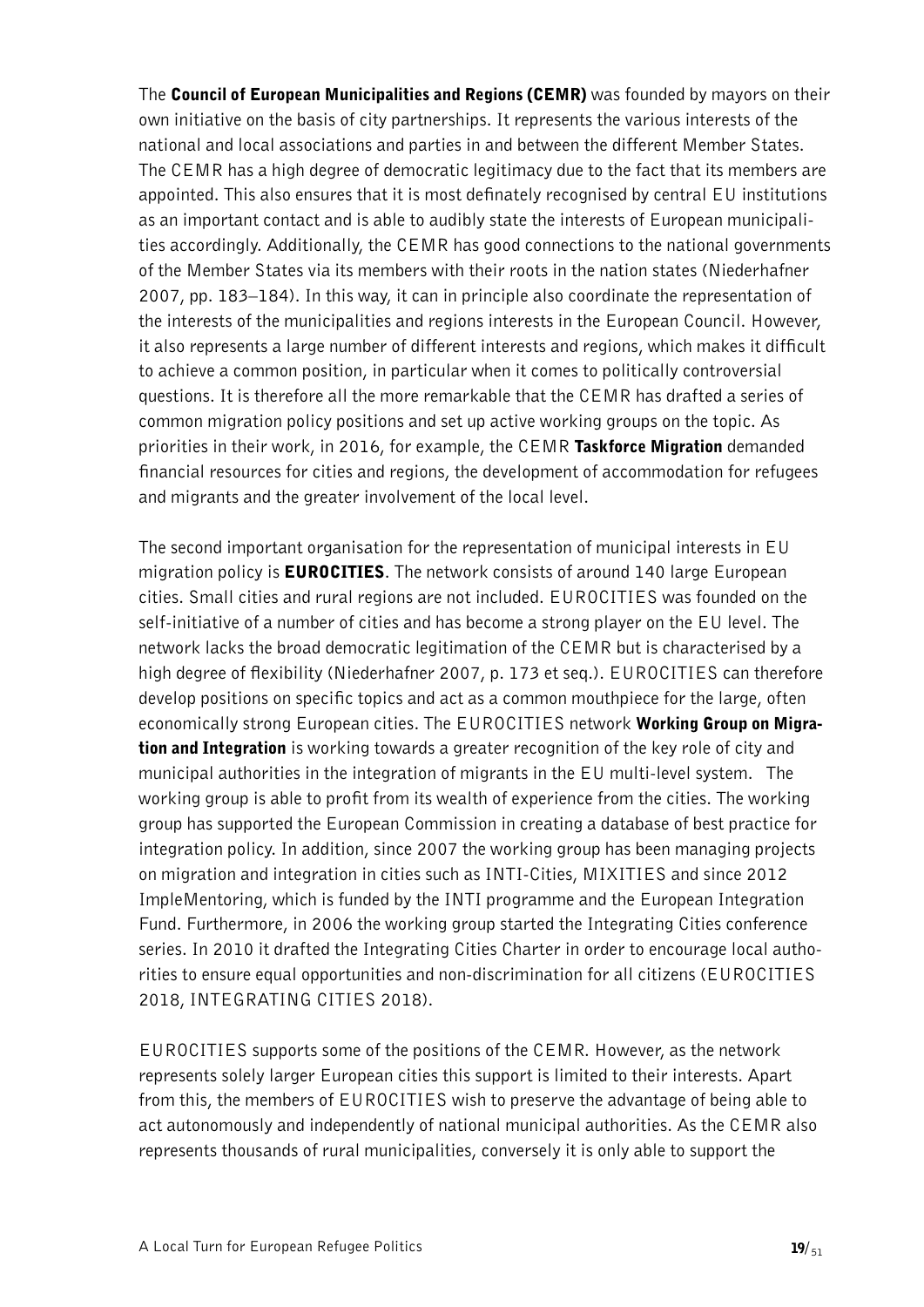positions of EUROCITIES to a certain degree (Niederhafner 2007). As part of EUROCI-TIES it is particularly the **Solidarity Cities** which serves the reception and integration of refugees: interested cities exchange experiences of examples of good practice as well as technical, financial and logistical support. They campaign politically for the participation of cities in this area and access to direct funding and they make offers of guarantees for the reception of more refugees.

### <span id="page-19-0"></span>2.4 Financial deficits

### *Overview of existing EU funds*

On the EU level, there are a number of funds which are intended to support municipalities and regions with their work on migration. Some funds were created especially to support migration challenges, for example the Asylum, Migration and Integration Fund (AMIF) or the Internal Security Fund (ISF). The AMIF can be used for projects from almost all thematic areas, whereas the ISF is available primarily for border protection and visa procedures. Other funds are related to specific areas of work or infrastructure and are not aimed solely at migrants and refugees as a target group. Predominantly available for employment integration and training are the European Social Fund (ESF), the EU Programme for Employment and Social Innovation (EaSI) or ERASMUS+ which provides support for learning mobility whilst studying and training, inter alia specifically for migrants and for refugees. The **Euro**pean Regional Development Fund (ERDF) can be used to deal with the infrastructure challenges concerning the care of migrants and refugees on the local level. In the area of health and nutrition, funding can be applied for from the **EU Health Programme** for the medical treatment of migrants and refugees or from the Fund for European Aid to the Most Depri**ved** to, for example, facilitate the supply of meals. The cultural participation of migrants and refugees can be strengthened through the **Creative Europe** programme; their political participation can be supported through the **Europe for Citizens** programme. The majority of funds provide emergency aid in the case of an unexpectedly large number of immigrants.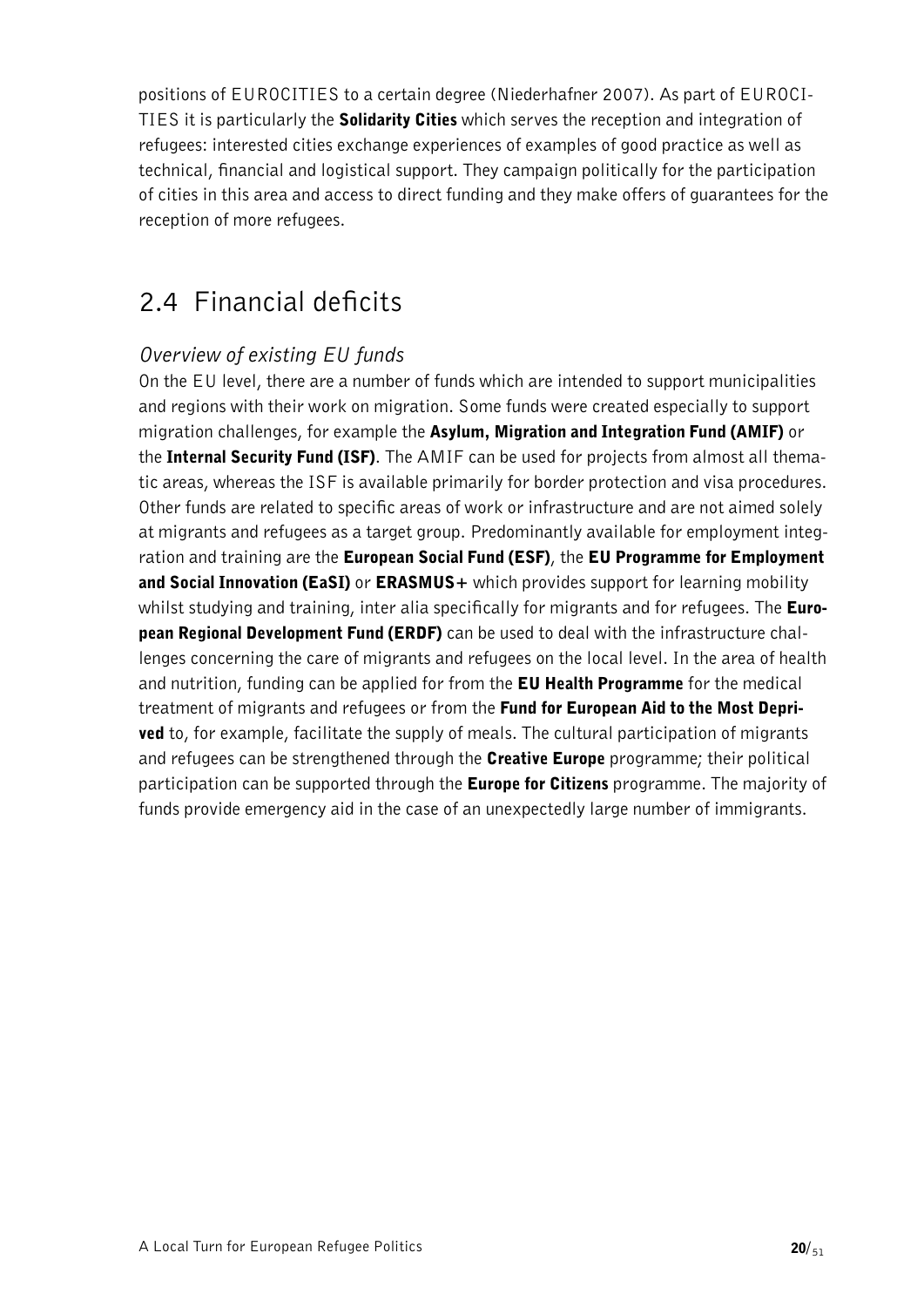| <b>Fund</b>                                                                                                                                                                                                                                                                                                  |   |   |              | Ō۱ | $ \mathbf{S} $ |   |   | $\mathbf{R}$ |   |  |
|--------------------------------------------------------------------------------------------------------------------------------------------------------------------------------------------------------------------------------------------------------------------------------------------------------------|---|---|--------------|----|----------------|---|---|--------------|---|--|
| Asylum, Migration and<br>Integration Fund (AMIF)                                                                                                                                                                                                                                                             |   |   | ✔            |    |                |   |   | ✔            |   |  |
| <b>Internal Security Fund</b><br>(ISF)                                                                                                                                                                                                                                                                       |   |   |              |    |                |   | ✔ |              |   |  |
| European Social Fund<br>(ESF)                                                                                                                                                                                                                                                                                | ✔ |   | ✔            |    | $\checkmark$   |   |   | ✔            | J |  |
| EU Programme for<br><b>Employment and Social</b><br>Innovation (EaSI)                                                                                                                                                                                                                                        | J |   |              |    | J              |   |   | J            |   |  |
| Fund for European Aid to<br>the Most Deprived (FEAD)                                                                                                                                                                                                                                                         |   |   |              | J  |                |   |   | ✔            |   |  |
| European Regional<br>Development Fund (ERDF)                                                                                                                                                                                                                                                                 | ✔ | ✔ | ✔            |    | $\checkmark$   |   |   |              |   |  |
| Justice Programme                                                                                                                                                                                                                                                                                            |   |   |              |    | $\checkmark$   |   | ✔ |              |   |  |
| Creative Europe                                                                                                                                                                                                                                                                                              |   |   |              |    |                | ✔ |   |              |   |  |
| Europe for Citizens                                                                                                                                                                                                                                                                                          |   |   |              |    |                |   |   | ✔            |   |  |
| Rights, Equality and<br>Citizenship                                                                                                                                                                                                                                                                          |   |   |              |    | ✔              |   |   |              | ✔ |  |
| $Erasmus+$                                                                                                                                                                                                                                                                                                   |   |   |              |    | ✔              |   |   | ✔            |   |  |
| EU Health Programme                                                                                                                                                                                                                                                                                          |   |   | $\checkmark$ |    |                |   |   |              |   |  |
| European Agricultural Fund<br>for Rural Development<br>(EAFRD)                                                                                                                                                                                                                                               |   |   |              |    | ✔              |   |   | ✔            |   |  |
| European Maritime and<br>Fisheries Fund (EMFF)                                                                                                                                                                                                                                                               | ✔ |   |              |    | ✔              |   |   | ✔            |   |  |
| <b>4</b> Occupation & labour market, <b>A</b> Living & infrastructure, 企 Heath & care services, a Material support,<br>S Education & training, ii Culture & media, $\bullet$ Justice & security, $\clubsuit$ Inclusion & integration, $\clubsuit$ Rights & freedoms,<br>W Public administration & government |   |   |              |    |                |   |   |              |   |  |

Source: Guide to EU Funding on Migration and Asylum

Most funds are distributed by means of shared management, i.e. the European Commission entrusts the Member States with the implementation of the programme on the national level. The approved projects are not completely financed by the EU fund, but merely co-financed. The rate of EU co-financing is between 50 percent and 90 percent depending on the project and fund. Applications are encouraged by way of various calls for proposals and invitations to apply which are advertised via websites and organisations.**[\[4\]](#page-20-0)**

### <span id="page-20-1"></span>*Criticism of existing EU Funds by municipalities*

Criticism of the financing of cities and municipalities through EU funding is diverse and concerns different areas. The impeded and complicated access to the funds plays a

<span id="page-20-0"></span>[4](#page-20-1) Further information on funding possibilities can be found, for example, in the publication «Guide to EU Funding on Migration and Asylum» by the der Green European Foundation for the Greens/ EFA Group in the European Parliament (Blas 2016).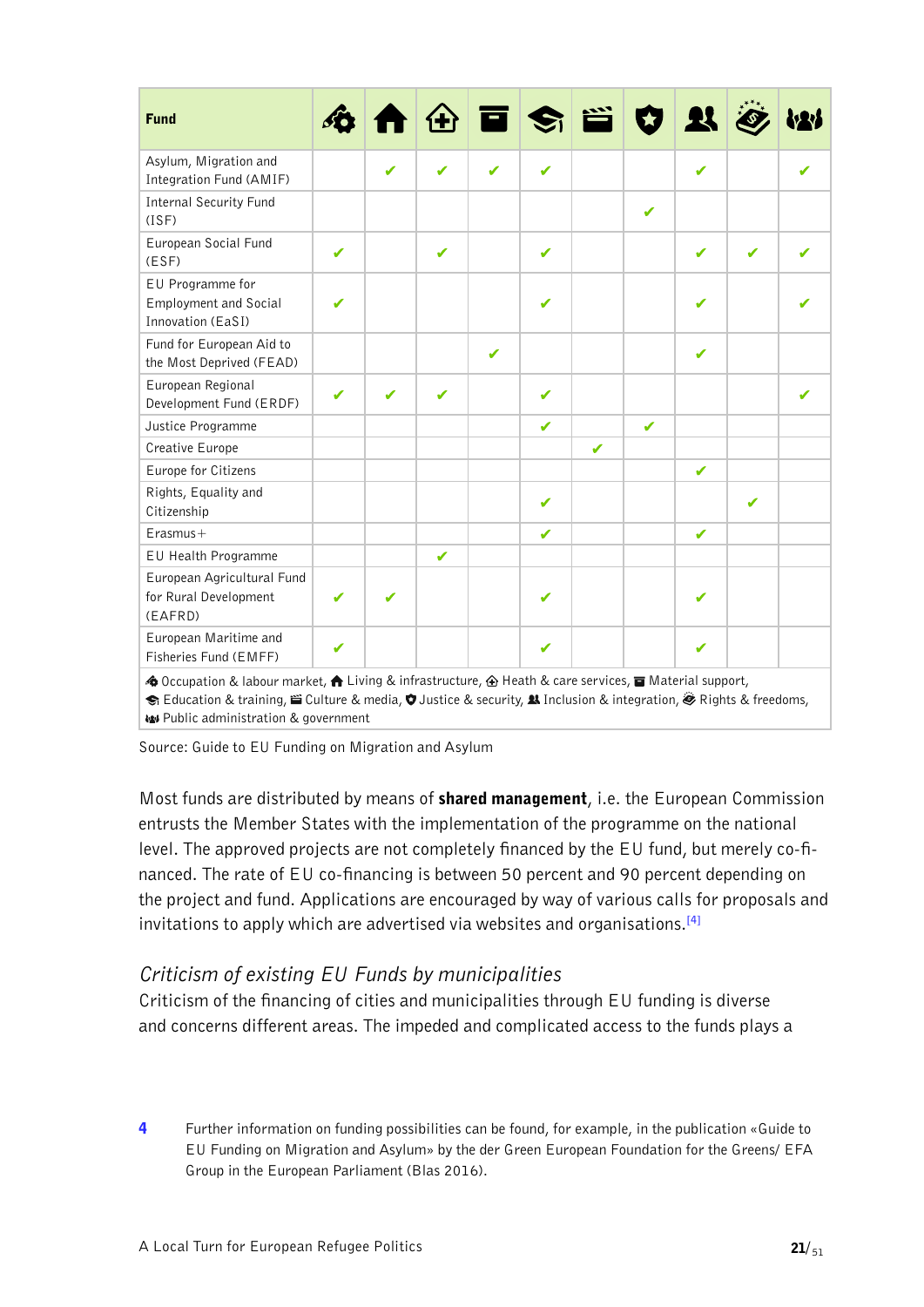significant role. The Action Plan of the Urban Partnership for the Inclusion of Migrants and Refugees criticised the fact that under the AMIF and ESF cities have no direct or only inadequate possibilities to apply for funding, as these are primarily channelled through regional or national authorities. Whilst some cities benefit from a good cooperation with the national level, others report experiencing difficult or even a complete lack of access to EU funding. This can be due to very different factors (EU Partnership Inclusion 2017, p. 22).

In the course of the Commission's public consultation on future financing in the area of migration, the complexity of the rules and the significant administrative burden that comes with applications for EU funding were mentioned as the main points of criticism (European Commission 2018c, p. 5). Both on the national and regional level, a lack of capacity and knowledge on the part of the authorities responsible can lead to funding not being applied for in the first place, or, from the local perspective, being applied for too late. In its final report, the «High Level Group on Simplification for the post 2020 Cohesion Policy,» established by the Commission, determines that the sheer number of regulations and directives in cohesion policy (currently more than 5000 pages of text) overwhelms local authorities, and that a simplification of the access to EU funding is urgently necessary (High Level Group 2017, pp. 1-2). Here it should be mentioned particularly that besides the EU provisions, in some instances the nation states also establish their own financing conditions and thereby further increase the complexity of the application process (EU Partnership Inclusion 2017, p. 22; 2018b, p. 3).

The to some extent **faltering top-down flow of information** and the resulting challenge, in particular for small cities, of battling their way through the regulations, is reflected in the completely erroneous assumption of some municipalities that EU funding is applied for by the nation states and then utomatically distributed to municipalities at their own discretion. This has come to light in background interviews based on municipal experiences. The joint study by the UNHCR and the European Council on Refugees and Exiles (ECRE) criticises the fact that Member States are regularly failing to comply sufficiently with their information obligations under the AMIF (Westerby 2018, p. 26). Nevertheless, there are examples of good practice, e.g. from Portugal, where every year a calendar with calls for proposals is published, or Slovakia where every new call for proposals is accompanied by an information day and comprehensive online documentation (ibid. p. 25). Also establishing a «carer» in this area could lead to more transparency and put the municipalities in a position where they can take up more opportunities.

66 percent of those asked during the Commission's public consultation also mentioned a **lack of flexibility** in reacting to changes locally as being a difficult challenge (European Commission 2018c, p. 5). Even when the coordination between the local and national level works well and the necessary experience in submitting proposals is available, multi-step procedures mean that it is not usually possible to react to new local developments quickly.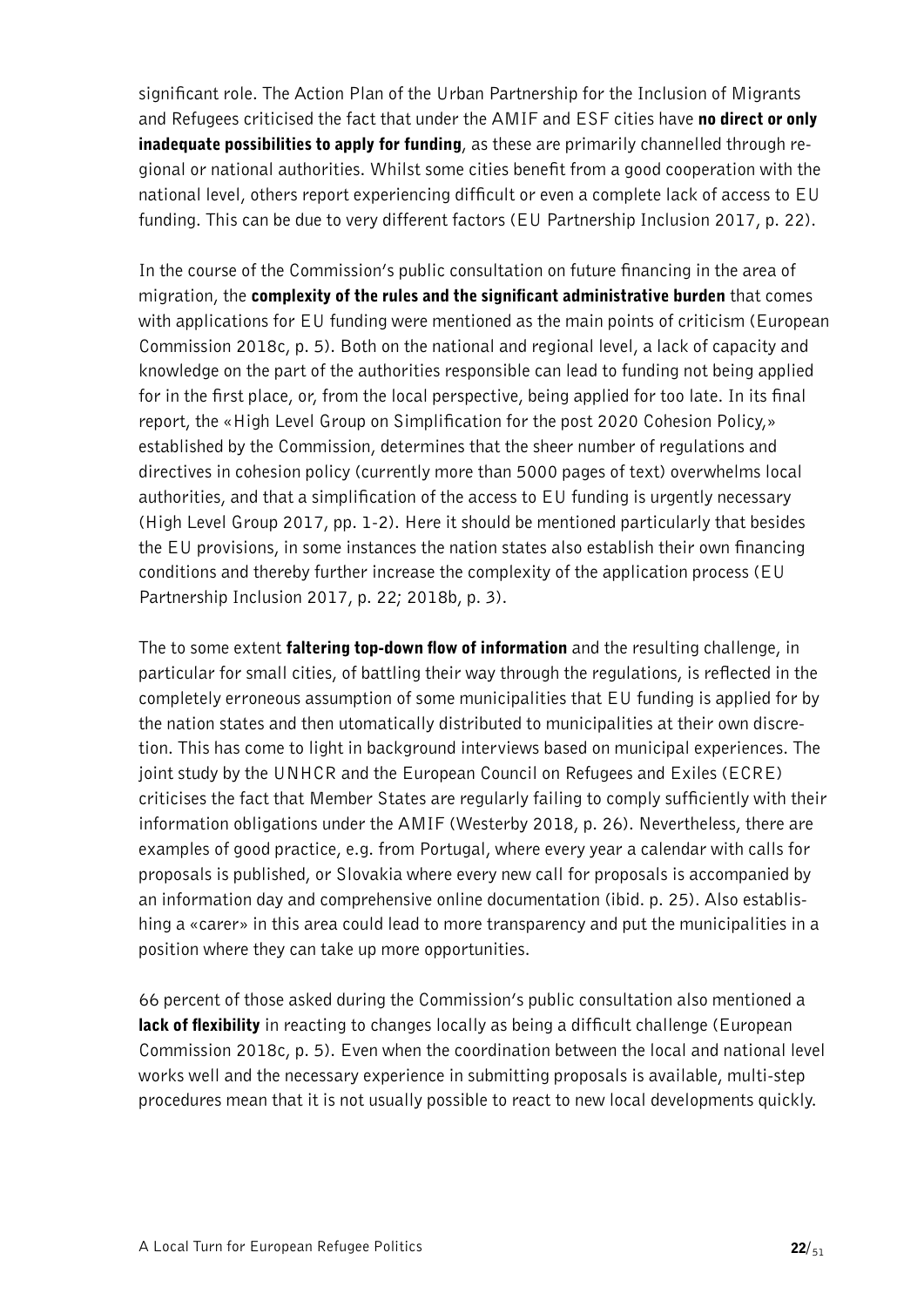The situation for the municipalities is aggravated by the fact that the possibility of applying for funding directly under the AMIF emergency mechanism remains closed to them. However, due to the difficulty in predicting forced migration, the municipalities have only a short timeframe in which to apply for funding via the usual channels in good time. For example, the city of Athens had to apply for emergency financing from a UNHCR fund which in turn had received funding from the AMIF's emergency mechanism (EUROCITIES 2016, S. 8).

The partial thematic overlap between AMIF, ESF, ERDF and EAI in the financing of integration at the same time with different application conditions and deadlines also contributes towards the complexity in this area (EU Partnership Inclusion 2018b, p. 3). Numerous municipalities also criticise the fact that calls for proposals are difficult to find, and that the abundance of funds seems confusing. Several municipalities also lack the necessary know-how for the complex application process and accounting procedures.

#### Criticisms of existing EU funds:

- *Complexity of the rules and extensive administrative burden*
- *Lack of flexibility (deadlines and agendas)*
- *Inadequate flow of information towards the municipalities*
- *Lack of access to the emergency mechanism*
- *Thematic overlap between the individual funds*
- *Mandatory co-financing through the municipalities despite a lack of own funds*

Ultimately, in particular for underfunded cities, the necessity of co-financing from AMIF funding (up to now usually 25 percent, in future according to the Commission's proposal 10 percent, European Commission 2018b)) constitutes an additional hurdle. If these cities have no funding of their own available, they often experience difficulties obtaining grant funding from private financial institutions because integration measures do not directly generate revenue (EU Partnership Inclusion 2017, p. 17). Financing through the European Commission's Urban Innovative Actions is therefore popular with municipalities as these provide direct access to EU funding. However, municipalities point out that, in particular in the social sector, the condition that a project must test an approach not already present in Europe is too limiting because having successfully carried out projects once, cities are forced to find follow-on financing via other means (EU Partnership Inclusion 2018b, pp. 4-5).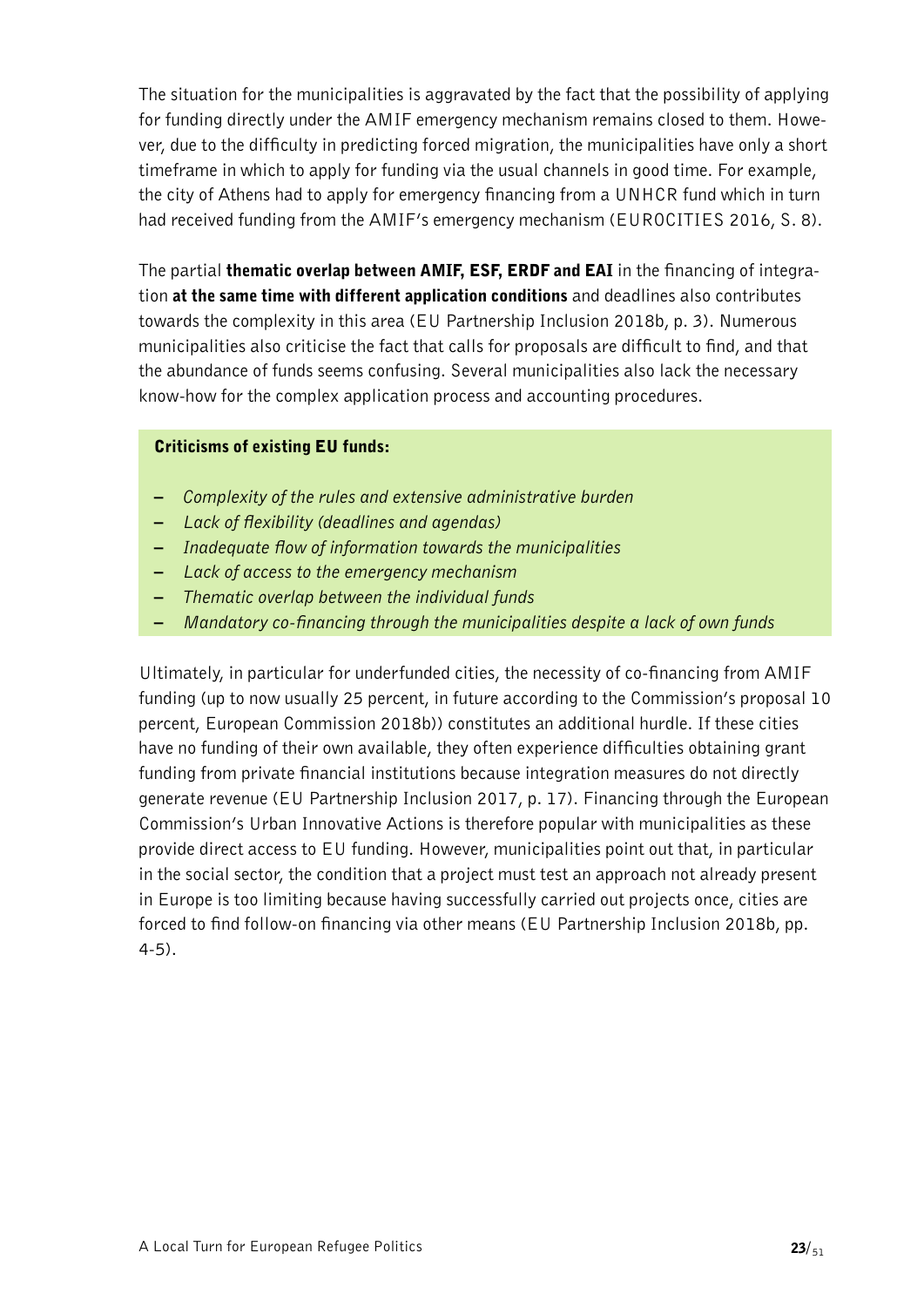### <span id="page-23-0"></span>2.5 Structural deficits: the partnership principle as unused potential

Some of the criticisms of EU funds described here are related to an **incomplete implementa**tion and utilisation of the so-called partnership principle, which provides for a close cooperation between all levels of the EU. The limited adoption of this principle leads to a situation whereby the municipalities are often not sufficiently involved in the processes and the cooperation with the EU level remains reserved to the national level. Whilst European funding to support integration and migration management is decided on at the supranational level and, as in the case of the AMIF, allocated via national calls for proposals, the integration of refugees and migrants as well as the preparations for return to countries of origin take place at the local level. Coherent cooperation between the various levels and project partners should be guaranteed in the European context by partnership agreements. These are set out in the European Structural and Investment Funds as well as in the Asylum, Migration and Integration Fund (European Commission 2016; European Union 2014a; European Union 2014b; Westerby 2018). The specific details are left to the Member States, which especially in the case of the IMIF leads to considerable national differences in their implementation (Westerby 2018, p. 38). In general, however, the framework for this collaborative cooperation and joint governance across various political levels is rather weak (EU Partnership Inclusion 2018b, p. 3). This is due not least to the predominantly inter-governmental regulation in these areas. Although Regulation 514/2014 of the European Parliament and the Council obliges Member States to form a «partnership drawn from relevant public authorities at national, regional and local level, where applicable» (Article 12(1)) and to involve them in «the preparation, implementation, monitoring and evaluation of national programmes» (Article 12(3), European Union 2014b), a joint study by the UN High Commissioner for Refugees (UNHCR) and the European Council on Refugees and Exiles (ECRE) points out that national interpretations differ significantly, for example in respect of the requirements for consultations, and that the implementation of the Partnership Principle was not part of national evaluation reports. Furthermore, the Partnership Principle limits interaction to the national and sub-national levels, but does not specify any direct interaction between the sub-national and European levels (Westerby 2018, pp. 37, 38).**[\[5\]](#page-23-1)** In the absence of a uniform implementation and evaluation of the Partnership Principle, municipalities cannot exploit their full potential in the area of migration and

<span id="page-23-2"></span><span id="page-23-1"></span>5 The new proposal by the Commission for a regulation with common provisions for the European [Regional Development Fund, the European Social Fund Plus, the Cohesion Fund and the European](#page-23-2)  [Maritime and Fisheries Fund as well as with budget provisions for the Asylum and Migration Fund,](#page-23-2)  [the Internal Security Fund and the Border Management and Visa Instrument is a step in the right](#page-23-2)  [direction here. The proposal emphasises the principle of partnership agreements and provides that the](#page-23-2)  [Commission shall consult «the organisations which represent the partners at Union level on the](#page-23-2)  [implementation of programmes» at least once a year \(European Commission 2018e, Title I, Chapter](#page-23-2)  [II, Article 6\(4\)\).](#page-23-2)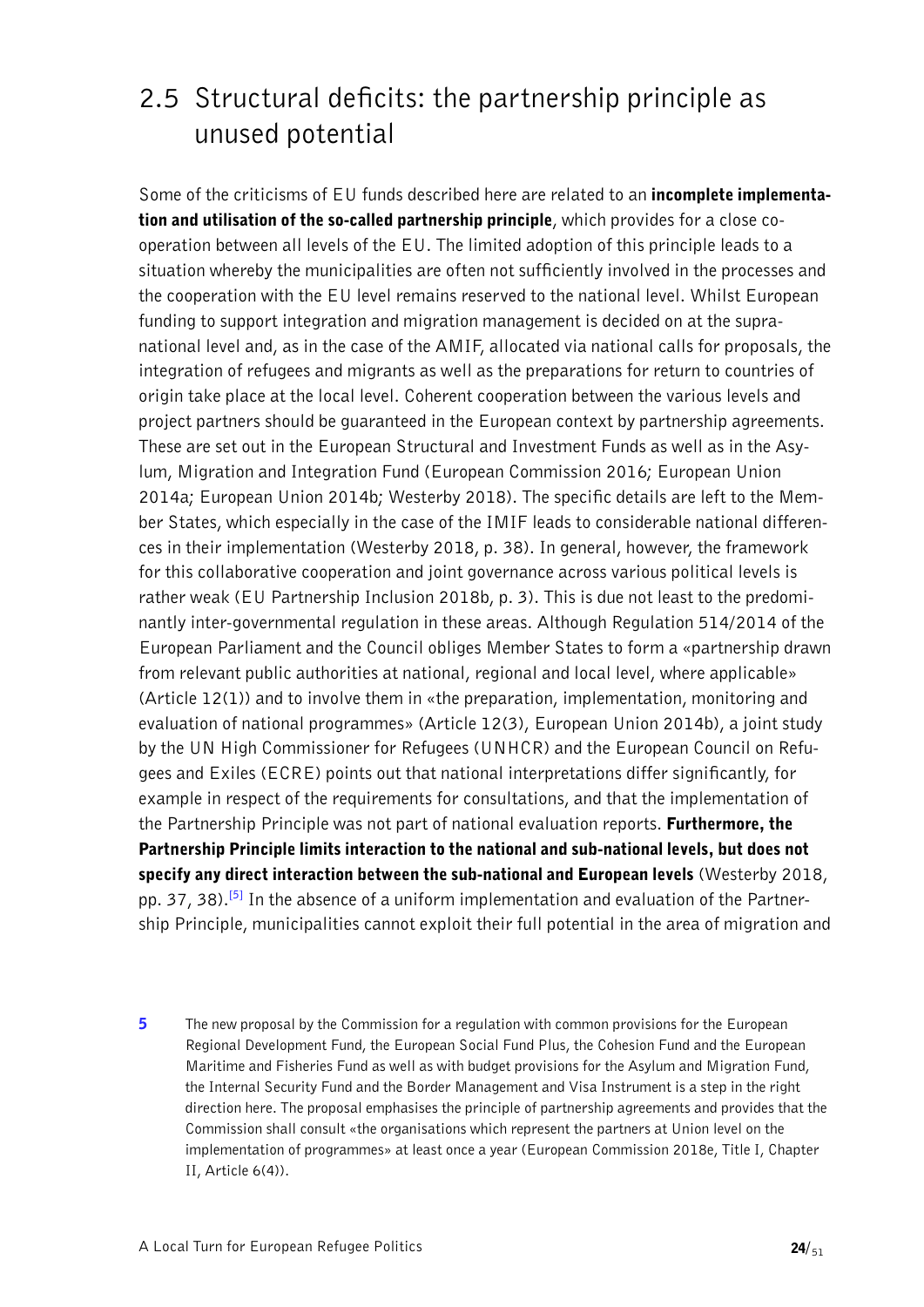### integration. The empowerment is focused on the national governments which function as «gatekeepers» for the formal process of financial assistance and for its organisation.

For municipalities, this deficit in the cooperation in planning and organising of integration funding is reflected, for example, in the narrowly defined target group of the AMIF. Although municipalities have increasingly discovered the added value of comprehensive and social-environment-oriented strategies for the financing of integration and the strengthening of society, the AMIF limits its funding to third-country nationals and thereby excludes an inclusive funding of projects which are directed towards persons with a migration background and the indigenous population. For such purposes, the municipalities have to apply for different funding (EU Partnership Inclusion 2018b, p. 4).

### <span id="page-24-0"></span>2.6 Recommendations for action: Key stumbling blocks on the way to an improved integration of municipalities

The preceding statements show that municipal interests and experiences do already have some influence on the development of EU migration policy instruments today. However, as has been shown, there are also all manner of stumbling blocks to overcome: first and foremost, the complexity of EU funds. A structural challenge is also the diversity of the **European municipalities.** Cooperation is hampered by different, to some extent contrary positions which can vary according to the nation state, party affiliation, population, rurality, or geographic location. Furthermore, in the area of migration the positions are divided between cities and regions located on the EU external borders, and therefore points of entry for asylum-seekers, as well as regions and metropolises which due to their wealth and/or their labour market situations are destinations for immigrants on the one hand, and municipalities in which there is hardly any influx of migrants or those which are affected by emigration on the other.

A further hurdle consists in the fact that representatives of the municipalities are generally involved only in an informatory and advisory capacity. With its legislative proposals, the Commission is able to refer to the opinions of municipalities. It is not, however, obliged to incorporate the priorities, positions and suggestions of the municipalities. As such, knowhow can remain unused and issues requiring urgent action can be neglected or deferred.

The proposals developed in the following will take account of these challenges. They illustrate a way in which the instruments of European asylum policy can be developed further in order to tap into the potential of the European municipalities for the management of migration policy responsibilities.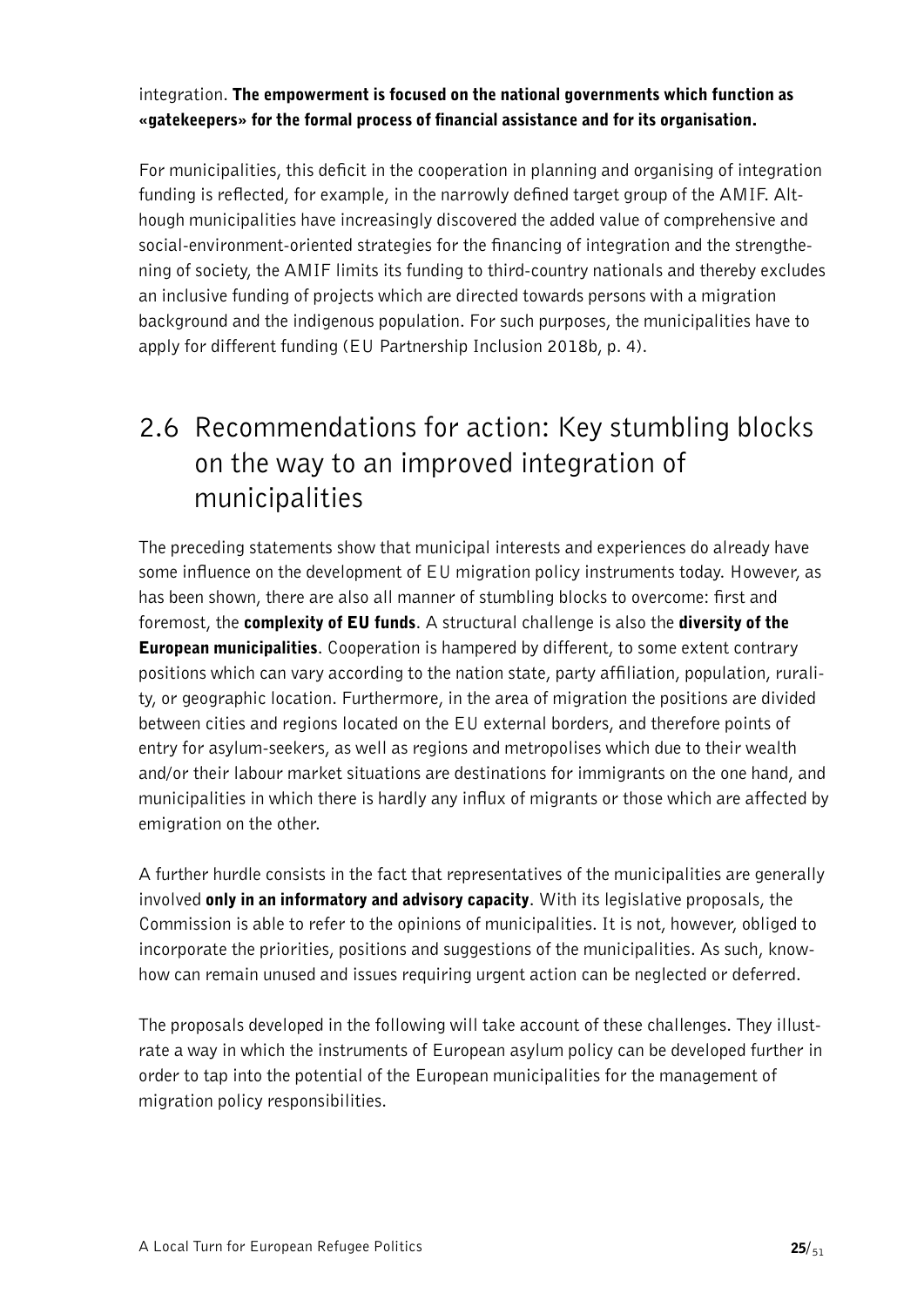Most of the recommendations follow on from proposals made by municipalities and city networks over the years. For example, within the framework of the Urban Partnership, EUROCITIES coordinated the development of specific recommendations for better urban access to EU financing; together with the European Commission, the city of Amsterdam created the ideas workshop «Urban Academy on Integration,» and, in cooperation with further partners, the «European Investment Bank Group» developed proposals for new combined grant funding («financial blending facilities») for cities and small and medium-sized companies (EU Partnership Inclusion 2017, pp. 12-14). Furthermore, from January to March 2018 the European Commission carried out an online consultation to gather feedback and suggestions for the area of migration as part of the EU budget 2021 – 2017. Specifically, this concerned predominantly the Asylum, Migration and Integration Fund and the European Social Fund. From a total of 350 responses, 18.4 percent came from regional or local authorities. Amongst others, EUROCITIES, the Council of European Municipalities and Regions and various European municipalities took part in the consultation (European Commission 2018c). On the level of the OECD as well, in 2018 interesting proposals were submitted for the improvement of municipal access and a better use of financial resources on all political levels. According to the OECD, these resources should be tailored to the local responsibility for integration. Flexibility in respect of financing and exact suitability were emphasised in particular. Furthermore, the OECD study demonstrated a series of already existing instruments in different states (OECD 2018, p. 98 et seq.). The public consultation by the Commission and also the recommendations of the Urban Partnership illustrate obvious deficits in urban access to as well as the content and organisation and the collaborative planning and structuring of EU financing in the areas of migration and integration. In the following we develop, inter alia, recommendations to address these shortcomings.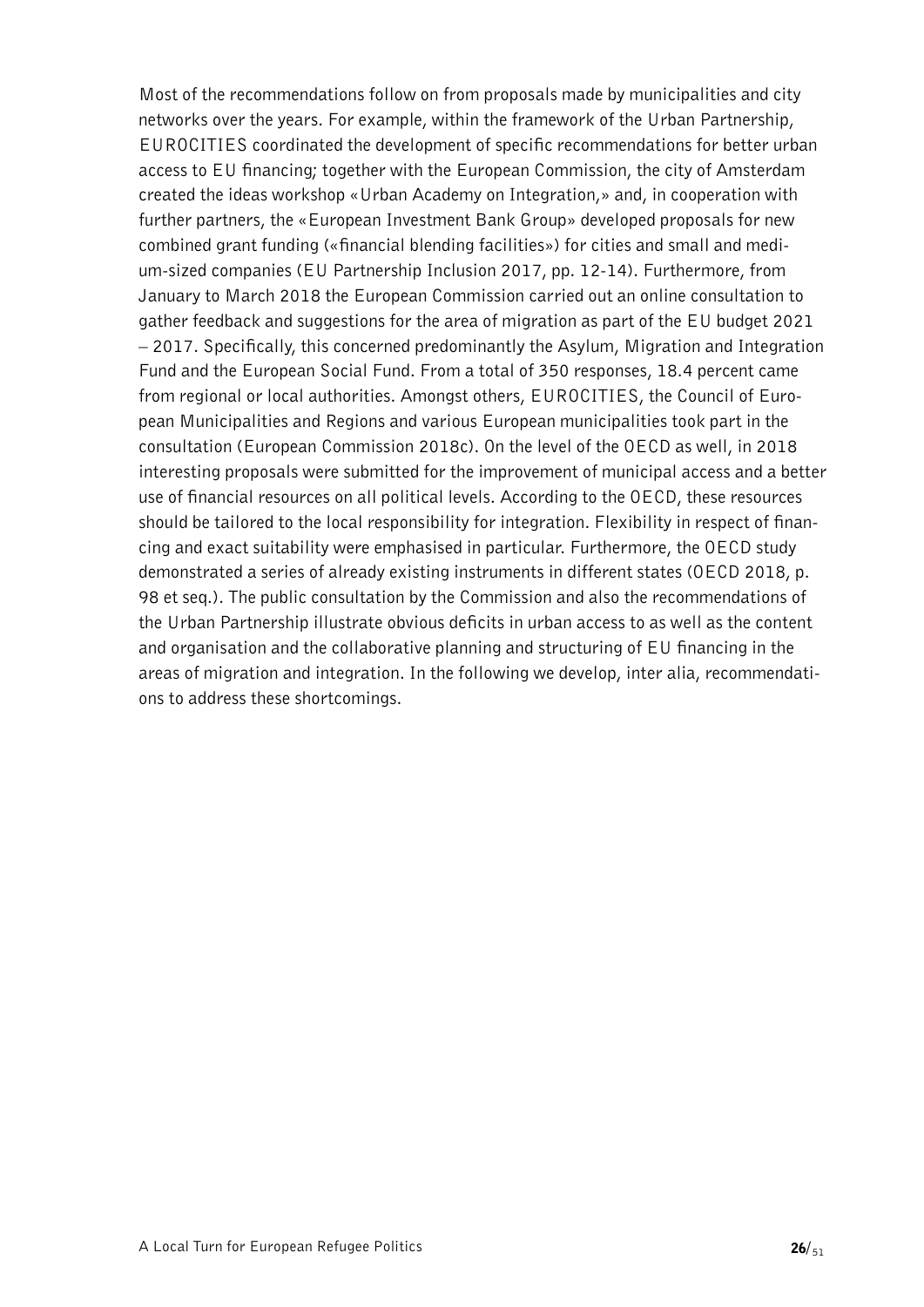# <span id="page-26-0"></span>3 What is to be done – recommendations for action for a better involvement of the municipalities in EU refugee and asylum policy

If municipalities are to be better integrated in migration policy and in particular in the reception of refugees, political action is recommended in three areas: first, the financial deficits must be overcome so as to facilitate access for all, in particular smaller municipalities and enable coherent local action; second, the structural deficits must be tackled and, inter alia as part of the funds, the municipalities must be given a greater say so that municipal expertise can influence EU migration policy; third, a new relocation mechanism must be introduced which grants municipalities and also persons seeking protection active roles in the process of distribution within Europe.

#### Simpler access to EU funds through:

- *1. One municipality, one application*
- *2. Simplified co-financing*
- *3. One-Stop-Shop for advising municipalities*
- *4. Possibility to apply directly for emergency assistance*

### <span id="page-26-1"></span>3.1 Reform EU funds

In the following, four proposals for a reform of EU funds will be put forward, which would solve the majority of the problems mentioned above. With a bottom-up process we take into account the proposals put forward by municipalities and local authorities and combine these in a coherent package.

1) Coherent package of measures instead of project chaos: As the transitions from «initial integration» to more long-term integration on the municipal level are often smooth, a close linking of the financing possibilities is necessary. Synergies between the European Structural and Investment Fund (ESIF) and the future Asylum and Migration Fund (AMF) should be strengthened both in terms of their thematic orientation as well as in respect of the application process so as to increase the complementarity of the funds for maximum effect locally. In the current proposals by the Commission, the Asylum, Migration and Integration Fund (AMIF) is to be transformed into the Asylum and Migration Fund (AMF). Whilst the AMF finances measures for reception and «initial integration», long-term integration should be supported above all through the new European Social Fund  $+$  (ESF $+$ ) as well as the European Regional Development Fund (ERDF) (European Commission 2018b). The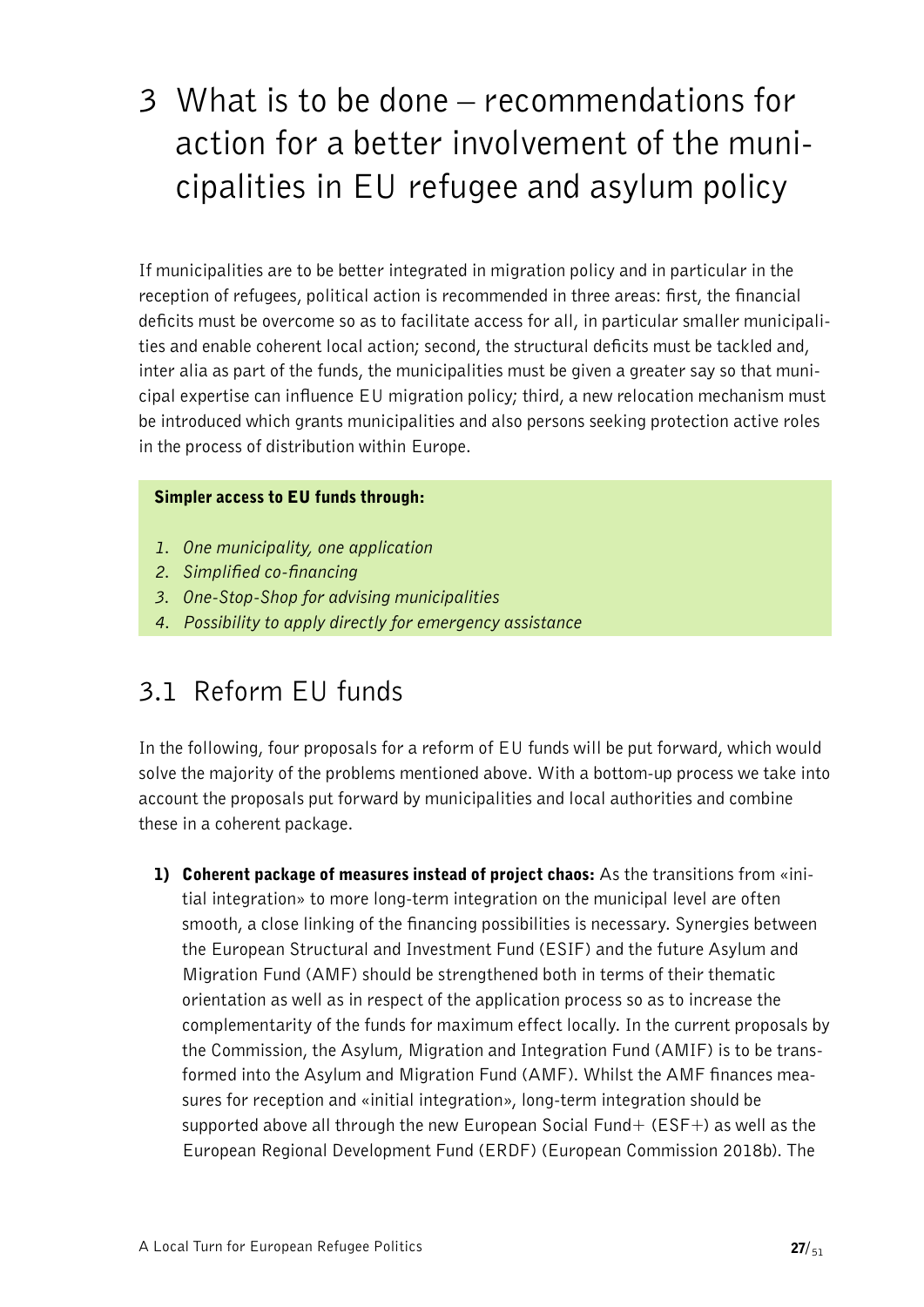Urban Partnership and the CEMR recommend greater flexibility and the combining of funding through so-called "block grants" (EU Partnership Inclusion 2018b, p. 6). We find this idea promising. An idea which would appear to be even quicker to implement is that municipalities can submit a single application for the funding of a package of measures which is then financed from different funds. The decision as to which funds will be used for which aspects should be taken by the national authorities in consultation with the European Commission. In this way, municipalities would think more in terms of coherent packages of measures than in terms of individual projects. They would not be overwhelmed by bureaucracy and could also retain flexibility.**[\[6\]](#page-27-0)**

- <span id="page-27-1"></span>2) Simplify co-financing: Difficulties with co-financing, follow-on financing or the funding of projects with a wide target group must not constitute an exclusion criterion for municipalities and must be avoided by way of third-party funding. Insofar as co-financing is still considered necessary and the preferred option as opposed to full financing, the European Investment Bank (EIB) should play an important role. It should be possible for the municipalities to combine grants and financing from EU funds with instruments of the European Investment Bank. The initiative which is currently being developed by the Urban Partnership on the Inclusion of Migrants and Refugees, the initiative of the European Commission, under the coordination of the EIB, and which put forward the proposal, is therefore to be supported (Urban Partnership 2017, p. 17; 2018b, p. 7) as called for by the Urban Partnership (2017b, p. 7). Further, Urban Innovative Actions should also be made available beyond the first realisation of innovative approaches as examples of good practice in order to help the municipalities to react to challenges sustainably, flexibly and creatively.
- 3) Simplify access to funding: What is meant by this is above all the simplification of the application process and an improvement in the access to knowledge of all EU funding opportunities. However, at the moment also the execution of an EU-funded project still ties up far too many resources, in particular for smaller and medium-sized municipalities. In accordance with the recommendations of the «High Level Group on Simplification for the post 2020 Cohesion Policy,» a simplification of the access to EU funding is urgently necessary. The Commission and the nation states should make use of the expertise of municipal actors in jointly developing the application process further so as to make access more efficient. Furthermore, the national level should ensure that EU minimum requirements for applying for funding are not made even more complicated or bureaucratised due to national conditions («gold-plating»). Despite the existence of various information portals, and advice offerings in respect
- <span id="page-27-0"></span>6 The idea of establishing a completely new fund which would combine the integration and development [functions of the municipalities has most certainly come up time and again. This comes up in particular](#page-27-1)  [in connection with the proposal for a municipal relocation mechanism which is mentioned several](#page-27-1)  [times below \(Humboldt-Viadrina Governance Platform 2017, 2018\). However, since the immigration](#page-27-1)  [of people and the structural development of municipalities would affect a large number of EU funds,](#page-27-1)  [the proposal to draw on several funds with just one application appears more feasible at this time.](#page-27-1)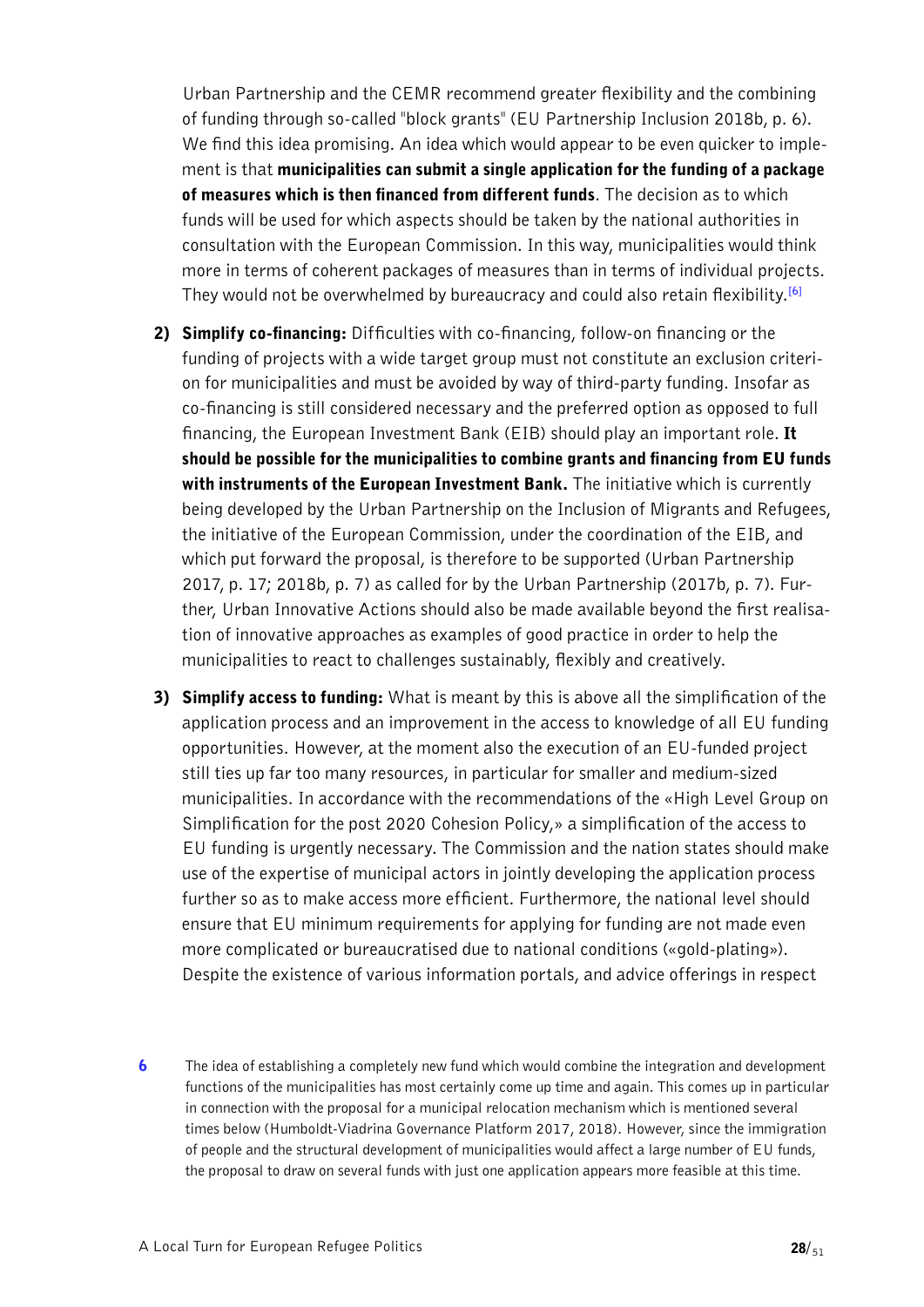of EU funding on the European, national and regional levels, particularly smaller cities with fewer personnel resources are insecure when it comes to applying for and executing EU projects. For this reason, national one-stop shops should be established as unified information and contact points that can fully support municipalities at all phases of the application process and assist them with all necessary information and advice. This already happens to a certain extent through the national authorities but can be expanded significantly. Additionally, on the national level an annual calendar with national calls for proposals should be issued based on the Portuguese model.

4) Enable municipalities to apply for emergency assistance: As long as there is no European resettlement programme to a significant extent, there are only limited possibilities to plan reactions to forced migration in the long-term. We therefore support the calls by Urban Partnership (2018b, p. 7), for municipalities to be given the opportunity to directly apply for emergency assistance from the AMIF if the need arises. Further, more flexible possibilities with a lower threshold, for example quicker innovation funds, would be conceivable.

### <span id="page-28-0"></span>3.2 Give the municipalities a greater say

#### Giving the municipalities more of a say

- *1. Strengthen the Partnership Principle*
- *2. Establish an EU body to mediate between municipalities and the national level*

Discrepancies between the conceptual planning «around the table» on the European level, the acts of national authorities, and the requirements of local practice are not entirely avoidable, though structural deficiencies in the involvement of the municipalities can be reduced relatively easily. Two measures to structurally strengthen the municipalities will be proposed to this end:

1) Strengthen the Partnership Principle in the AMF: In order to appropriately deal with local challenges in the areas of migration and integration, the already existing Partnership Principle should be strengthened considerably so that early and collaborative coordination lies with the European Union, the Member States and the local and regional authorities when it comes to the preparation and implementation of measures on the EU level. This is also being called for by, inter alia, EUROCITIES, the Council of European Municipalities and Regions and the Regional Association Ruhr (European Commission 2018a) UNHCR and ECRE (Westerby 2018) as well as MEPs from the Green party. From the perspective of this paper, this applies in particular to the future Migration and Asylum Fund (AMF). Since the Principle is legally binding but the Member States are nevertheless free in its implementation, the European Commission should organise an exchange of good practice in cooperation with the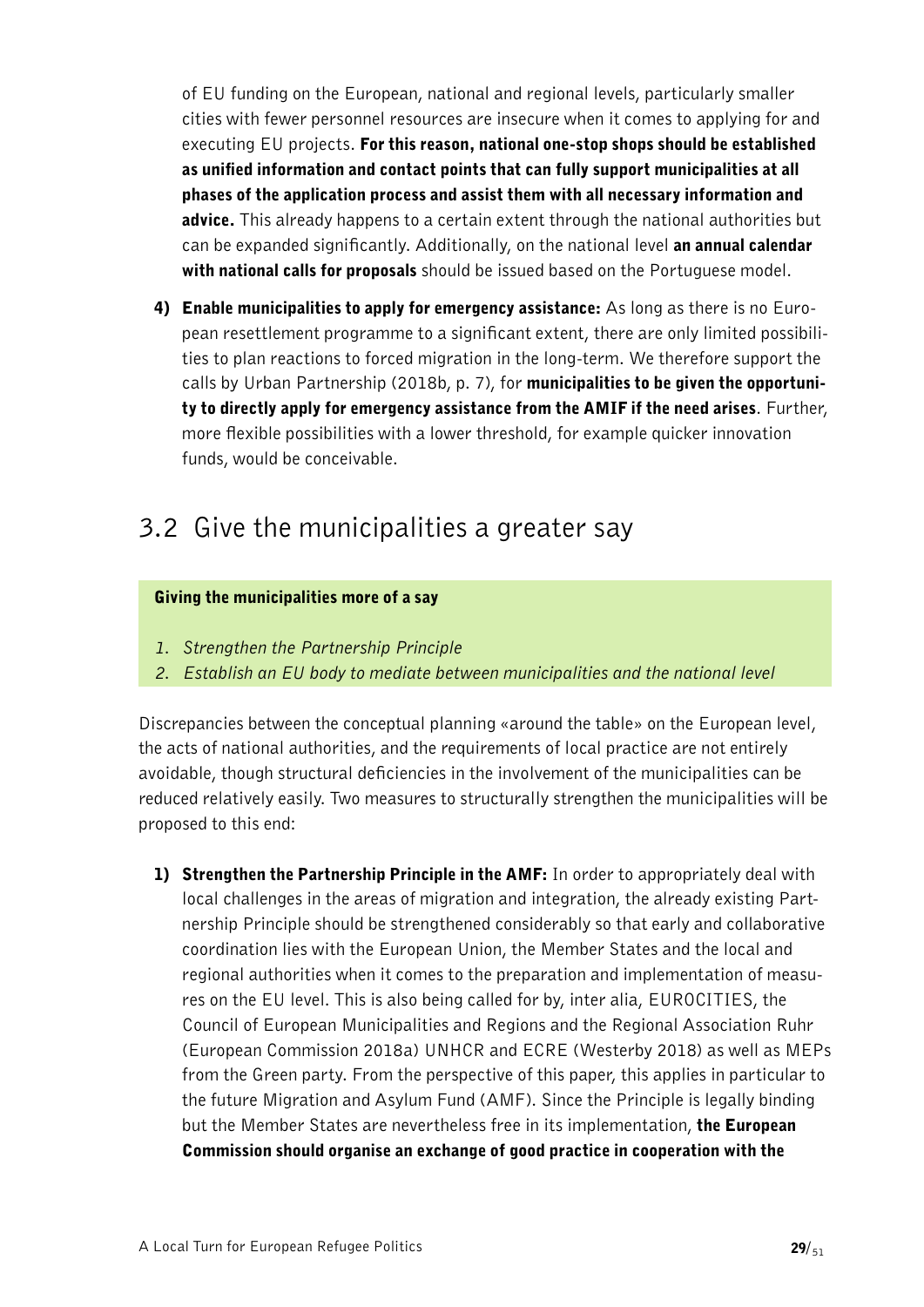European Integration Network which is aimed at Member States and their municipalities and based on this develop obligatory components for the structuring of the Partnership Principle. Particular consideration should be given to the involvement of the municipalities in the development of national programmes on the basis of EU funds and in their evaluation at the earliest possible stage.

2) Establish an EU body to mediate between municipalities and nation states: In the event that the dialogue between the national and local levels leads to conflicts, the municipalities must have the formally stipulated possibility to communicate their position and their needs on the European level. To guarantee this, and at best to mediate between municipalities and nation states already in advance, a neutral mediation body should be established in the relevant Directorate General of the European Commission. In addition, establishing a universal mediation body responsible for all funds would be conceivable.

### <span id="page-29-0"></span>3.3 Introduce a municipal relocation mechanism

The recommendations made so far are important components to give the municipalities a greater say on the European level as well as strengthening their access to European funding. With these, important financial and structural deficits in the involvement of the municipalities in the EU's refugee policy would be overcome. However, if the municipalities are really to be taken seriously and sustainably strengthened when it comes to their migration policy and their specific refugee policy competences, it is necessary to go further than reforming existing instruments: municipalities with their often highly committed civil societies must be directly and actively involved in the reception and relocation of refugees within Europe. In doing so they must be enabled to have their locally very different circumstances taken into account when reception decisions are made. This also applies to the persons in need of protection themselves, and whose decision-making competence should also be taken seriously. The municipal relocation mechanism proposed below, and formed during current professional discourse, fulfils these requirements. It extends and expands on existing approaches.**[\[7\]](#page-29-1)**

<span id="page-29-2"></span><span id="page-29-1"></span>7 [To be mentioned here are on the one hand numerous, mostly hardly formulated positions of cities and](#page-29-2)  [city networks, but in particular the proposal by the Humboldt-Viadrina Governance Platform \(2017,](#page-29-2)  [2018\). Besides further suggestions from municipalities and experts this serves as inspiration for the](#page-29-2)  [statements to follow. Naturally, in its function as an initiative of political practice it does, however,](#page-29-2)  [leave a number of questions unanswered or choose different paths than this paper. Particularly similar](#page-29-2)  [or different ideas in this paper and that of the HVGP will be pointed out in the respective section.](#page-29-2)  [Besides such documented approaches, reference should be made to the ongoing initiatives within the](#page-29-2)  [nation states, for example a workshop in Germany at the beginning of 2019 which brought together](#page-29-2)  [inter alia sea rescue organisations, the «safe haven» initiatives, church organisations and the refugee](#page-29-2)  [and welfare associations to discuss practical and feasible requirements for sea rescue, EU relocation](#page-29-2)  [and municipal reception.](#page-29-2)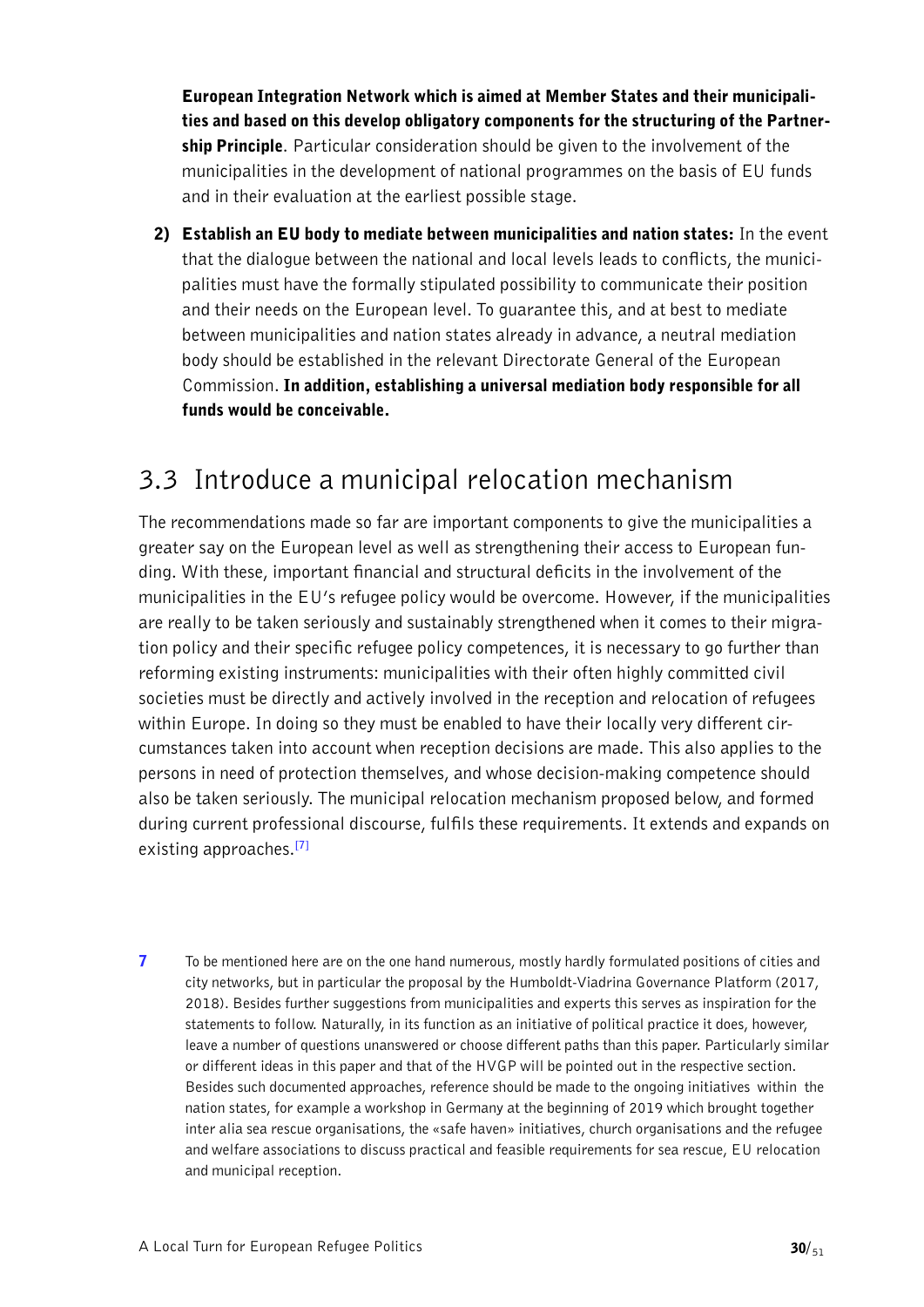### 3.3.1 Process of the municipal relocation mechanism in four steps

### *Step 1 – Municipal application*

<span id="page-30-2"></span>Municipalities discuss their interest in participating in the programme with the responsible national authority and then develop concrete plans for the reception and integration of a specific number of persons in need of protection together with partners from the civil society and the private sector. This includes the decision on the number of places, coordination with other levels as necessary (e.g. the federal state due to competences/resources being situated there) as well as the formation of local support groups consisting of full time and voluntary representatives from municipalities, the civil society and the private sector who agree to make themselves available as sponsors at least during the first year.**[\[8\]](#page-30-0)** Many municipalities are already successfully gaining experience with such mixed sponsorship systems in which full-time participants and volunteers are actively involved and the responsibilities of the various actors are clearly defined. Private supporters do not enter into any financial commitments. The municipality applies with its concept directly to the European Commission or alternatively to organising actors of the relocation programme (e.g. EASO). Provided that the concept is evaluated positively, the municipality will be admitted to the programme.

### *Step 2 – Registration of persons seeking protection*

<span id="page-30-3"></span>Recognised refugees and persons from states with a good prospect of remaining who are already in the EU, for example in Greece, Spain, or Italy, will be informed by national authorities and the EASO of the existence of a municipal relocation programme.**[\[9\]](#page-30-1)** Registration is **voluntary:** The ideal of «free choice» from the refugees' perspective can only be achieved at least to some extent if the programme is voluntary. The necessary trust in the mechanism must be sought with a high standard of data protection and maximum transparency with regard to the process and the actual freedom of choice. As was the case with the compulsory relocation mechanism between 2015 and 2017, the registration could be carried out by the authorities in the country of initial reception with the support of the EASO, whereby the same guidelines on the protection of personal data would apply as in the current process of relocation und resettlement. The strict adherence to and control of these guidelines is a crucial aspect of the observance of the right to the protection of personality of those in need of protection and their willingness to take part in the programme. Ideally admission to the programme follows the recognition of the need for protection (EASO 2012, p. 1) as was

- <span id="page-30-0"></span>8 Similarly to this the Humboldt-Viadrina Governance Platform (2019, p. 4): «The preparations for [decisions on settlement take place on the municipal level through a multi-stakeholder committee](#page-30-2)  [\(politicians, businesses, organised civil society and refugee councils\), in which the citizens jointly](#page-30-2)  [deliberate on the number of refugees to be received and then present the results to the city. They](#page-30-2)  [thereby establish a firm basis for the acceptance and success of integration and development.»](#page-30-2)
- <span id="page-30-1"></span>**9** The introduction of the mechanism for refugees with good prospects of remaining takes account of the [assessments of municipal representatives questioned during background interviews. For them an](#page-30-3)  [acceptance of the mechanism is dependent on the new citizens actually being able to stay.](#page-30-3)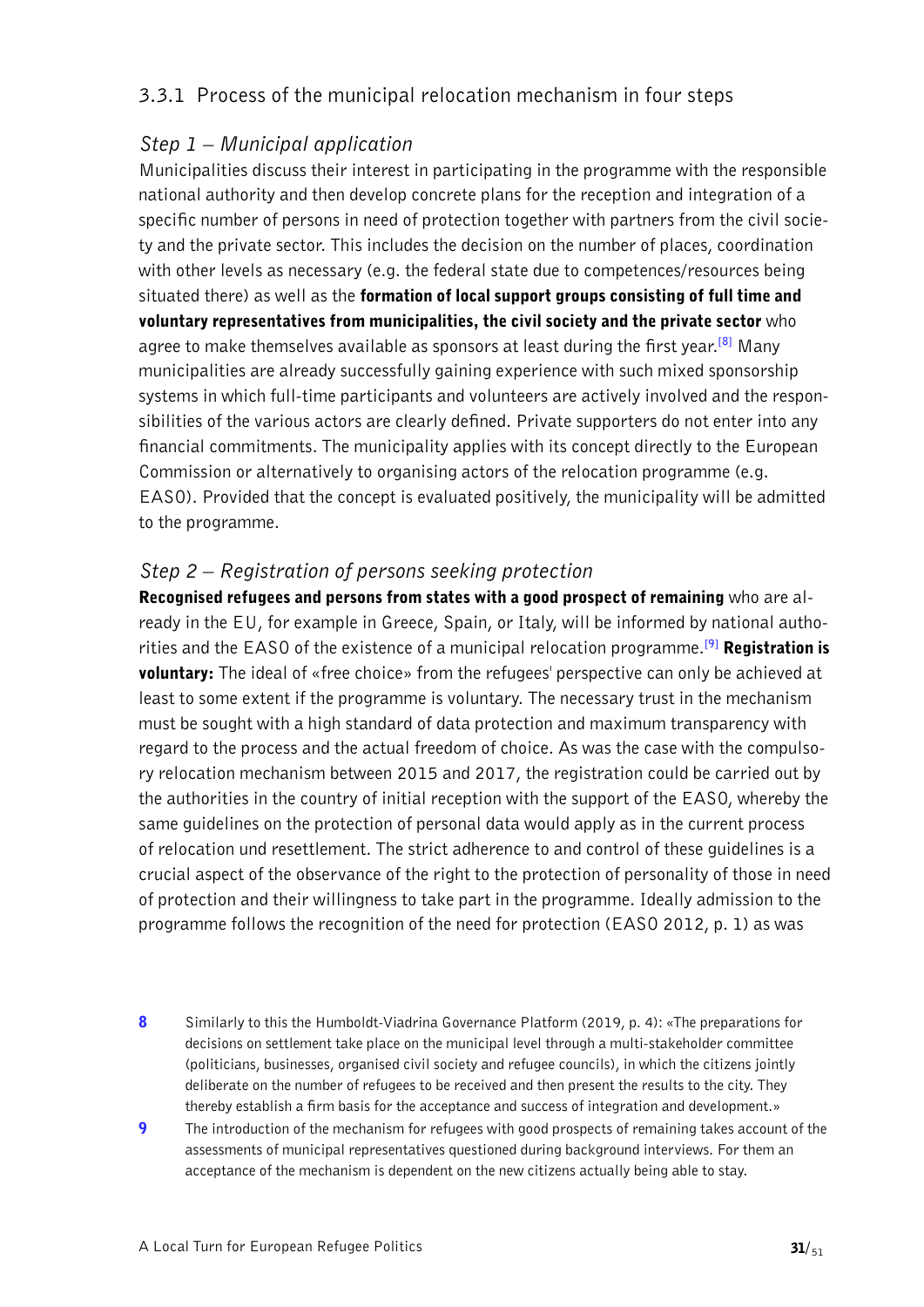the case in the EUREMA pilot project on the relocation from Malta. For this, countries of initial reception need considerably more operative and financial support in order to fulfil their legal obligations to safeguard human rights and to conduct procedures efficiently (Enderlein und Koenig 2016, p. 10). So long as the national asylum systems of the countries of initial reception are overwhelmed, an earlier admission to the programme would be possible, even before the recognition of the need for protection – possibly linked to the prospects of remaining as is common with other relocation programmes.

#### *Step 3 – Matching process*

The matching process functions via an **Online App** coordinated by the European Asylum Support Office (EASO), which revolves around the needs and possibilities of both sides. Municipalities enter information on structural data and integration possibilities (e.g. labour market, education, housing, possibilities for the support of particularly vulnerable persons). Persons seeking protection indicate their individual requirements (e.g. education, (professional) competences, previous stays or employment relationships, language skills, family relations, points of contact to diaspora communities, particular needs and expectations / wishes (e.g. rural or urban living environment, public transport, leisure activities).

<span id="page-31-1"></span>By comparing these with the municipal integration profiles, the person seeking protection will be given a selection of suitable municipalities, from which he or she can indicate preferences.**[\[10\]](#page-31-0)** Persons seeking protection are supported in their decision-making by employees from IOM, EASO or the UNHCR. Once they have made their individual choice, they will be allocated to one of their chosen municipalities depending on the availability of municipal reception places. To counter the risk of discrimination and cherry-picking, a matching algorithm will be developed which aims to weigh up different categories (family connections, and social points of contact to diaspora communities, previous stays or employment relationships, language skills, previous stays or employment relationships, vulnerability, language skills, and (professional) competences which fit local needs, etc.). In conformity with the corresponding EU Directive, particular emphasis will be placed on the vulnerability of persons in need of protection. According to the EU Reception of Applicants Directive, these are persons such as minors, unaccompanied minors, disabled persons, elderly people, pregnant women, single parents with underage children, victims of human trafficking, persons with serious physical diseases, persons with mental disorders, and persons who have suffered from torture, rape or other serious forms of mental, psychological or sexual

<span id="page-31-0"></span>10 The matching process suggested here is already advocated in its fundamental orientation by a number [of political actors. As possibly the first organisation, in the summer of 2018 during a phase in which](#page-31-1)  [also the proposals in this paper were being developed and discussed with the first experts, the Hum](#page-31-1)[boldt-Viadrina Governance Platform published a revised version of its strategy which outlines basic](#page-31-1)  [principles of a humanitarian-focused matching process. The result should be that persons in need of](#page-31-1)  [protection have a choice between several municipalities: «If possible, at the end of the matching](#page-31-1)  [process each refugee receives a list with more than one match and can then choose between one of the](#page-31-1)  [offers.» \(HVGP 2018, p. 7\)](#page-31-1)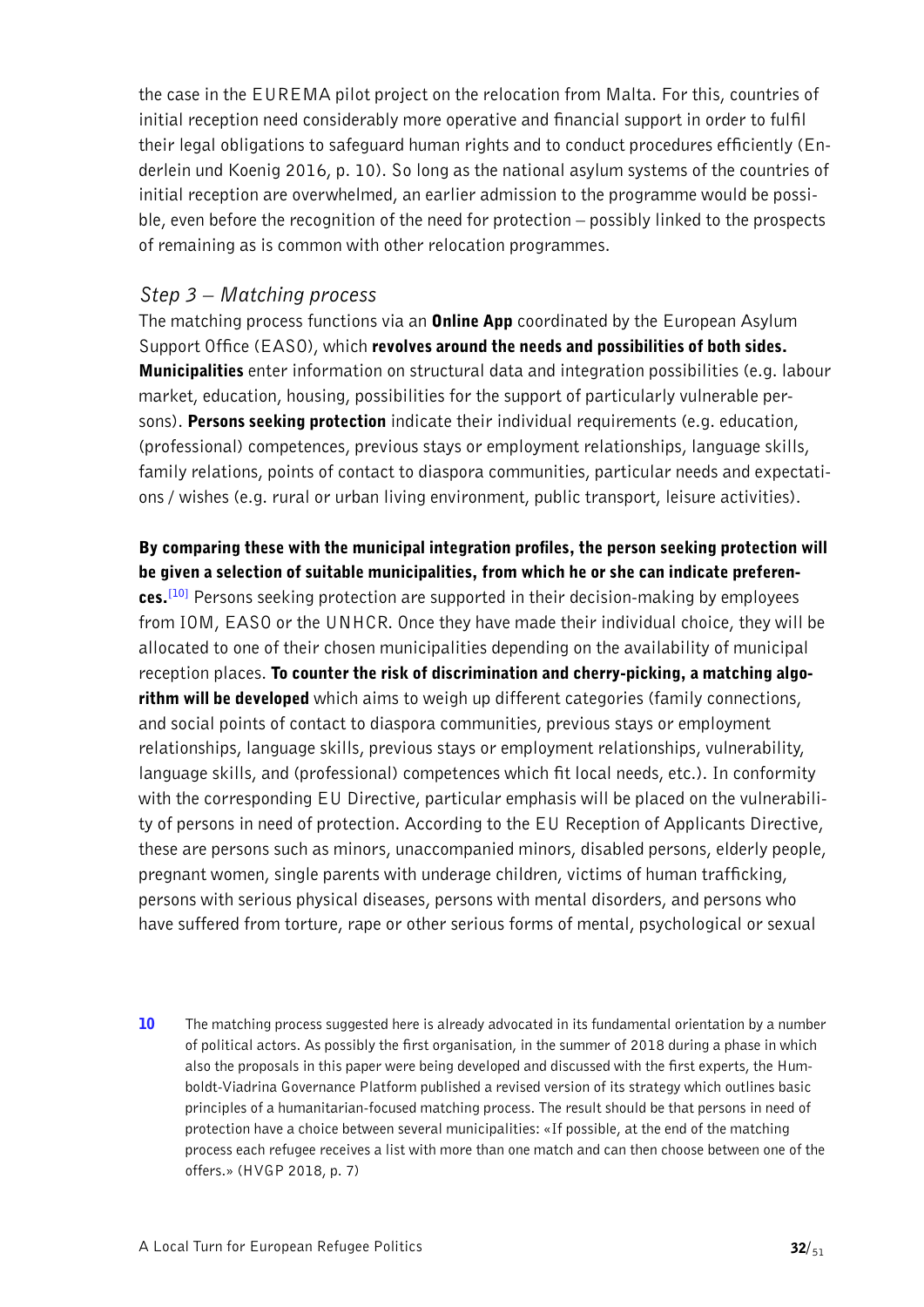violence, such as, for example, victims of female genital mutilation (European Union 2013/33/EU, Articles 21 and 22). Such a matching process could, for example, constitute an extension of the EASO pilot process, which will be explained in more detailed further below (EASO 2018).

Additionally, and so as to guarantee the legitimacy of the selection locally, committees can be formed in the municipalities which are well-balanced consisting of various actors from the administration and social society – comparable to the German Hardship Commissions on the level of the Länder. It would also be conceivable to introduce «Stakeholder Councils» as suggested in a paper by the Humboldt-Viadrina Governance-Platform (2017). These committees check that the proposed allocation corresponds to the integration requirements and current local situation and in the case of discrepancies can once more consult with the coordinating body (EASO). By way of this involvement of local multipliers, a personalisation of the process is achieved on both sides as opposed to the usual method of allocation based on an allocation formula. This could increase the willingness to receive the selected persons **locally.** The profiles of the persons in need of protection are subsequently passed on to the national level which retains a veto right on the grounds of possible national security concerns. The result of the national decision is in turn notified to the municipalities. The municipalities are thereby able to not only prepare for a certain number of people, but instead individually prepare for the reception and integration of specific persons. The special contingency for municipal relocation in the AMF or the ESF+ also receives the necessary information to be able to provide funds (financing, see below).

### *Step 4 – Relocation*

Just as the participants in national relocation programmes, selected persons in need of protection are given further information and preparation courses (for example on standards and values, rules of conduct, structures and contact points in the destination country) with an additional local focus. This could, for example, be conducted by the IOM with the help of information from local support groups so that personal contact can happen even before the relocation takes place.

Via the means established under the compulsory relocation mechanism 2015-2017, the persons are then taken to the receiving municipalities where they will be welcomed by their support group. They are given support with initial orientation and are assisted individually with their integration for a certain period of time so that they can access education systems, the labour market, cultural orientation and private accommodation.

### *Lessons learned from experiences with similar programmes*

The proposal described here is based on findings from the compulsory European Relocation Programme 2015-2017, the EASO Matching Tool for Relocation and the EUREMA Pilot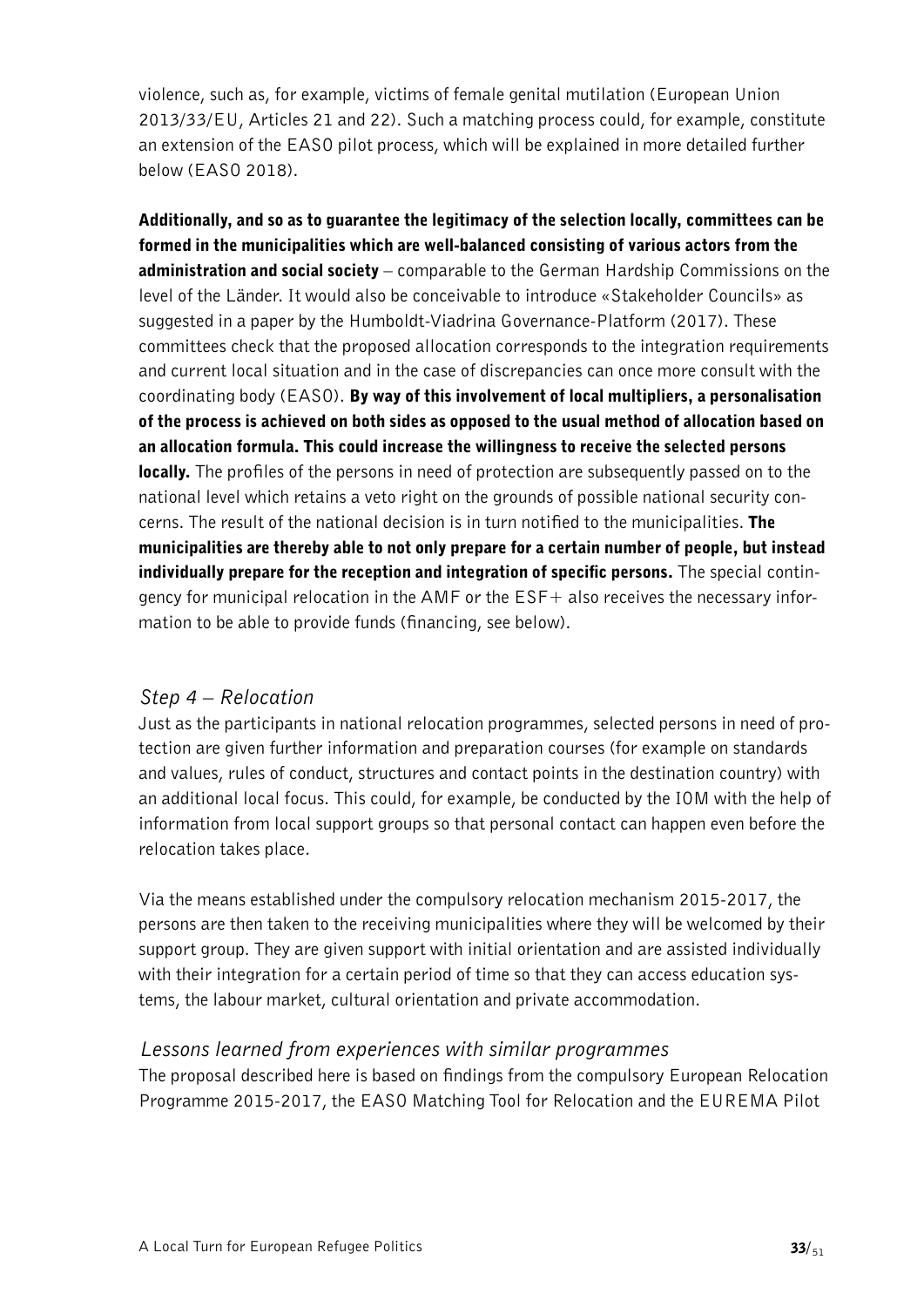

#### Action taken by: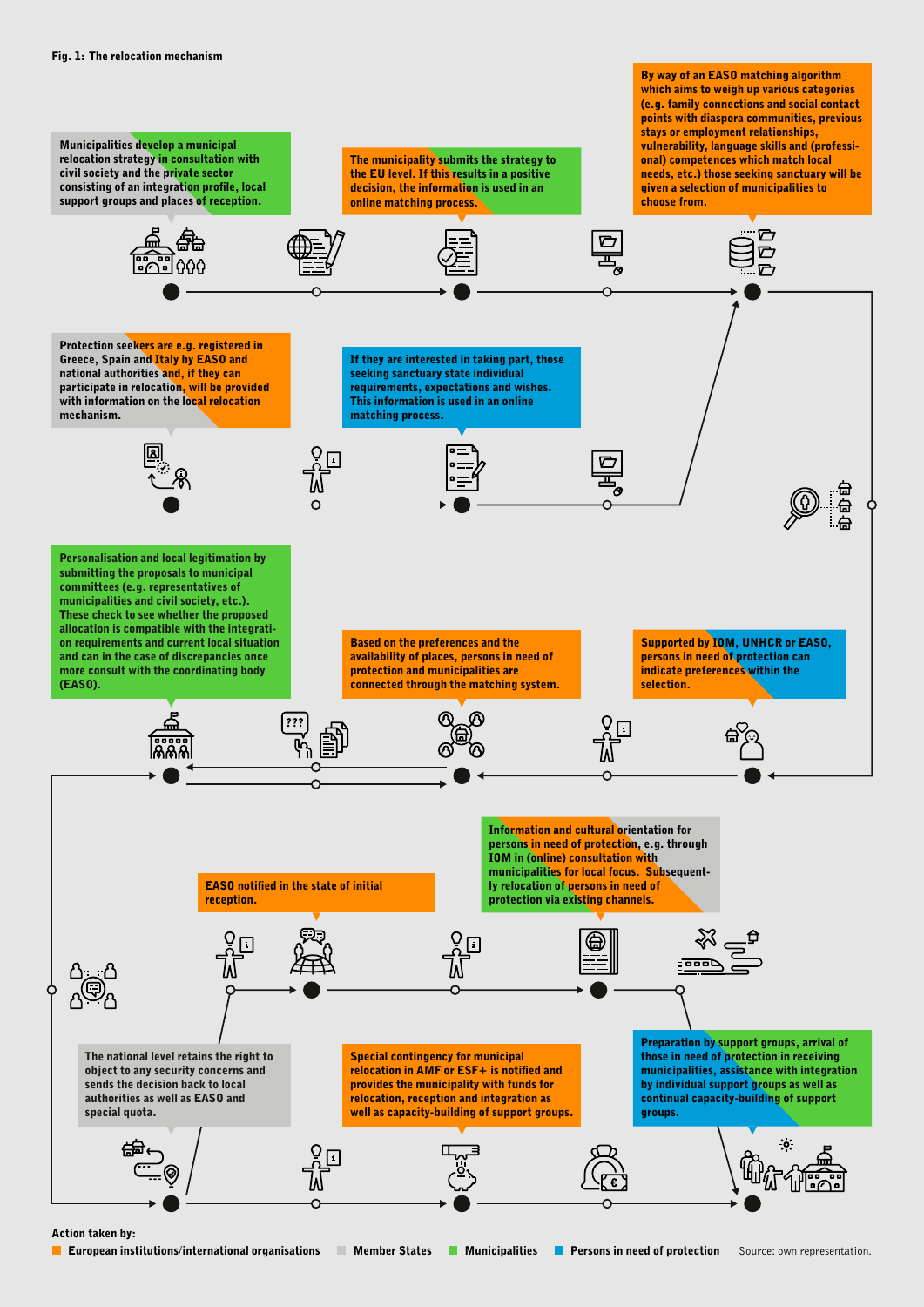<span id="page-34-2"></span>Project on Relocation from Malta.**[\[11\]](#page-34-0)** The mechanism introduced here follows on from that but requires that a state programme continues to operate in parallel. In this case, the municipal places would constitute an additional contingent, however, the state obligation to relocate continues to exist.

A crucial further development of the mechanism introduced here from EUREMA and the EASO Matching Tool is on the one hand the involvement of the municipalities and on the other hand the strong focus on an individual matching process in which persons in need of protection have a say. Experiences from the EUREMA pilot project show that information events and cultural orientation do not always result in realistic expectations on the part of the persons in need of protection (EASO 2012, p. 13). An individual, multi-step matching **process** which takes account of the needs of both the refugees and the municipalities in line with agency approaches would therefore appear to be more promising (Schneider und Büchsel 2016, p. 31). Contrary to the EUREMA project, the coordination of the programme should be placed in the hands of the EASO in cooperation with UNHCR, IOM and ECRE. As such, international and European, official and civil society actors will be involved. For the development of the individual matching process we therefore rely on the lessons learned from the EASO Pilot Instrument. Towards the end of the Relocation Programme 2015 – 2017, the EASO introduced a matching process based on an algorithm.**[\[12\]](#page-34-1)** This process should promote integration and reduce the risk of secondary migration in the interest of the refugees and the receiving EU Member States. In the course of the matching, on the one hand various needs and competences of the asylum seekers (family, social or cultural ties, language skills, professional experience and vulnerability) and on the other hand characteristics and preferences of the Member States were considered, thereby observing the principle of non-discrimination. So as to prevent, for example, highly qualified asylum seekers being given preferential treatment, the EU Member States had the

- <span id="page-34-3"></span><span id="page-34-0"></span>11 [The idea was to combine the relocation programme with the strengthening of the municipalities \(speci](#page-34-2)[fically: the suggestion by Gesine Schwan and the Humboldt-Viadrina Governance Platform\) also](#page-34-2)  [already put forward by Helene Heuser \(2018\). Additionally, lessons learned from domestic systems](#page-34-2)  [for matching refugees with municipalities \(Sweden, Netherlands\) and coordination mechanisms in](#page-34-2)  [multi-level systems \(Italy - Protection System for Asylum and Refugees SPRAR\) were considered that](#page-34-2)  [were presented in a current study by the OECD \(OECD 2018; p.107 et seq.\).](#page-34-2)
- <span id="page-34-1"></span>12 In a cooperation of Oxford and Lund University as well as the Worcester Polytechnic Institute [currently a KI-based software, Annie MOORE, is being developed and tested in oder to match](#page-34-3)  [refugees and municipalities in a resettlement process \(Oxford University 2018, Jones und Teytelboym](#page-34-3)  [2016\). Also through the Immigration Policy Lab \(IPL\), a cooperation between the ETH Zurich and](#page-34-3)  [Stanford University, an innovative algorithm was developed using big data, which was intended to](#page-34-3)  [improve the resettlement of refugees and according to tests by IPL could increase the likelihood of](#page-34-3)  [refugees finding work by 40 – 70 percent: «IPL's data-driven approach to refugee resettlement](#page-34-3)  [presents a creative solution that can be implemented in any country that resettles refugees across](#page-34-3)  [domestic locations, offering a way to improve outcomes not only for refugees but also for the commu](#page-34-3)[nities in which they live» \(IPL 2018\). This algorithm could also provide further inspiration, but does](#page-34-3)  [not solve the problem of allocation perceived to be imposed by others.](#page-34-3)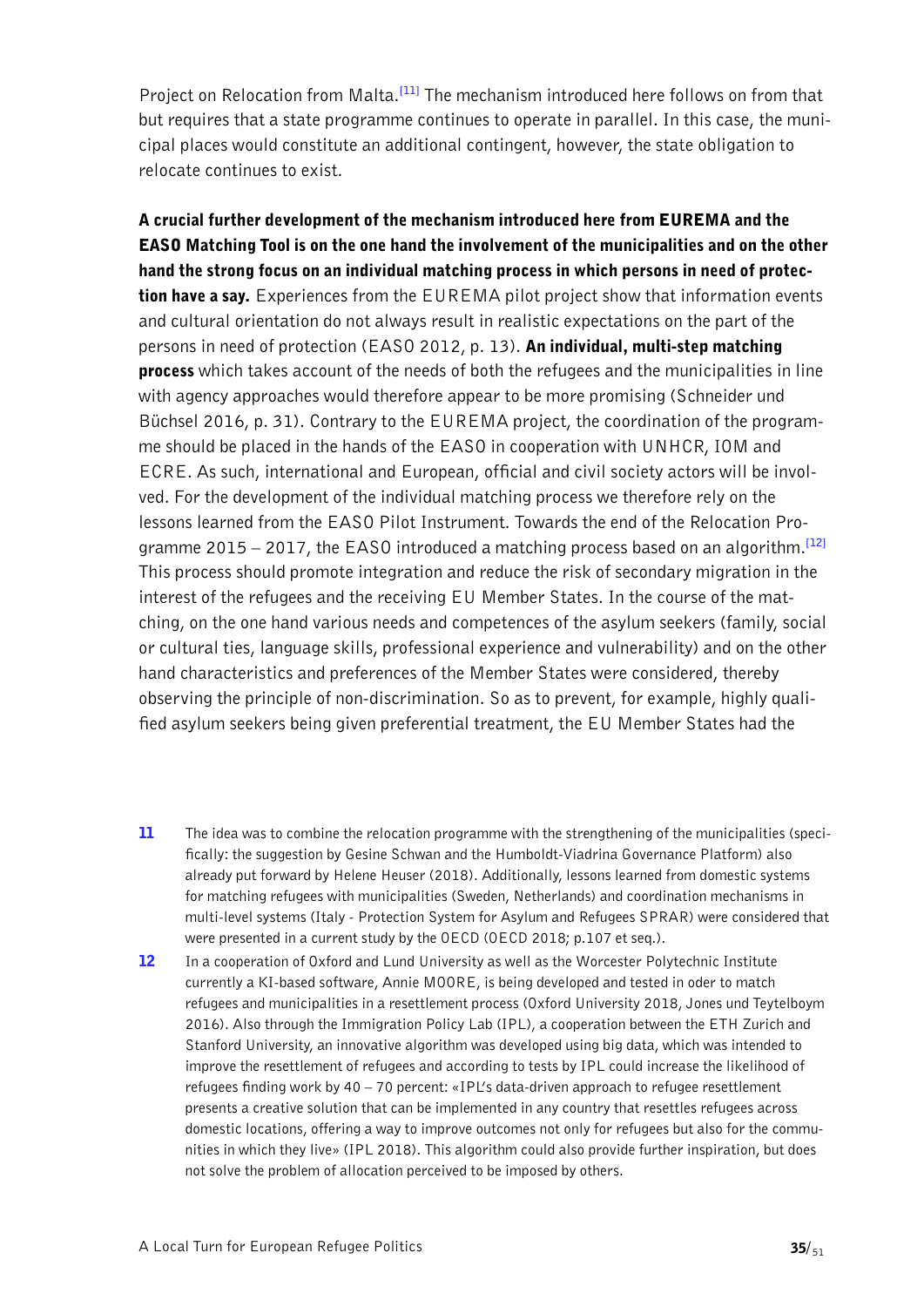possibility to indicate those economic sectors in which there was a shortage of labour but were unable to state a preference for specific professions. The algorithm gave preference to particularly vulnerable persons in the relocation (EASO 2018). Whilst IOM advocates the introduction of a matching process to support the subsequent integration in principle, it is criticised that this instrument was integrated very late in the process and did not adequately consider possible inter-personal and occupational connections the asylum seekers may have to the different Member States (IOM 2018, p. 4). This proposal takes account of this criticism by strengthening the role and decision-making ability of persons in need of protection and giving them an active role in the choice of location.

A further important cornerstone of the proposal put forward here is the involvement of civil society actors and local support groups. A country comparison by the European Resettlement Network shows that initiatives for «community sponsored resettlement» produce better integration results than exclusively state-organised resettlement (ERN 2017, pp. 11, 15). This is mainly due to the fact that through private sponsors refugees build up social capital and networks and are to some extent united with family members. Private networks and civil society initiatives offer support with orientation on the labour market and the search for private accommodation (European Foundation for Democracy 2018, pp. 25, 29). All of these can be big incentives to stay in a location (Fratzke 2017, p. 7). The example of Canada shows that privately sponsored resettlement can also contribute towards a greater acceptance of the reception of refugees in society (ERN 2017, p. 15). Pilot concepts for so-called public-private partnerships for the relocation of refugees are also being trialled in Europe, for example in the United Kingdom, Italy and Germany (ERN 2017, p. 35). Experiences in Germany show that supporting roles of private individuals (social, emotional or financial) need to be kept to a moderate level so as not to expect too much of the supporting actors. The mechanism proposed here therefore provides for a combination of resources from private individuals, NGOs and (municipal) authorities, as recommended by the European Resettlement Network (ERN 2017, p. 38). This demand has so far not been implemented in the pilot projects mentioned, in which the municipalities play only a small or no organisational role. One exception is the «UK Full Community Sponsorship Scheme» in which sponsors and municipalities plan the reception of refugees together and are supported by municipalities and the state (ERN 2017, p. 26).

### *How should the programme be financed?*

To finance the municipal relocation mechanism, the European Commission should supplement its current proposals for the budget 2021-2027 with a municipal special contingent for relocation within the scope of the AMF or the ESF+. Municipalities that have expressed their willingness to receive refugees from European countries of initial reception should receive financing from this special contingent amounting to more than the sum that the Member States have already received under the compulsory relocation programme per asylum seeker (currently 6,000 Euros). Further, municipalities receive additional funding for capacity building in private support groups. It could certainly be discussed, as provided for in a proposal by the Humboldt-Viadrina Governance Platform for a municipal support fund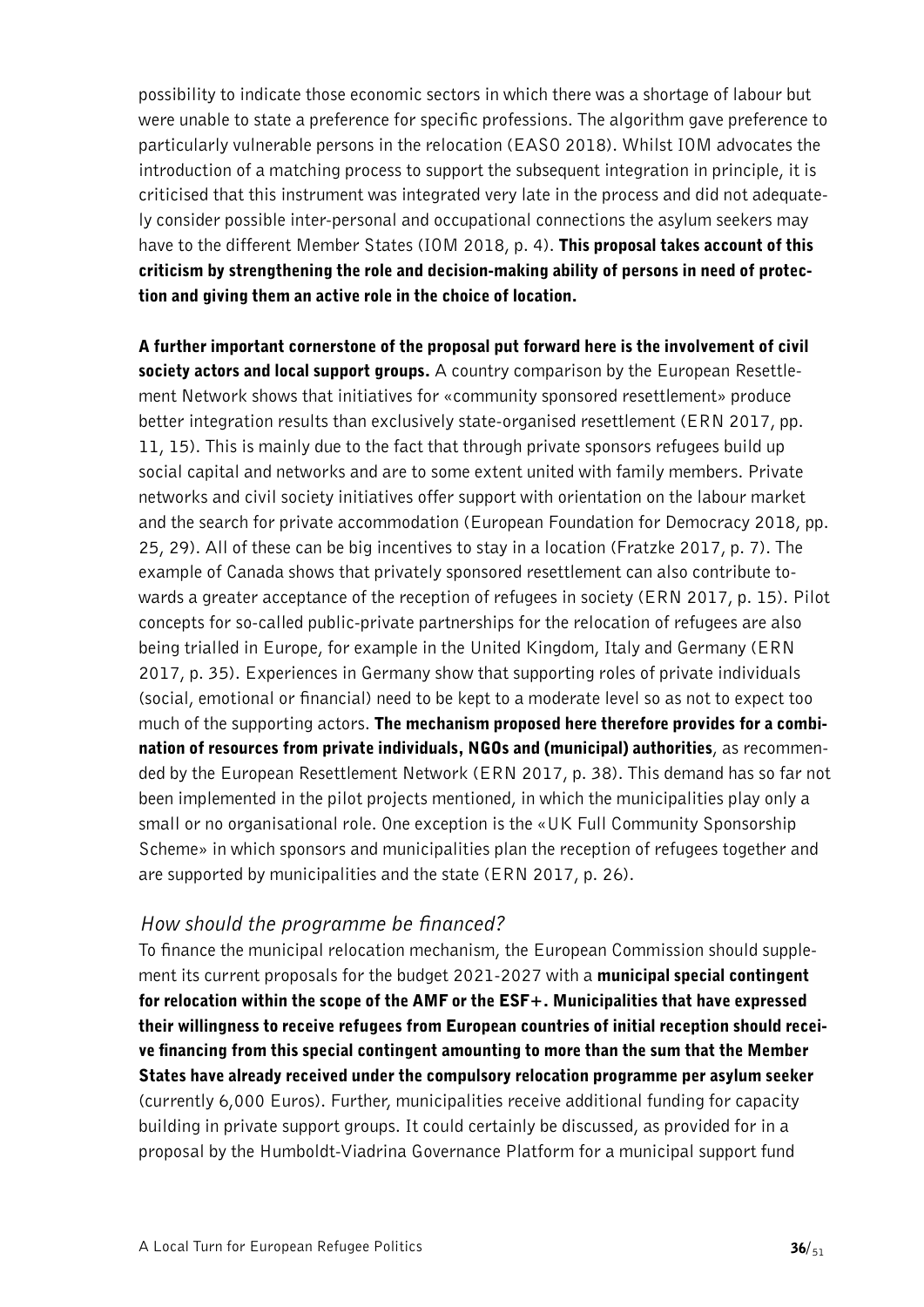(Humboldt-Viadrina Governance Platform 2017), whether additional funds could be paid out for municipal development and infrastructure projects. However, there is a risk that the perception of persons seeking protection as a municipal source of income could displace humanitarian obligations. Questions as to a potential repayment of investment funding in the case of onward migration (see below) are also as yet unanswered. Nevertheless, the proposal in itself should not be discarded. Instead, we suggest that the precise form and amount of the financing should be determined by a Working Group of the European Commission consisting of representatives from interested Member States, European municipalities, EASO, IOM, UNHCR and other relevant actors (inter alia ECRE). This working group should also work out further details of the mechanism.

### *What if people want to migrate further?*

An important question as regards any relocation is how to deal with secondary migration. What happens then if persons seeking protection and municipalities come together but the persons in need of protection want to move on shortly after their arrival for various reasons? This would place responsibility on other municipalities which may not want to participate in the reception. Besides, the question would arise as to what should happen to any grants already paid to the municipality.

First of all, it can be said that through the proposed process the necessity of an exact matching between the integration requirements of refugees (e.g. education, professional competences, vulnerability, family or other social connections) and the integration conditions (e.g. the employment, education and housing market situation) locally is already taken into consideration. This is an important criterion for good prospects of remaining in the chosen location (Schneider und Büchsel 2016, p. 31). If this does not suffice, it might be possible to also consider a specific form of the time-limited requirement to reside in a particular area, which the persons seeking protection would agree to before relocation. When they register, participants must agree to live in the chosen location for a specific length of time. A suggestion as to the duration of this time period and possible exceptions should be part of negotiations in the above-mentioned cross-level working group of the European Commission. Two or three years would be conceivable as stipulated in the German requirement of residence in a particular area.

### *Why a mechanism for relocation and not for resettlement?*

Relocation means the relocating from one place in the EU to another either of refugees who are already recognised in the  $EU$ , or  $-$  as a general rule  $-$  persons in need of protection already situated in an EU country with a high protection rate but who have not yet obtained recognised refugee status. Resettlement, on the other hand, means the reception of persons from third states outside the EU recognised by the UNHCR as refugees. The mechanism proposed here deals only with relocation from one EU state to another. There is essentially a pragmatic reason for this: it appears more realistic that municipalities will initially be involved in the urgent matter of redistribution within the EU before they are given a say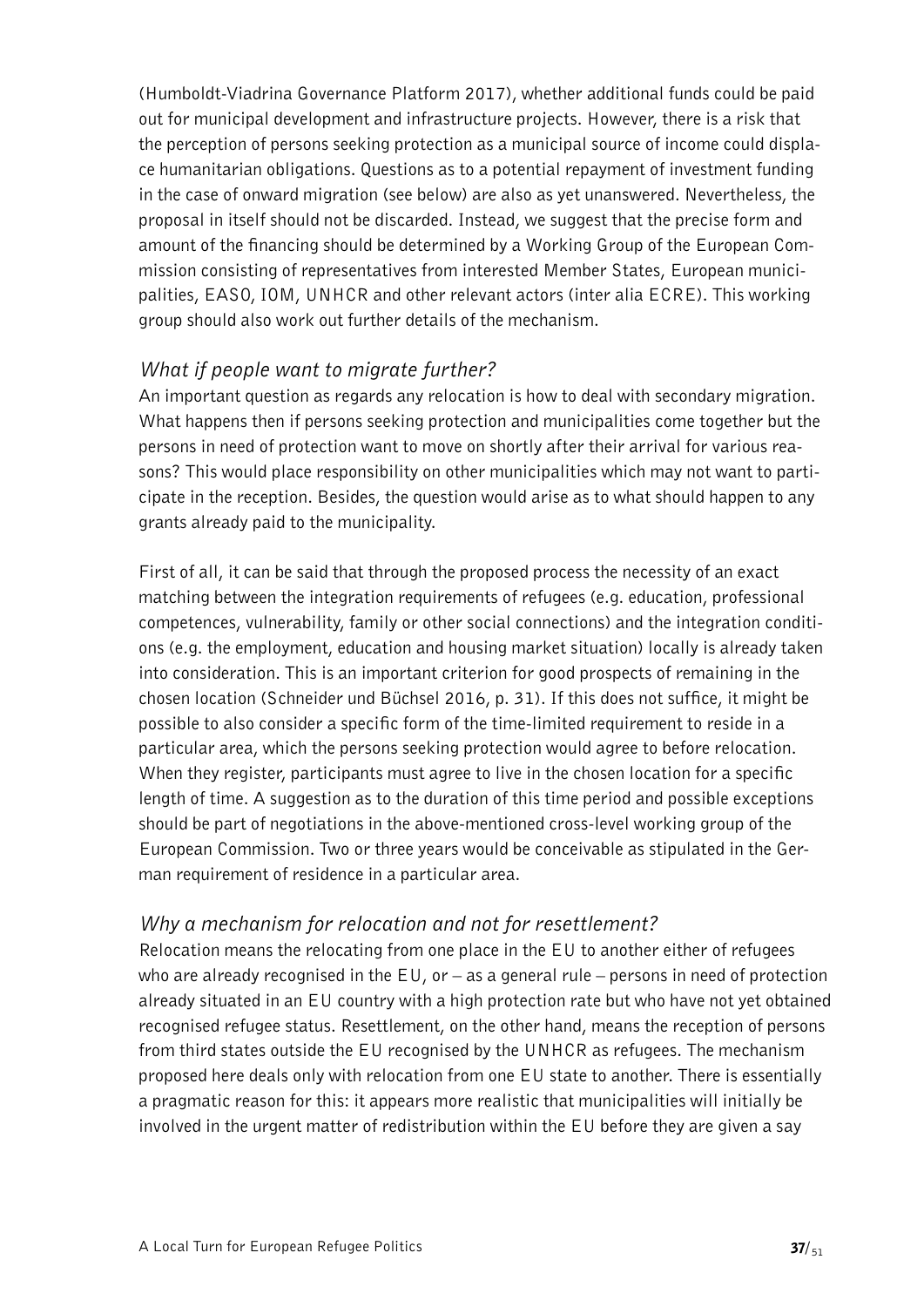on the immigration of refugees from third states. It seems reasonable, however, that the mechanism could be used for relocation as well as resettlement.

Experts have long been in agreement that a coherent resettlement framework for the relocation of refugees from countries of origin or countries of initial refuge must be the goal of European migration policy. Even in such a construct, an active role of municipalities could be imagined. The European Commission has dealt in depth with the issue of private support for relocation from third states (resettlement) and also carried out a feasibility study (European Commission 2018d). However, judicial aspects have to be discussed, for instance the idea if municipal visa would be a viable (Heuser 2019).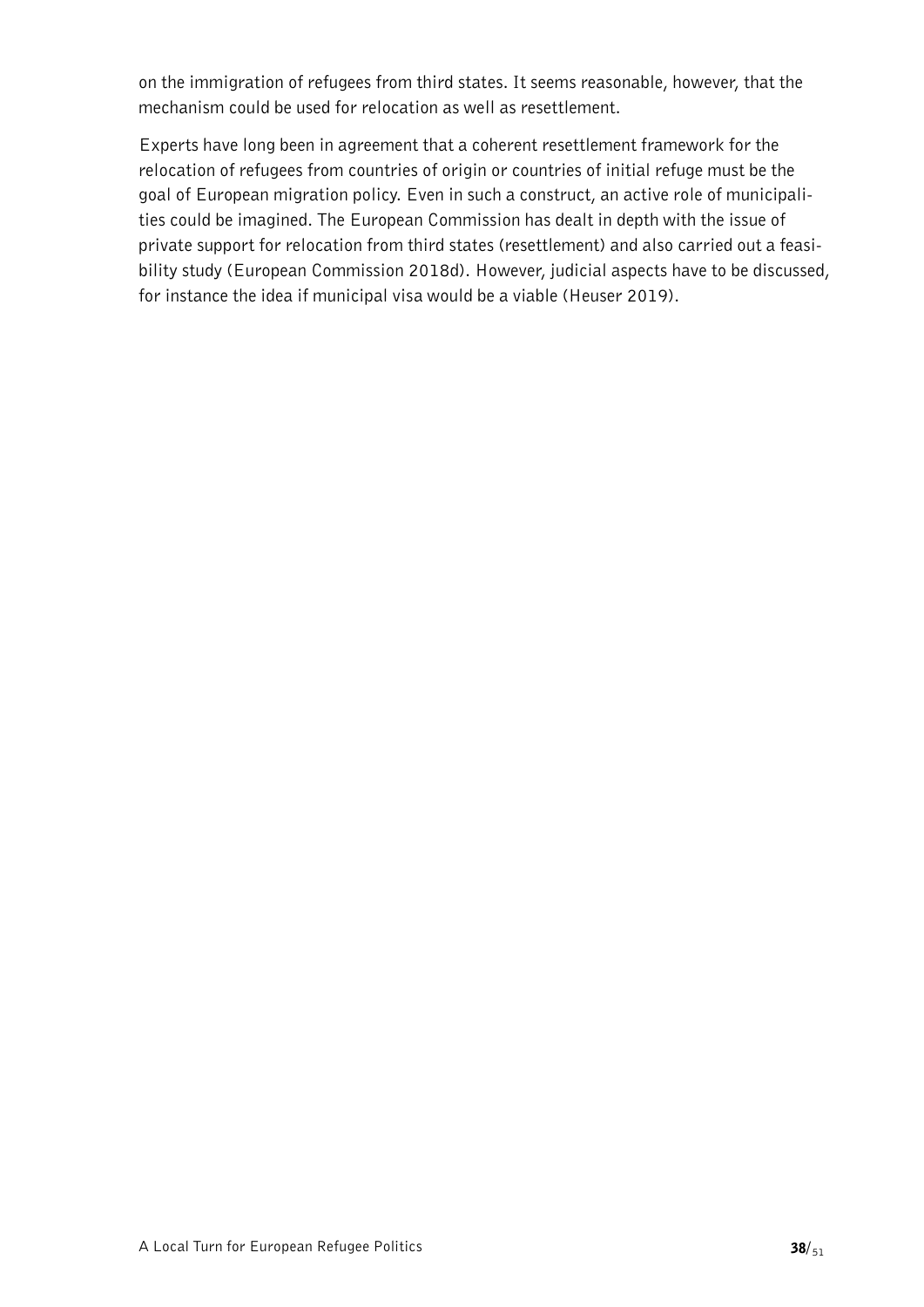# <span id="page-38-0"></span>4 Closing remarks

This policy paper started from the observation that numerous cities and municipalities in Europe are dealing with migration policy challenges more pragmatically, progressively and with more solidarity than the nation states are doing at the moment. However, there are, of course, municipalities that refuse to receive refugees and migrants. They will not be forced to do so as a result of the proposals made here, as these require voluntary commitment from the municipalities. As such, it is not so much about leading restrictive municipalities and nation states to rethink their positions, but rather about strengthening progressive municipalities, as it is these that currently lack access to financing, as well as say, and involvement in relocation decision-making. Seven proposals could change this.

#### A. Financial strengthening of the municipalities

- A.1 Existing funds will be better-coordinated. Municipalities can submit a single application with a coherent package of measures that will then be financed through different funds where appropriate (for details see page 27).
- A.2 The co-financing of EU projects will be simplified. Combined grants will be enabled so that municipalities can combine financing from EU funds (e.g. AMF and ESF) with other grants, for example from the European Investment Bank (for details see page 28).
- A.3 The **access to funding** will be simplified. This involves above all better transparent access to information, for example on deadlines, and a clearly defined point of contact for municipalities in a «one-stop shop» (for details see page 28).
- A.4 Municipalities can **apply directly for flexible immediate aid**, in particular for AMIF emergency assistance (for details see page 29).

#### B. Giving the municipalities a greater say

- B.1 In order to give municipalities a greater say and improve coordination between the levels, the existing Partnership Principle will be strengthened, guaranteeing the municipalities a right to participate. This applies especially to the new AMF(for details see page 29).
- B.2 The European Commission makes use of an arbitration body to deal with disputes between municipalities and national authorities in respect of the national organisation of migration policy funding programmes (for details see page 30).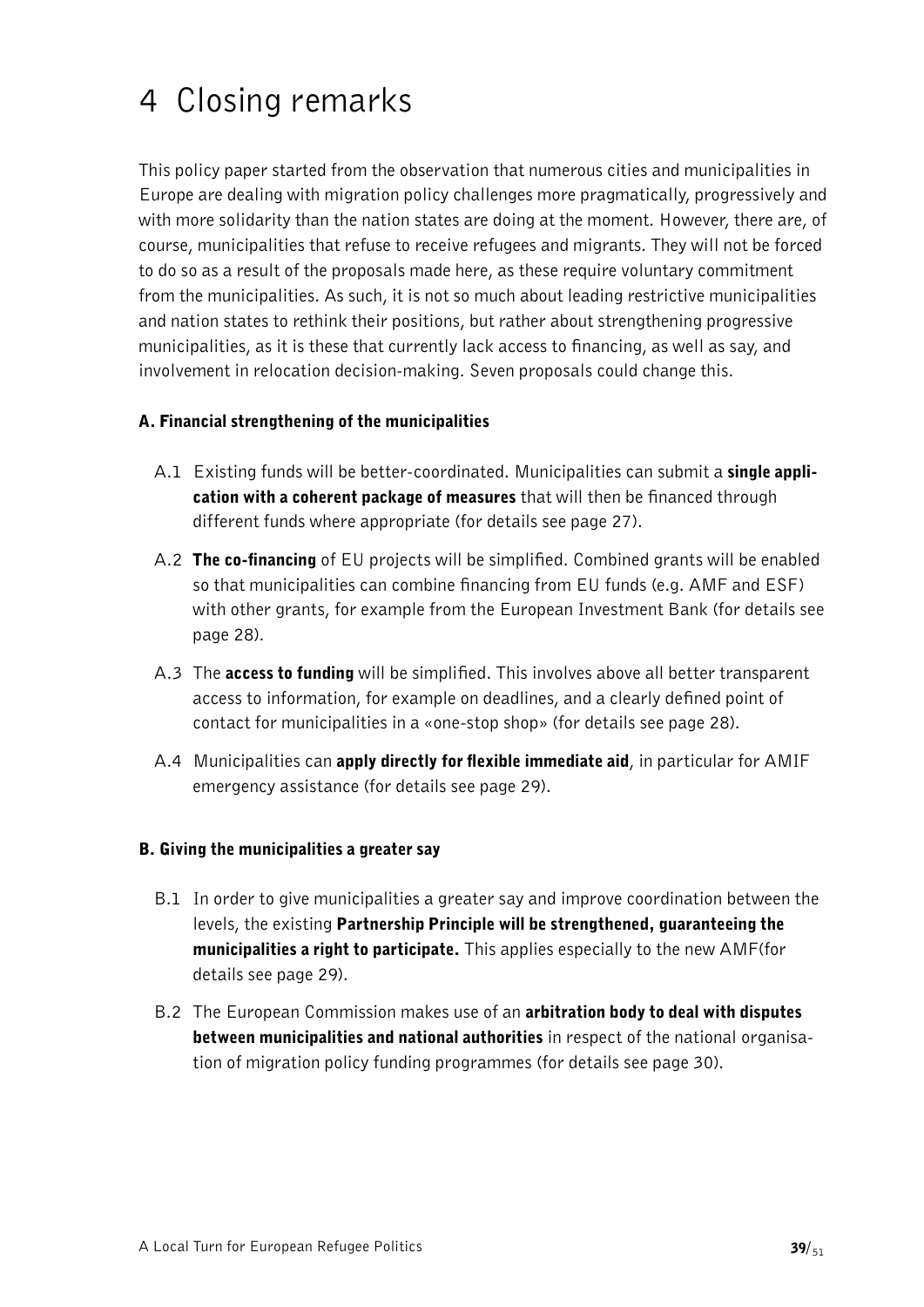#### C. Introduction of a municipal relocation mechanism

C.1 A new municipal relocation mechanism takes the needs of municipalities and persons in need of protection seriously (for details see page 30).

Some proposals are almost certainly easier to implement than others. The recommendation which goes furthest politically is undoubtedly the municipal relocation mechanism which promises a fundamental change by actively involving the municipalities and the persons in need of protection. Firstly, in this way immigration into the municipalities will be more structured and perceived as the municipality's own decision. Thus, reports of municipalities being unable to cope or of a relentless «flow of refugees» can be effectively countered. The experiences of municipal «migration policy» can boost confidence in the political and administrative system locally as well as on the levels above. A positive attitude on the part of the population towards the granting of protection can also be strengthened in this way. Secondly, a matching process that takes the needs and integration requirements of both the persons in need of protection and the receiving municipalities into consideration can incorporate long-term integration prospects and regional development strategies into relocation processes. Thirdly, involving local support groups ultimately increases the social capital of refugees, strengthens social cohesion locally and makes the success of integration procedures more sustainable.

Going beyond the specific proposals, this paper aims to send out a clear signal for a better cooperation between the political levels. It is about time that the EU and nation states seriously involve municipalities in European migration and refugee policy. They are all set to do so! The EU must not allow this opportunity to pass.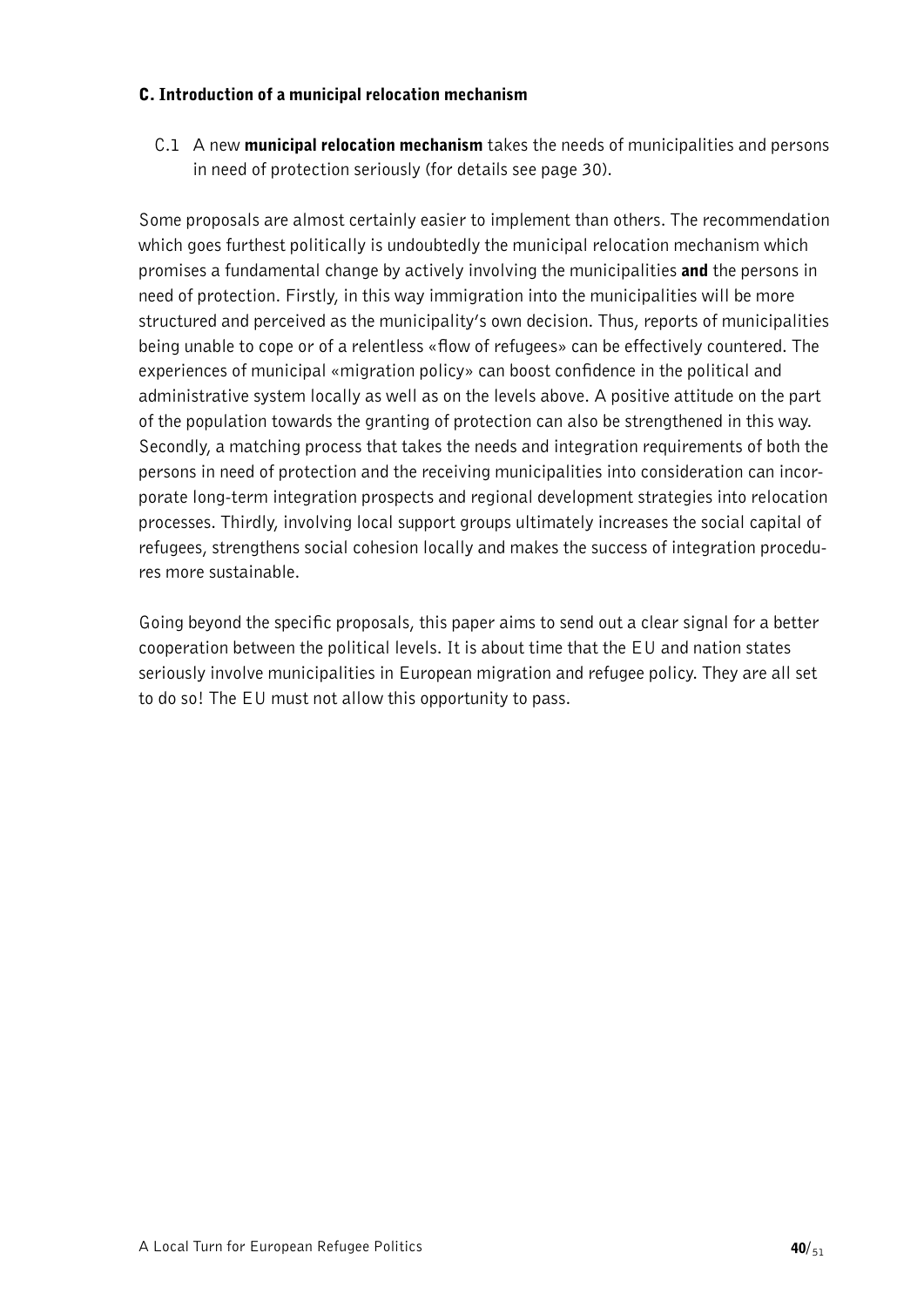### <span id="page-40-0"></span>List of abbreviations

| AMF         | Asylum and Migration Fund                                   |
|-------------|-------------------------------------------------------------|
| AMIF        | Asylum, Migration and Integration Fund                      |
| CEAS        | Common European Asylum System                               |
| CEMR        | Council of European Municipalities and Regions              |
| CoR         | European Committee of the Regions                           |
| DIFU        | German Institute of Urban Affairs                           |
| EaSI        | EU Employment and Social Innovation Programme               |
| EAS0        | European Asylum Support Office                              |
| ECRE        | European Council on Refugees and Exiles                     |
| ERDF        | European Regional Development Fund                          |
| EIB         | European Investment Bank                                    |
| EIN         | European Integration Network                                |
| EMF         | European Migration Forum                                    |
| ERN         | European Resettlement Network                               |
| ESF         | European Social Fund                                        |
| $EST+$      | New European Social Fund                                    |
| <b>ESIF</b> | European Structural and Investment Funds                    |
| EUREMA      | Pilot Project for intra-EU Relocation from Malta            |
| EESC        | European Economic and Social Committee                      |
| GMFMMD      | Global Mayoral Forum on Mobility, Migration and Development |
| <b>IOM</b>  | International Organization for Migration                    |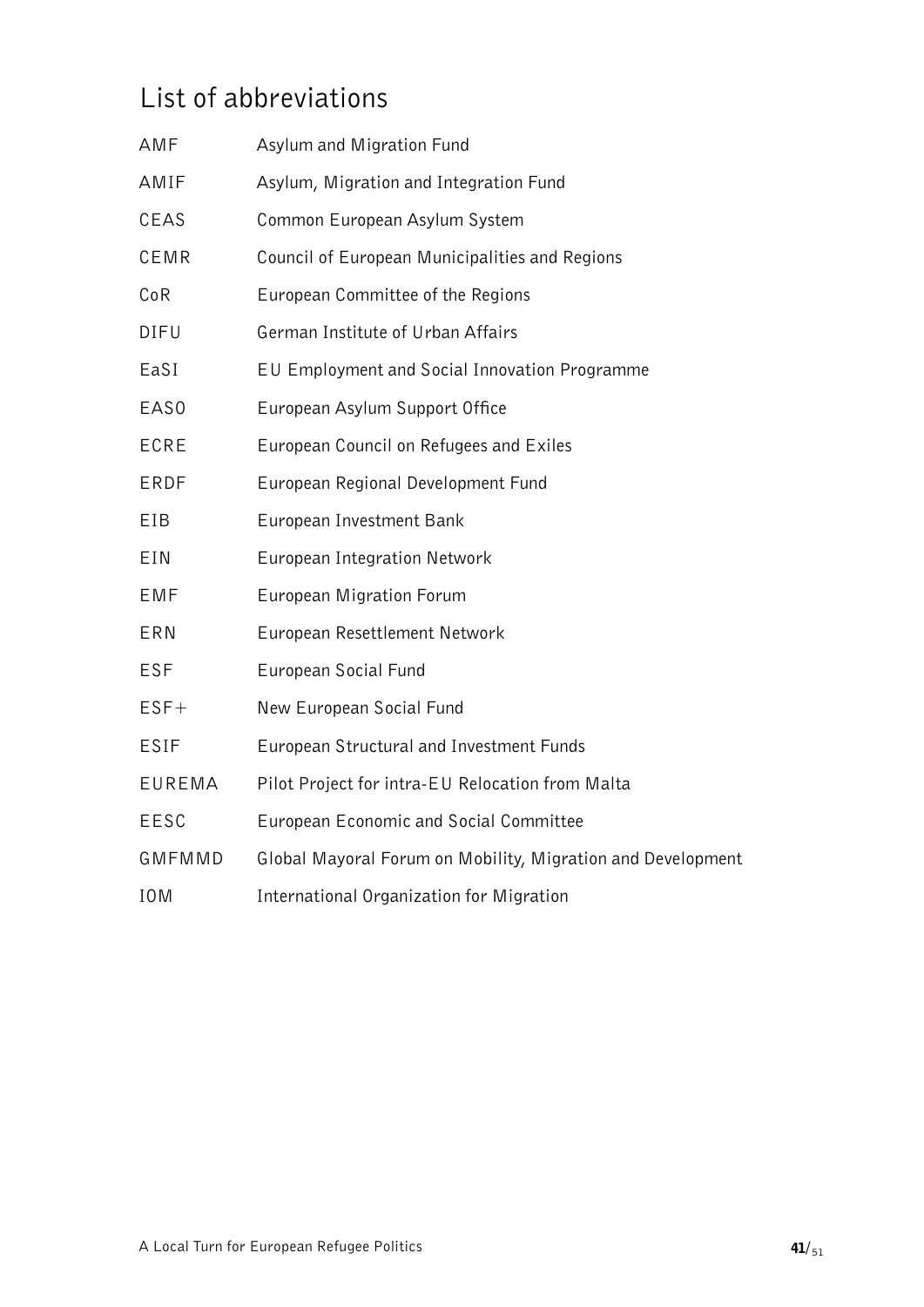### <span id="page-41-0"></span>List of references

- Acuto, Michele; Morissette, Mika; Tsouros, Agis (2017): City Diplomacy: Towards More Strategic Networking? Learning with WHO Healthy Cities. In: Global Policy 8 (1): 14–22.
- Acuto, Michele; Rayner, Steve (2016): City networks: breaking gridlocks or forging (new) lock-ins? In: International Affairs 92 (5): 1147–1166.
- Ambrosini, Maurizio; Van der Leun, Joanne (2015): Introduction to the Special Issue: Implementing Human Rights: Civil Society and Migration Policies. In: Journal of Immigrant and Refugee Studies 13 (2): 103 – 115.
- Angenendt, Steffen/Bendel, Petra (2017): Internationale und nationale Aspekte des Whole of Government, Heinrich-Böll-Stiftung E-Paper #4, Kommission «Perspektiven für eine zukunftsgerichtete und nachhaltige Flüchtlings- und Einwanderungspolitik». Available online at *[https://heimatkunde.boell.de/sites/default/files/e-paper\\_4\\_](https://heimatkunde.boell.de/sites/default/files/e-paper_4_aussenmigrationspolitik.pdf) [aussenmigrationspolitik.pdf](https://heimatkunde.boell.de/sites/default/files/e-paper_4_aussenmigrationspolitik.pdf)*, last checked on 13.12.2018.
- Barber, Benjamin (2014): If mayors ruled the world. New Haven, London: Yale University Press.
- Bauder, Harald and Gonzales, Dayana (2018): Municipal Responses to ‹Illegality›: Urban Protection Across National Contexts. In: Social Inclusion 6 (1): 124 –134.
- Bendel, Petra (2010): Integrationspolitik der Europäischen Union. Gutachten im Auftrag der Friedrich-Ebert-Stiftung. Hg. v. Friedrich-Ebert-Stiftung, Abteilung Wirtschafts- und Sozialpolitik. Available online at *[http://library.fes.de/pdf-files/](http://library.fes.de/pdf-files/wiso/07550.pdf)  [wiso/07550.pdf](http://library.fes.de/pdf-files/wiso/07550.pdf)*, last checked on 06.11.2018.
- Bendel, Petra (2018): Wanderungsbewegungen nach Europa: fester Bestandteil von Politik – überall? In: ZAR (5-6): 181-288.
- Blas, Mojca (2016): Guide to EU Funding on Migration and Asylum. Hg. v. The Greens/ EFA Group, European Parliament. Available online at *[https://gef.eu/wp-content/](https://gef.eu/wp-content/uploads/2017/01/The_Guide_to_EU_Funding_on_Migration_and_Asylum.pdf)  [uploads/2017/01/The\\_Guide\\_to\\_EU\\_Funding\\_on\\_Migration\\_and\\_Asylum.pdf](https://gef.eu/wp-content/uploads/2017/01/The_Guide_to_EU_Funding_on_Migration_and_Asylum.pdf)*, last checked on 27.09.2018.
- BMI (2018): Bundeswettbewerb «Zusammenleben Hand in Hand Kommunen gestalten». Available online at *https://kommunalwettbewerb-zusammenleben.de*, last checked on 06.11.2018.
- Boni, Anna (2016): ‹States grant asylum, but cities provide shelter.› How cities are responding to Europe's refugee crisis. Hg. v. CityMetric. Available online at *[http:// www.](http://www.eurocities.eu/eurocities/documents/CityMetric-States-grant-asylum-but-cities-provide-shelter-How-cities-are-responding-to-Europe-s-refugee-crisis-by-Anna-Lisa-Boni-WSPO-AA5GBF) [eurocities.eu/eurocities/documents/CityMetric-States-grant-asylum-but-cities- provi](http://www.eurocities.eu/eurocities/documents/CityMetric-States-grant-asylum-but-cities-provide-shelter-How-cities-are-responding-to-Europe-s-refugee-crisis-by-Anna-Lisa-Boni-WSPO-AA5GBF)[de-shelter-How-cities-are-responding-to-Europe-s-refugee-crisis-by-Anna-Lisa- Boni-](http://www.eurocities.eu/eurocities/documents/CityMetric-States-grant-asylum-but-cities-provide-shelter-How-cities-are-responding-to-Europe-s-refugee-crisis-by-Anna-Lisa-Boni-WSPO-AA5GBF)[WSPO-AA5GBF](http://www.eurocities.eu/eurocities/documents/CityMetric-States-grant-asylum-but-cities-provide-shelter-How-cities-are-responding-to-Europe-s-refugee-crisis-by-Anna-Lisa-Boni-WSPO-AA5GBF)*, last checked on 16.07.2018.
- Borkowski, Andrea; Bendel, Petra (2016): Entwicklung der Integrationspolitik. In: Brinkmann, Heinz Ulrich; Sauer, Martina (Hg.): Einwanderungsgesellschaft Deutschland. Entwicklung und Stand der Integration (Lehrbuch zu zentralen Aspekten der Integration in Deutschland aus sozialwissenschaftlicher Perspektive), Wiesbaden: Springer: 99–116.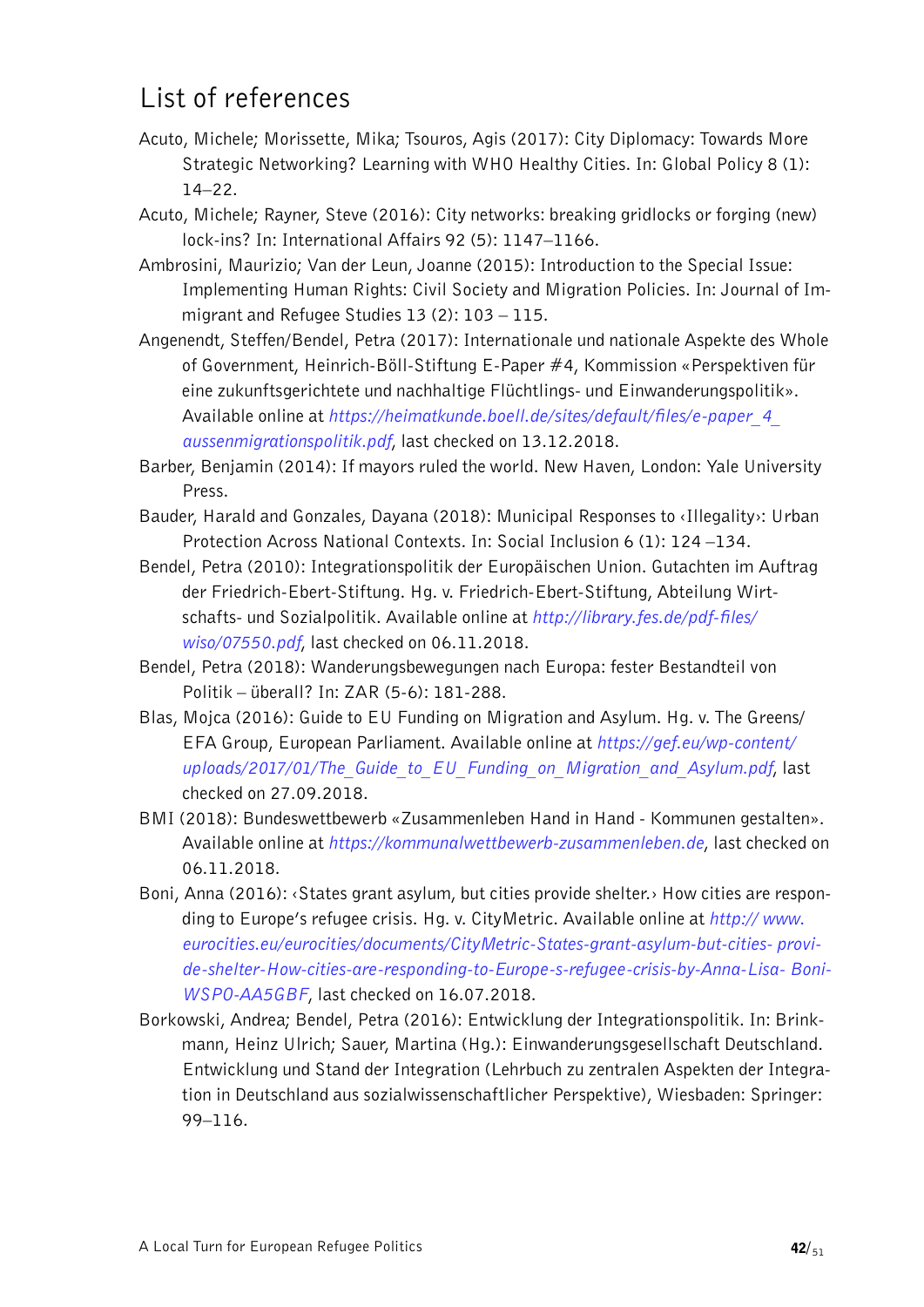- Caponio, Tiziana (2014): The legal and political dimension of local integration poli- cy. KING Project – Social Science Unit Desk Research Paper n. 9. Hg. v. ISMU Foundation. Available online at *[king.ismu.org/wp-content/uploads/Caponio\\_De- skResearch.](http://king.ismu.org/wp-content/uploads/Caponio_DeskResearch.pdf) [pdf](http://king.ismu.org/wp-content/uploads/Caponio_DeskResearch.pdf)*, last checked on 07.11.2018.
- Caponio, Tiziana (2010): Conclusion: making sense of local migration policy arenas. In: Caponio, Tiziana; Borkert, Maren (Hg.): The Local Dimension of Migration Policymaking. Amsterdam: Amsterdam University Press: 161–195.
- Caponio, Tiziana; Borkert, Maren (2010): Introduction: the local dimension of migration policymaking. In: Caponio, Tiziana; Borkert, Maren (Hg.): The Local Dimension of Migration Policymaking. Amsterdam: Amsterdam University Press: 9–32.
- Cities of Migration (2018): Bed, Bath and Bread. Available online at *[http://citiesof- migra](http://citiesofmigration.ca/good_idea/bed-bath-and-bread/)[tion.ca/good\\_idea/bed-bath-and-bread](http://citiesofmigration.ca/good_idea/bed-bath-and-bread/)*, last checked on 07.11.2018.
- Colini, Laura (2018): Welcoming Mayors Stand Up. Hg.v. Urbact. Available online at *http://www.blog.urbact.eu/2018/06/welcoming-mayors-stand-up*, last checked on 08.1.2018.
- Curtis, Simon (2014): Cities and Global Governance: State Failure or a New Global Order? In: Millennium: Journal of International Studies 44 (3): 455–477.
- Dekker, Rianne; Emilsson, Henrik; Krieger, Bernhard; Scholten, Peter (2015): A Local Dimension of Integration Policies? A Comparative Study of Berlin, Malmö, and Rotterdam. In: The International migration review 49 (3): 633–658.
- Delvino, Nicola: European Cities and Migrants with Irregular Status: Municipal initiatives for the inclusion of irregular migrants in the provision of services. Report for the «City Initiative on Migrants with Irregular Status in Europe» (C-MISE). Hg. v. University of Oxford COMPAS. Available online at *[https://www.compas.ox.ac.uk/](https://www.compas.ox.ac.uk/wp-content/uploads/City-Initiative-on-Migrants-with-Irregular-Status-in-Europe-CMISE-report-November-2017-FINAL.pdf)  [wp-content/uploads/City-Initiative-on-Migrants-with-Irregular-Status-in-Euro](https://www.compas.ox.ac.uk/wp-content/uploads/City-Initiative-on-Migrants-with-Irregular-Status-in-Europe-CMISE-report-November-2017-FINAL.pdf)[pe-CMISE-report-November-2017-FINAL.pdf](https://www.compas.ox.ac.uk/wp-content/uploads/City-Initiative-on-Migrants-with-Irregular-Status-in-Europe-CMISE-report-November-2017-FINAL.pdf)*, last checked on 17.08.2018.
- DG/HOME (2016): Brussels How Europe›s towns and cities can address current refugee crises? Available online at *https://ec.europa.eu/migrant-integration/event/brussels-- how-europes-towns-and-cities-can-address-current-refugee-crises*, last checked on 27.09.2018.
- DG/HOME (2018): Europe: New Integration Network takes off with first meeting. Available online at *[https://ec.europa.eu/migrant-integration/news/europe-new-integra](https://ec.europa.eu/migrant-integration/news/europe-new-integration-network-takes-off-with-first-meeting)[tion-network-takes-off-with-first-meeting](https://ec.europa.eu/migrant-integration/news/europe-new-integration-network-takes-off-with-first-meeting)*, last checked on 27.09.2018.
- DIFU Deutsches Institut für Urbanistik (2018): Vielfalt gestalten. Integration und Stadtentwicklung in Klein- und Mittelstädten. In: Edition Difu – Stadt Forschung Praxis Bd. 17.
- EASO (2012): EASO fact finding report on intra-EU relocation activities from Malta. Available online at *www.refworld.org/pdfid/52aef8094.pdf*, last checked on 07.11.2018.
- EASO (2018): EASO Matching Tool in support of the Relocation process. Available online at *https://www.easo.europa.eu/easo-matching-tool*, last checked on 13.12.2018.
- Enderlein, Henrik; Koenig, Nicole (2016): Auf dem Weg zu Dublin IV: Normen, Verantwortung und Kosten teilen. Policy Paper 169. Hg.v. Jacques Delors Institut Berlin.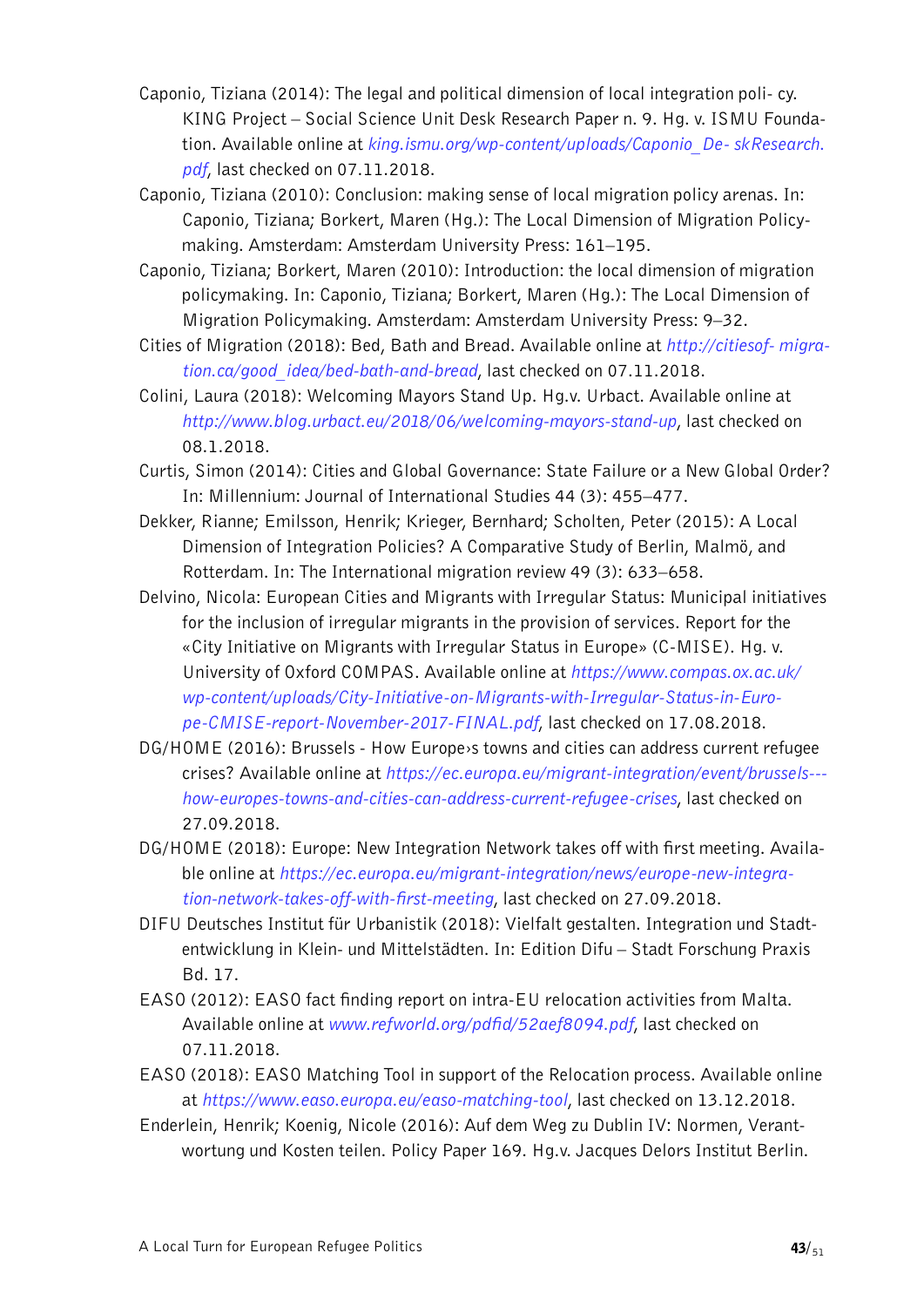Available *online at [https://www.delorsinstitut.de/2015/wp-content/up](https://www.delorsinstitut.de/2015/wp-content/uploads/2016/09/DublinIV-EnderleinKoenig-JDIB-Aug16.pdf)[loads/2016/09/DublinIV-EnderleinKoenig-JDIB-Aug16.pdf](https://www.delorsinstitut.de/2015/wp-content/uploads/2016/09/DublinIV-EnderleinKoenig-JDIB-Aug16.pdf)*, last checked on 26.09.2018.

- ERN European Resettlement Network (2017): Private Sponsorship in Europe. Expanding complementary pathways for refugee resettlement. Available online at *[https:// www.](https://www.resettlement.eu/resource/ern-scoping-paper-private-sponsorship-europe-expanding-complementary-pathways-refugee) [resettlement.eu/resource/ern-scoping-paper-private-sponsorship-europe-expan](https://www.resettlement.eu/resource/ern-scoping-paper-private-sponsorship-europe-expanding-complementary-pathways-refugee)[ding-complementary-pathways-refugee](https://www.resettlement.eu/resource/ern-scoping-paper-private-sponsorship-europe-expanding-complementary-pathways-refugee)*, last checked on 07.11.2018.
- Eule, Tobias G. (2014): Inside immigration law. Migration management and policy application in Germany. Farnham: Ashgate.
- EU Partnership on Inclusion of Migrants and Refugees (2017): Action Plan Partnership on Inclusion of migrants and refugees. Available online at *[https://ec.europa.eu/ futuri](https://ec.europa.eu/futurium/sites/futurium/files/action_plan_inclusion_of_migrants_and_refugees.pdf)[um/sites/futurium/files/action\\_plan\\_inclusion\\_of\\_migrants\\_and\\_refugees.pdf](https://ec.europa.eu/futurium/sites/futurium/files/action_plan_inclusion_of_migrants_and_refugees.pdf)*, last checked on 09.08.2018.
- EU Partnership on Inclusion of Migrants and Refugees (2018a): About. Available online at *https://ec.europa.eu/futurium/en/node/1727*, last checked on 07.11.2018.
- EU Partnership on Inclusion of Migrants and Refugees (2018b): Recommendations for improving cities› use of and access to EU funds for integration of migrants and refugees in the new programming period. Available online at *[https://ec.europa. eu/](https://ec.europa.eu/futurium/en/system/files/ged/uaeu-inclusion-recommendations-funding.pdf) [futurium/en/system/files/ged/uaeu-inclusion-recommendations-funding.pdf](https://ec.europa.eu/futurium/en/system/files/ged/uaeu-inclusion-recommendations-funding.pdf)*, last checked on 09.08.2018.
- EUROCITIES (2015): EUROCITIES statement on asylum in cities. Available online at *[http://nws.eurocities.eu/MediaShell/media/Final%20EUROCITIES%20 state](http://nws.eurocities.eu/MediaShell/media/Final%20EUROCITIES%20statement%20on%20asylum.pdf)[ment%20on%20asylum.pdf](http://nws.eurocities.eu/MediaShell/media/Final%20EUROCITIES%20statement%20on%20asylum.pdf)*, last checked on 17.08.2018.
- EUROCITIES (2016): Refugee Reception and Integration in Cities. Hg. v. Eurocities. Available online at *[http://www.eurocities.eu/eurocities/documents/Refugee-re- cep](http://www.eurocities.eu/eurocities/documents/Refugee-reception-and-integration-in-cities-WSPO-A8KCQ5)[tion-and-integration-in-cities-WSPO-A8KCQ5](http://www.eurocities.eu/eurocities/documents/Refugee-reception-and-integration-in-cities-WSPO-A8KCQ5)*, last checked on 07.11.2018. EURO-CITIES (2018): About us. Available online at *[http://www.eurocities.eu/euroci](http://www.eurocities.eu/eurocities/about_us)[ties/about\\_us](http://www.eurocities.eu/eurocities/about_us)*, last checked on 27.09.2018.
- European Committee of the Regions (2018): European Union European Commission. Available online at *[https://europa.eu/european-union/about-eu/institutions-bo- dies/](https://europa.eu/european-union/about-eu/institutions-bodies/european-committee-regions_de) [european-committee-regions\\_de](https://europa.eu/european-union/about-eu/institutions-bodies/european-committee-regions_de)*, last checked on 27.09.2018.
- European Commission (2001): Press release European Governance A White Paper. Available online at *http://europa.eu/rapid/press-release\_DOC-01-10\_en.htm*, last checked on 27.09.2018
- European Commission (2016): Implementation of the partnership principle and multilevel governance during the 2014-2020 ESI Funds. Available online at *[http:// ec.europa.](http://ec.europa.eu/regional_policy/en/information/publications/studies/2016/implementation-of-the-partnership-principle-and-multi-level-governance-during-the-2014-2020-esi-funds) [eu/regional\\_policy/en/information/publications/studies/2016/implementa- tion-of](http://ec.europa.eu/regional_policy/en/information/publications/studies/2016/implementation-of-the-partnership-principle-and-multi-level-governance-during-the-2014-2020-esi-funds)[the-partnership-principle-and-multi-level-governance-during-the-2014-2020-esi](http://ec.europa.eu/regional_policy/en/information/publications/studies/2016/implementation-of-the-partnership-principle-and-multi-level-governance-during-the-2014-2020-esi-funds)[funds](http://ec.europa.eu/regional_policy/en/information/publications/studies/2016/implementation-of-the-partnership-principle-and-multi-level-governance-during-the-2014-2020-esi-funds)*, last checked on 25.09.2018.
- European Commission (2017): Relocation. EU Solidarity between Member States. Available online at *[https://ec.europa.eu/home-affairs/sites/homeaffairs/files/what-we-do/](https://ec.europa.eu/home-affairs/sites/homeaffairs/files/what-we-do/policies/european-agenda-migration/20171114_relocation_eu_solidarity_between_member_states_en.pdf) [policies/european-agenda-migration/20171114\\_relocation\\_eu\\_solidari- ty\\_between\\_](https://ec.europa.eu/home-affairs/sites/homeaffairs/files/what-we-do/policies/european-agenda-migration/20171114_relocation_eu_solidarity_between_member_states_en.pdf) [member\\_states\\_en.pdf](https://ec.europa.eu/home-affairs/sites/homeaffairs/files/what-we-do/policies/european-agenda-migration/20171114_relocation_eu_solidarity_between_member_states_en.pdf)*, last checked on 25.09.2018.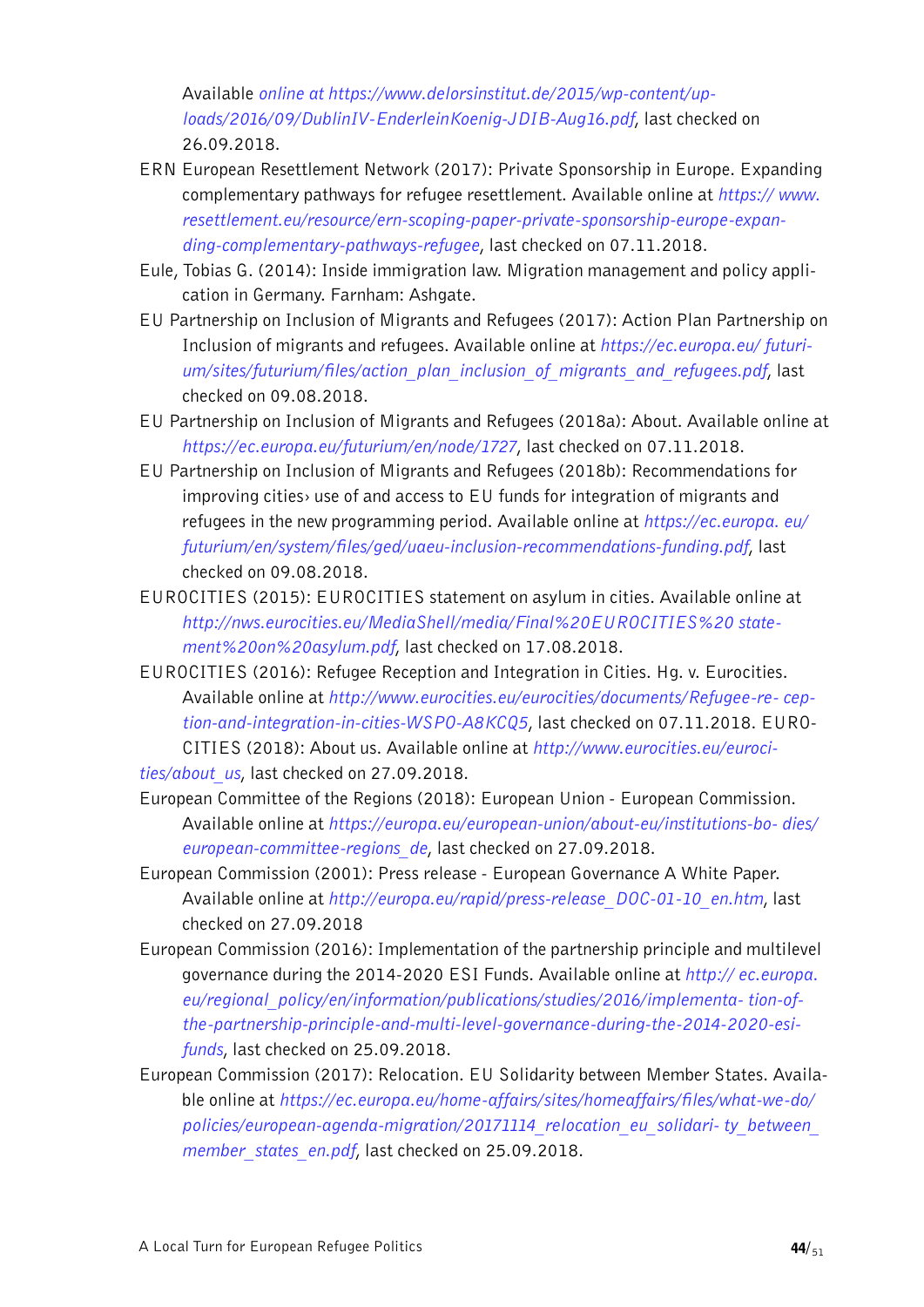- European Commission (2018a): Consultation EU Funds Migration Results. Available online at *[https://ec.europa.eu/info/sites/info/files/copy\\_of\\_consultation\\_-\\_eu\\_ funds\\_](https://ec.europa.eu/info/sites/info/files/copy_of_consultation_-_eu_funds_migration_-_results.xls) [migration\\_-\\_results.xls](https://ec.europa.eu/info/sites/info/files/copy_of_consultation_-_eu_funds_migration_-_results.xls)*, last checked on 09.08.2018.
- European Commission (2018b): European Commission Fact Sheet. Questions and Answers: Future EU funding for Borders and Migration. Hg. v. European Commission. Available online at *[http://europa.eu/rapid/press-release\\_MEMO-18-4127\\_ en.htm](http://europa.eu/rapid/press-release_MEMO-18-4127_en.htm)*, last checked on 20.08.2018.
- European Commission (2018c): Factual summary of the public consultation on the EU long-term budget in the area of migration. European Commission. Available online at *[https://ec.europa.eu/info/sites/info/files/factual\\_summary\\_mff\\_opc\\_on\\_migra- tion.](https://ec.europa.eu/info/sites/info/files/factual_summary_mff_opc_on_migration.pdf) [pdf](https://ec.europa.eu/info/sites/info/files/factual_summary_mff_opc_on_migration.pdf)*, last checked on 09.08.2018.
- European Commission (2018d): Study on the feasibility and added value of sponsorship schemes as a possible pathway to safe channels for admission to the EU, including resettlement. Final Report. Available online at *[https://publications.europa.eu/en/](https://publications.europa.eu/en/publication-detail/-/publication/1dbb0873-d349-11e8-9424-01aa75ed71a1/language-en/format-PDF/source-77978210)  [publication-detail/-/publication/1dbb0873-d349-11e8-9424-01aa75ed71a1/langua](https://publications.europa.eu/en/publication-detail/-/publication/1dbb0873-d349-11e8-9424-01aa75ed71a1/language-en/format-PDF/source-77978210)[ge-en/format-PDF/source-77978210](https://publications.europa.eu/en/publication-detail/-/publication/1dbb0873-d349-11e8-9424-01aa75ed71a1/language-en/format-PDF/source-77978210)*, last checked on 06.11.2018.
- European Commission (2018e): Vorschlag für eine VERORDNUNG DES EUROPÄI-SCHEN PARLAMENTS UND DES RATES mit gemeinsamen Bestimmungen für den Europäischen Fonds für regionale Entwicklung, den Europäischen Sozialfonds Plus, den Kohäsionsfonds und den Europäischen Meeres- und Fischereifonds sowie mit Haushaltsvorschriften für diese Fonds und für den Asyl- und Migrationsfonds, den Fonds für die innere Sicherheit und das Instrument für Grenzmanagement und Visa. COM (2018) 375 final. 2018/0196 (COD).
- European Commission (2018f): What is the Urban Agenda for the EU? Available online at *https://ec.europa.eu/futurium/en/urban-agenda-eu/what-urban-agenda-eu*, last checked on 07.11.2018.
- European Economic and Social Committee (2018): European Union European Commission. Available online at *[https://europa.eu/european-union/about-eu/ institutions-bo](https://europa.eu/european-union/about-eu/institutions-bodies/european-economic-social-committee_de)[dies/european-economic-social-committee\\_de](https://europa.eu/european-union/about-eu/institutions-bodies/european-economic-social-committee_de)*, last checked on 27.09.2018.
- European Parliament (2018): Legislative Train Schedule towards a new Policy in Migration. Permanent EU Relocation Mechanism. Available online at *[http://www.europarl.](http://www.europarl.europa.eu/legislative-train/theme-towards-a-new-policy-on-migration/file-permanent-eu-relocation-mechanism) [europa.eu/legislative-train/theme-towards-a-new-policy-on-migration/ file-perma](http://www.europarl.europa.eu/legislative-train/theme-towards-a-new-policy-on-migration/file-permanent-eu-relocation-mechanism)[nent-eu-relocation-mechanism](http://www.europarl.europa.eu/legislative-train/theme-towards-a-new-policy-on-migration/file-permanent-eu-relocation-mechanism)*, last checked on 25.09.2018.
- European Foundation for Democracy (2018): Refugees in Europe. Review of Integration Practices & Policies. Available online at *[http://europeandemocracy.eu/wp-con- tent/](http://europeandemocracy.eu/wp-content/uploads/2018/05/2018-Refugees-In-Europe-Full-Version.pdf) [uploads/2018/05/2018-Refugees-In-Europe-Full-Version.pdf](http://europeandemocracy.eu/wp-content/uploads/2018/05/2018-Refugees-In-Europe-Full-Version.pdf)*, last checked on 27.09.2018.
- European Resettlement Network (ERN) (2017): Private Sponsorship in Europe. Expanding complementary pathways for refugee resettlement.  $\text{ERN}+$  Scoping Paper.
- Available online at *[https://www.resettlement.eu/resource/ern-scoping-paper-private-spon](https://www.resettlement.eu/resource/ern-scoping-paper-private-sponsorship-europe-expanding-complementary-pathways-refugee)[sorship-europe-expanding-complementary-pa- thways-refugee](https://www.resettlement.eu/resource/ern-scoping-paper-private-sponsorship-europe-expanding-complementary-pathways-refugee)*, last checked on 26.09.2018.
- European Union (2013): RICHTLINIE 2013/33/EU DES EUROPÄISCHEN PARLA-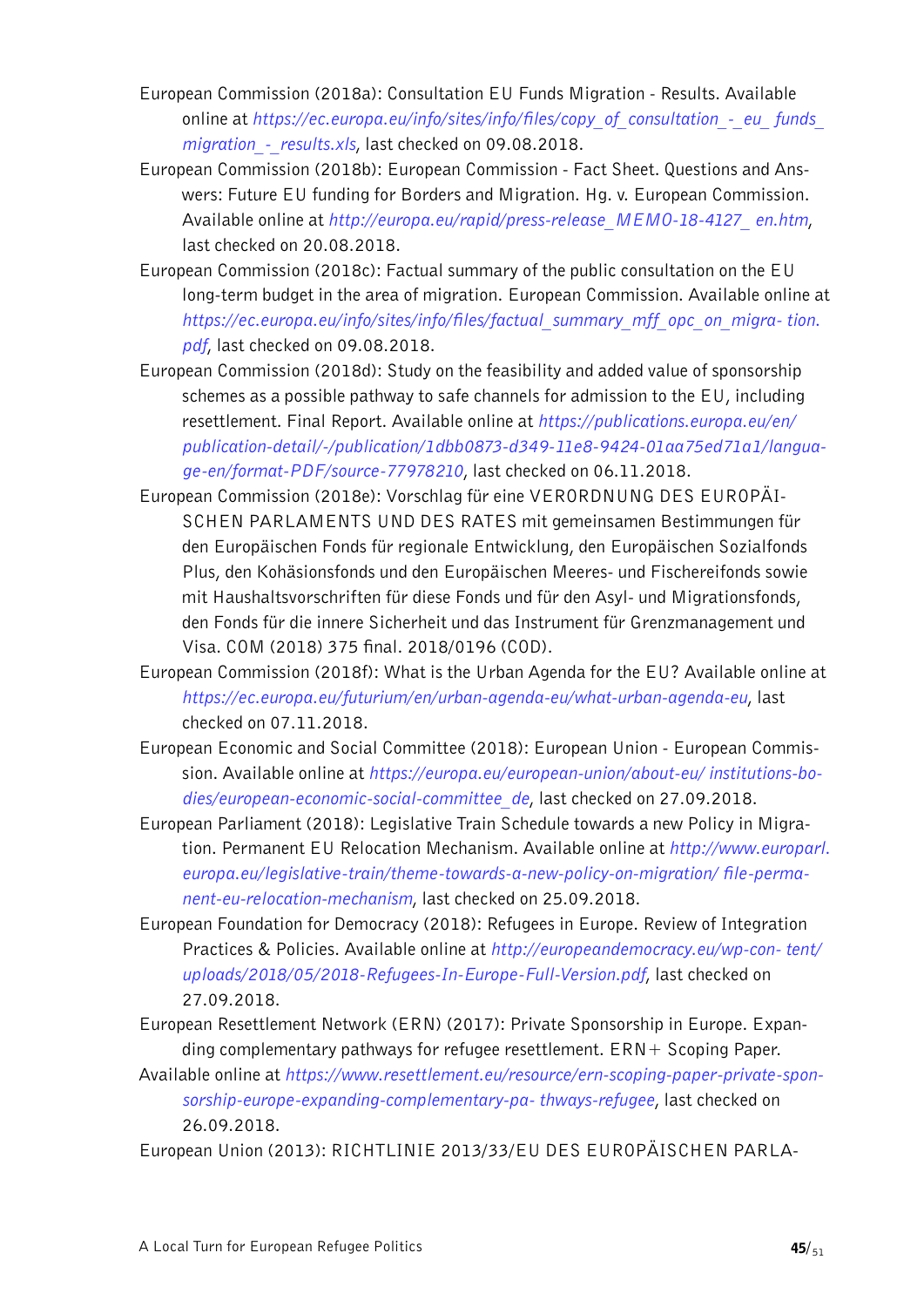- MENTS UND DES RATES vom 26. Juni 2013 zur Festlegung von Normen für die Aufnahme von Personen, die internationalen Schutz beantragen (Neufassung). L 180/96 – L 180/115.
- European Union (2014a): DELEGIERTE VERORDNUNG (EU) Nr. 240/2014 DER KOMMISSION vom 7. Januar 2014 zum Europäischen Verhaltenskodex für Partnerschaften im Rahmen der Europäischen Struktur- und Investitionsfonds. L 74/1  $-L$  74/7.
- European Union (2014b): VERORDNUNG (EU) Nr. 514/2014 DES EUROPÄISCHEN PARLAMENTS UND DES RATES vom 16. April 2014 zur Festlegung allgemeiner Bestimmungen für den Asyl-, Migrations- und Integrationsfonds und das Instrument für die finanzielle Unterstützung der polizeilichen Zusammenarbeit, der Kriminalprävention und Kriminalitätsbekämpfung und des Krisenmanagements. Verordnung Nr. 514/2014.
- Fleischmann, Larissa; Steinhilper, Elias (2017): The Myth of Apolitical Volunteering for Refugees: German Welcome Culture and a New Dispositif of Helping. In: Social Inclusion 5 (3): 17–27.
- Flüchtlingsrat Niedersachsen e.V. (2016): Osnabrück beschließt Aufnahme von Flüchtlingen aus Griechenland. Available online at *[https://www.nds-fluerat.org/20069/](https://www.nds-fluerat.org/20069/aktuelles/osnabrueck-beschliesst-aufnahme-von-fluechtlingen-aus-griechenland)  [aktuelles/osnabrueck-beschliesst-aufnahme-von-fluechtlingen-aus-griechenland](https://www.nds-fluerat.org/20069/aktuelles/osnabrueck-beschliesst-aufnahme-von-fluechtlingen-aus-griechenland)*, last checked on 25.09.2018.
- Fratzke, Susan (2017): Engaging communities in refugee protection. The potential of private sponsorship in Europe. mpi Europe Policy Brief Issue No.9. Hg v. Migration Policy Institute Europe. Available online at *[www.migrationpolicy.org/research/](http://www.migrationpolicy.org/research/engaging-communities-refugee-protection-potential-private-sponsorship-europe)  [engaging-communities-refugee-protection-potential-private-sponsorship-europe](http://www.migrationpolicy.org/research/engaging-communities-refugee-protection-potential-private-sponsorship-europe)*, last checked on 26.09.2018.
- Geisel, Thomas; Reker, Henriette; Sridharan, Ashok (2018): Offener Brief der Bürgermeister aus Köln, Düsseldorf und Bonn an die Bundeskanzlerin zur Aufnahme Geflüchteter. Hg. v. Stadt Köln. Available online at *[https://www.stadt-koeln.de/ mediaasset/](https://www.stadt-koeln.de/mediaasset/content/pdf13/presse/2018/schreiben_an_bundeskanzlerin_merkel.pdf) [content/pdf13/presse/2018/schreiben\\_an\\_bundeskanzlerin\\_merkel.pdf](https://www.stadt-koeln.de/mediaasset/content/pdf13/presse/2018/schreiben_an_bundeskanzlerin_merkel.pdf)*, last checked on 27.07.2018.
- GMFMMD Global Mayoral Forum on Mobility, Migration and Development (2014): Call of Barcelona. Available online at *[http://www.bcn.cat/novaciutadania/pdf/ca/ home/](http://www.bcn.cat/novaciutadania/pdf/ca/home/DeclaracioBcn.en.pdf) [DeclaracioBcn.en.pdf](http://www.bcn.cat/novaciutadania/pdf/ca/home/DeclaracioBcn.en.pdf)*, last checked on 25.09.2018.
- Heuser, Helene (2018): Zwei Jahre EU-Umsiedlungsprogramm: Erfolgreiches Pilotprojekt oder gescheiterter Notfallmechanismus? NVwZ 6/2018. Heuser, Helene (2019): Kommunale Spielräume zur Förderung legaler Zufluchtswege, Bundeszentrale für politische Bildung.
- High Level Group on monitoring simplification for beneficiaries of the European Structural and Investment Funds (2017): Key recommendations of the High Level Group on Simplification for the post 2020 Cohesion Policy. Available online at *[http:// europa.](http://europa.eu/rapid/attachment/IP-17-1921/en/Key%20recommendations%20of%20the%20High%20Level%20Group_factsheet.pdf) [eu/rapid/attachment/IP-17-1921/en/Key%20recommendations%20of%20 the%20](http://europa.eu/rapid/attachment/IP-17-1921/en/Key%20recommendations%20of%20the%20High%20Level%20Group_factsheet.pdf) [High%20Level%20Group\\_factsheet.pdf](http://europa.eu/rapid/attachment/IP-17-1921/en/Key%20recommendations%20of%20the%20High%20Level%20Group_factsheet.pdf)*, last checked on 25.09.2018.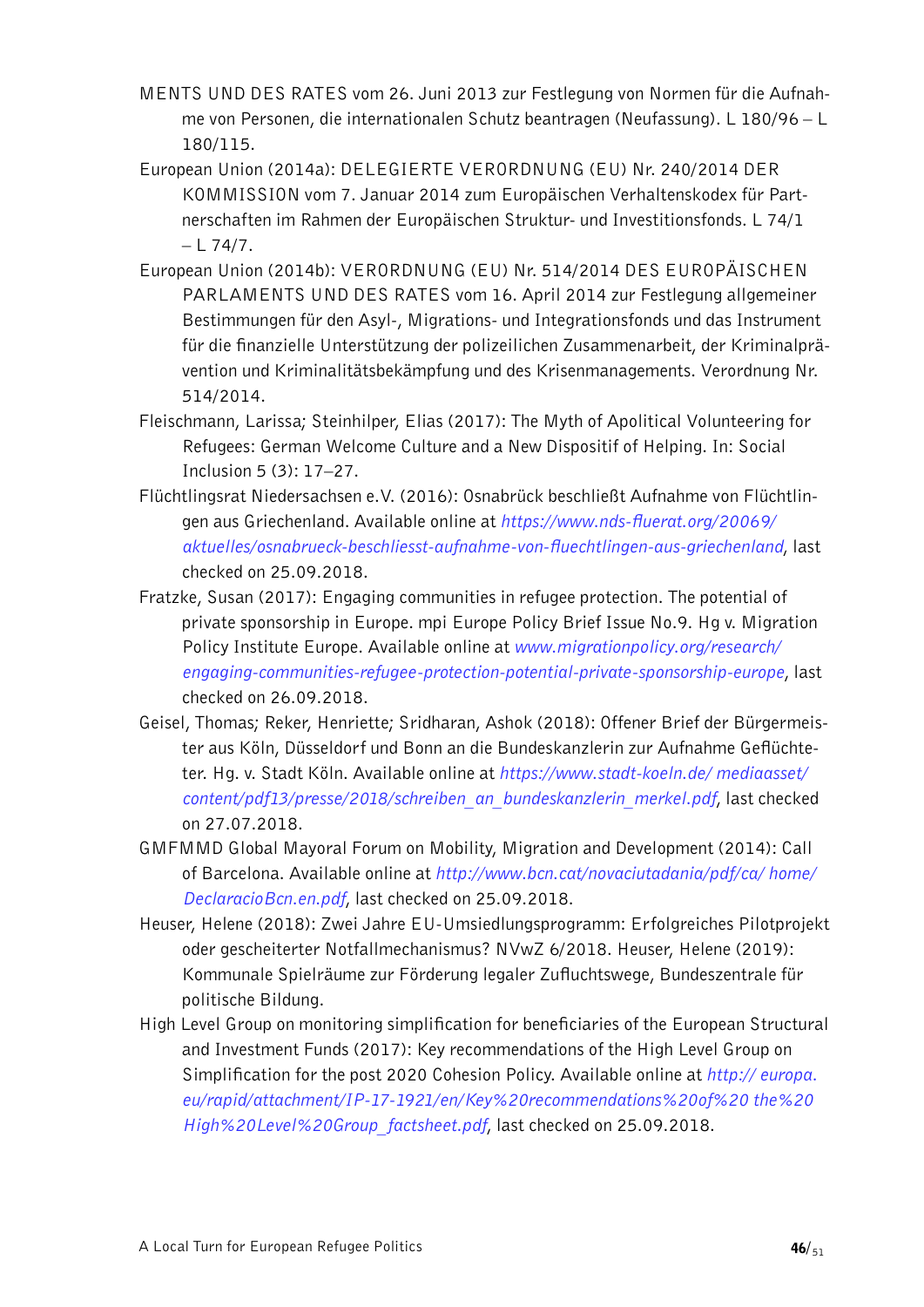Hillmann, Felicitas; Alpermann, Hendrikje (2018). Kulturelle Vielfalt in Städten: Fakten - Positionen - Strategien. Gütersloh: Bertelsmann Stiftung

- Hillmann, Felicitas; Calbet i Elias, Laura (im Erscheinen): Migration-led regeneration in Genua und Manchester – ein Vergleich. In: Raumforschung und Raumordnung.
- Humboldt-Viadrina Governance Platform (2017): Manifesto Relaunching Europe Bottom-Up. Available online at *[https://www.governance-platform.org/wp-content/](https://www.governance-platform.org/wp-content/uploads/2017/11/HVGP_Manifesto_20170818.pdf)  [uploads/2017/11/HVGP\\_Manifesto\\_20170818.pdf](https://www.governance-platform.org/wp-content/uploads/2017/11/HVGP_Manifesto_20170818.pdf)*, last checked on 16.07.2018.
- Humboldt-Viadrina Governance Platform (2018): Information package: Integration of refugees in Europe as a joint municipal development. Berlin. Online verfügbar unter *[https://www.governance-platform.org/wp-content/uploads/2018/09/HVGP\\_Munici](https://www.governance-platform.org/wp-content/uploads/2018/09/HVGP_Municipal-Refugee-policy_EN_L-1.pdf)[pal-Refugee-policy\\_EN\\_L-1.pdf](https://www.governance-platform.org/wp-content/uploads/2018/09/HVGP_Municipal-Refugee-policy_EN_L-1.pdf)*, zuletzt geprüft am 22.02.2019.
- Humphris, Rachel (2014): Integration Practice: Initiatives and Innovations by Institutions and Civil Society. KING Project – Applied Social Studies Unit Desk Research Paper n. 15. Hg. v. ISMU Foundation. Available online at *[http://www.king.ismu.org/](http://king.ismu.org/wp-content/uploads/Humphris_DeskResearch.pdf) [wp-content/uploads/Humphris\\_DeskResearch.pdf](http://king.ismu.org/wp-content/uploads/Humphris_DeskResearch.pdf)*, last checked on 16.08.2018.
- INTEGRATING CITIES (2018): Integrating Cities. Common solutions for shared challenges. Available online at *http://www.integratingcities.eu*, last checked on 27.09.2018.
- IOM (2018): A Permanent Solidarity Mechanism in the EU. Lessons learnt from relocation. Genf: Internationale Organisation für Migration.
- IPL (2018): Harnessing Big Data to Improve Refugee Resettlement. Available online at *[https://immigrationlab.org/project/harnessing-big-data-to-improve-refugee-re- sett](https://immigrationlab.org/project/harnessing-big-data-to-improve-refugee-resettlement)[lement](https://immigrationlab.org/project/harnessing-big-data-to-improve-refugee-resettlement)*, last checked on 09.01.2019.
- Jones, Will/Teytelboym, Alex (2016): An Algorithm to Alleviate the Refugee Crisis, in: Refugees Deeply, Online verfügbar unter *https://www.newsdeeply.com/refugees/ community/2016/08/05/an-algorithm-to-alleviate-the-refugee-crisis*, August 5, 2016, zuletzt geprüft am 23. Februar 2019.
- Katholisches Forum (2016): Leben in der Illegalität. Dokumentensammlung. Available online at *http://forum-illegalitaet.de/dokumentensammlung/#staedtestudien*, last checked on 07.11.2018.
- Niederhafner, Stefan (2007): Städte als politische Akteure im Mehrebenensystem der EU. Eine vergleichende Untersuchung der pan-europäischen Interessenorganisationen Eurocities und RGRE unter besonderer Berücksichtigung der Länder Deutschland, Frankreich und Großbritannien. Dissertation. Technische Universität Darmstadt, Darmstadt. Fachbereich Gesellschafts- und Geschichtswissenschaften. Available online at *[http://tuprints.ulb.tu-darmstadt.de/1079/1/Stefan\\_Niederhafner-Staed](http://tuprints.ulb.tu-darmstadt.de/1079/1/Stefan_Niederhafner-Staedte_in_der_EU.pdf)[te\\_in\\_der\\_EU.pdf](http://tuprints.ulb.tu-darmstadt.de/1079/1/Stefan_Niederhafner-Staedte_in_der_EU.pdf)*, last checked on 16.09.2017.
- OECD (2018): Working Together for Local Integration of Migrants and Refugees. Online verfügbar unter: *[http://www.oecd.org/governance/working-together-for-local-integ](http://www.oecd.org/governance/working-together-for-local-integration-of-migrants-and-refugees-9789264085350-en.htm)[ration-of-migrants-and-refugees-9789264085350-en.htm](http://www.oecd.org/governance/working-together-for-local-integration-of-migrants-and-refugees-9789264085350-en.htm)*, zuletzt geprüft am 24.03.2019.
- Oxford University (2018): Using AI to improve refugee integration. Online verfügbar unter *http://www.ox.ac.uk/news/2018-10-02-using-ai-improve-refugee-integration*, zuletzt geprüft am 04.03.2019.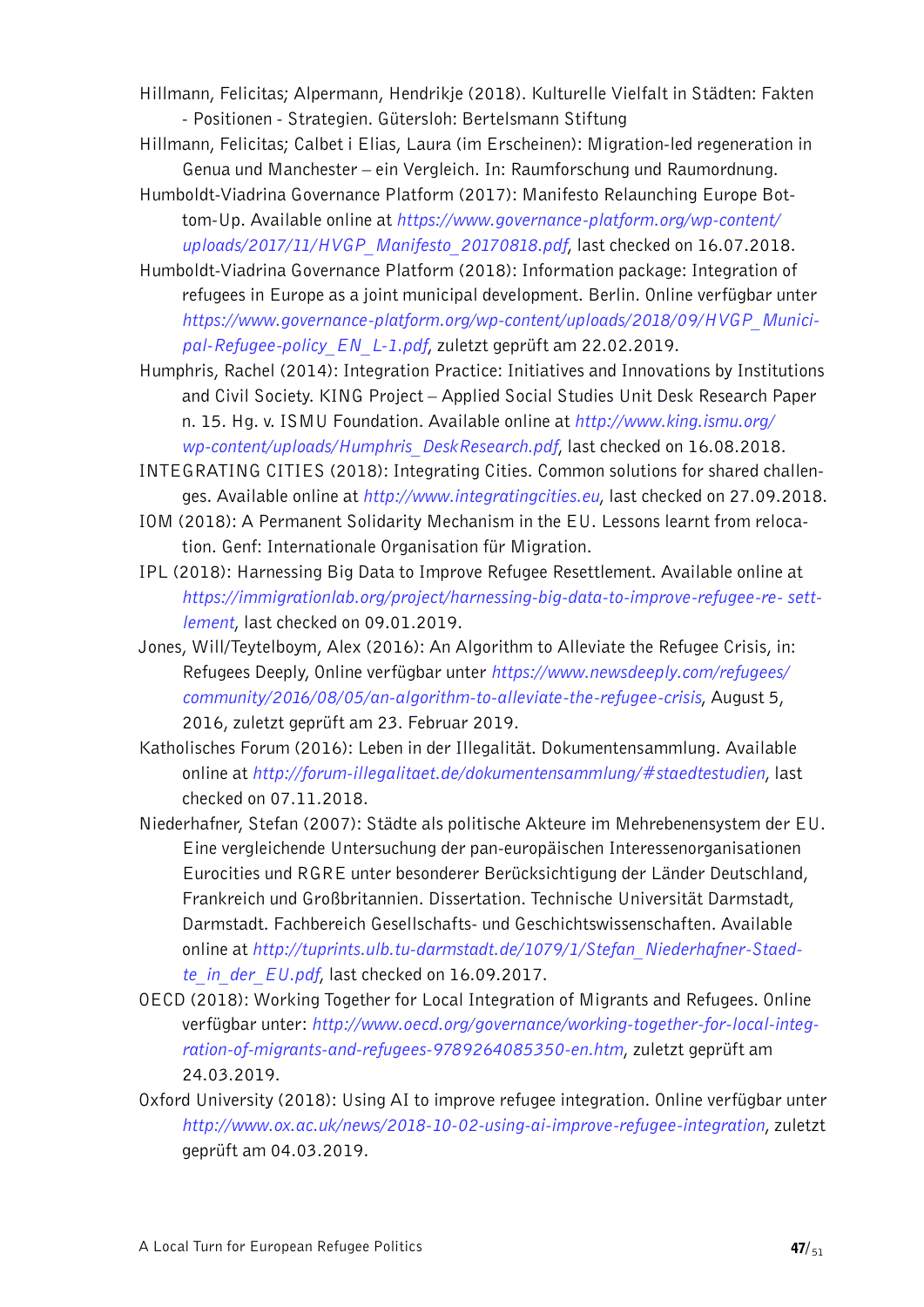- Penninx, Rinus; Caponio, Tiziana; Garcés-Mascareñas, Blanca; Matusz Protasiewicz, Patrycja; Schwarz, Hannah (2014): European Cities and their Migrant Integration Policies. A State of the Art Study for the Knowledge for Integration Governance (KING) Project. KING Project – Social Science Unit Overview Paper n.5. Hg. v.
- ISMU Foundation. Available online at *[http://www.king.ismu.org/wp-content/ uploads/](http://king.ismu.org/wp-content/uploads/Penninx_OverviewPaper5.pdf) [Penninx\\_OverviewPaper5.pdf](http://king.ismu.org/wp-content/uploads/Penninx_OverviewPaper5.pdf)*, last checked on 16.08.2018.
- Penninx, Rinus; Garcés-Mascareñas, Blanca (2018): Integrationspolitik in europäischen Städten: strukturelle Konvergenz und substanzielle Differenzierung. In: Frank Gesemann und Roland Roth (Hg.): Handbuch Lokale Integrationspolitik. Wiesbaden: Springer VS: 837–868.
- Rast, Maria; Ghorashi, Halleh (2018): Dancing with «The Other»: Challenges and Opportunities of Deepening Democracy through Participatory Spaces for Refugees. In: Social Inclusion 6 (1): 188–198.
- RGRE Rat der Gemeinden und Regionen Europas (2018): Refugees and Migration. Available online at *http://www.ccre.org/en/actualites/view/3364*, last checked on 27.09.2018.
- Sanahuja, Ramón (2016): National governments are failing refugees, so cities must step up to meet the challenge. Hg. v. open democracy. Available online at *[https:// www.](https://www.opendemocracy.net/can-europe-make-it/ram-n-sanahuja/national-governments-are-failing-refugees) [opendemocracy.net/can-europe-make-it/ram-n-sanahuja/national-govern](https://www.opendemocracy.net/can-europe-make-it/ram-n-sanahuja/national-governments-are-failing-refugees)[ments-are-failing-refugees](https://www.opendemocracy.net/can-europe-make-it/ram-n-sanahuja/national-governments-are-failing-refugees)* last checked on 25.09.2018.
- Schammann, Hannes (2015): Wenn Variationen den Alltag bestimmen. Unterschiede lokaler Politikgestaltung in der Leistungsgewährung für Asylsuchende. In: Zeitschrift für Vergleichende Politikwissenschaft 9 (3): 161–182.
- Schammann, Hannes; Kühn, Boris (2017): Kommunale Flüchtlingspolitik in Deutschland. Hg. v. Friedrich-Ebert-Stiftung. Available online at *[library.fes.de/pdf-files/](https://library.fes.de/pdf-files/wiso/12763.pdf)  [wiso/12763.pdf](https://library.fes.de/pdf-files/wiso/12763.pdf)*, last checked on 07.11.2018.
- Schneider, Jan; Büchsel, Teresa (2016): Ankommen und Bleiben Wohnsitzauflagen als integrationsfördernde Maßnahme? Hg. v. Sachverständigenrat deutscher Stiftungen für Integration und Migration (SVR) GmbH. Available online at *[https://www.](https://www.svr-migration.de/wp-content/uploads/2016/11/SVR_FB_Wohnsitzauflage.pdf)  [svr-migration.de/wp-content/uploads/2016/11/SVR\\_FB\\_Wohnsitzauflage.pdf](https://www.svr-migration.de/wp-content/uploads/2016/11/SVR_FB_Wohnsitzauflage.pdf)*, last checked on 26.09.2018.
- Solidarity Cities (2015): About. Available online at *https://solidaritycities.eu/about*, last checked on 17.08.2018.
- SVR Expert Council of German Foundations on Integration und Migration (2018): Steuern, was zu steuern ist: Was können Einwanderungs- und Integrationsgesetze leisten? Jahresgutachten 2018. Available online at *[https://www.svr-migration. de/](https://www.svr-migration.de/wp-content/uploads/2018/08/SVR_Jahresgutachten_2018.pdf) [wp-content/uploads/2018/08/SVR\\_Jahresgutachten\\_2018.pdf](https://www.svr-migration.de/wp-content/uploads/2018/08/SVR_Jahresgutachten_2018.pdf)*, last checked on 06.11.2018.
- Stadt Amsterdam (2018): Bed, bath and bread provisions. Available online at *https:// www.amsterdam.nl/en/refugees/bed-bath-bread*, last checked on 17.08.2018.
- Togral Koca, Burcu (2016): New Social Movements: «Refugees Welcome UK». In: European Scientific Journal, 12 (2): 96–108.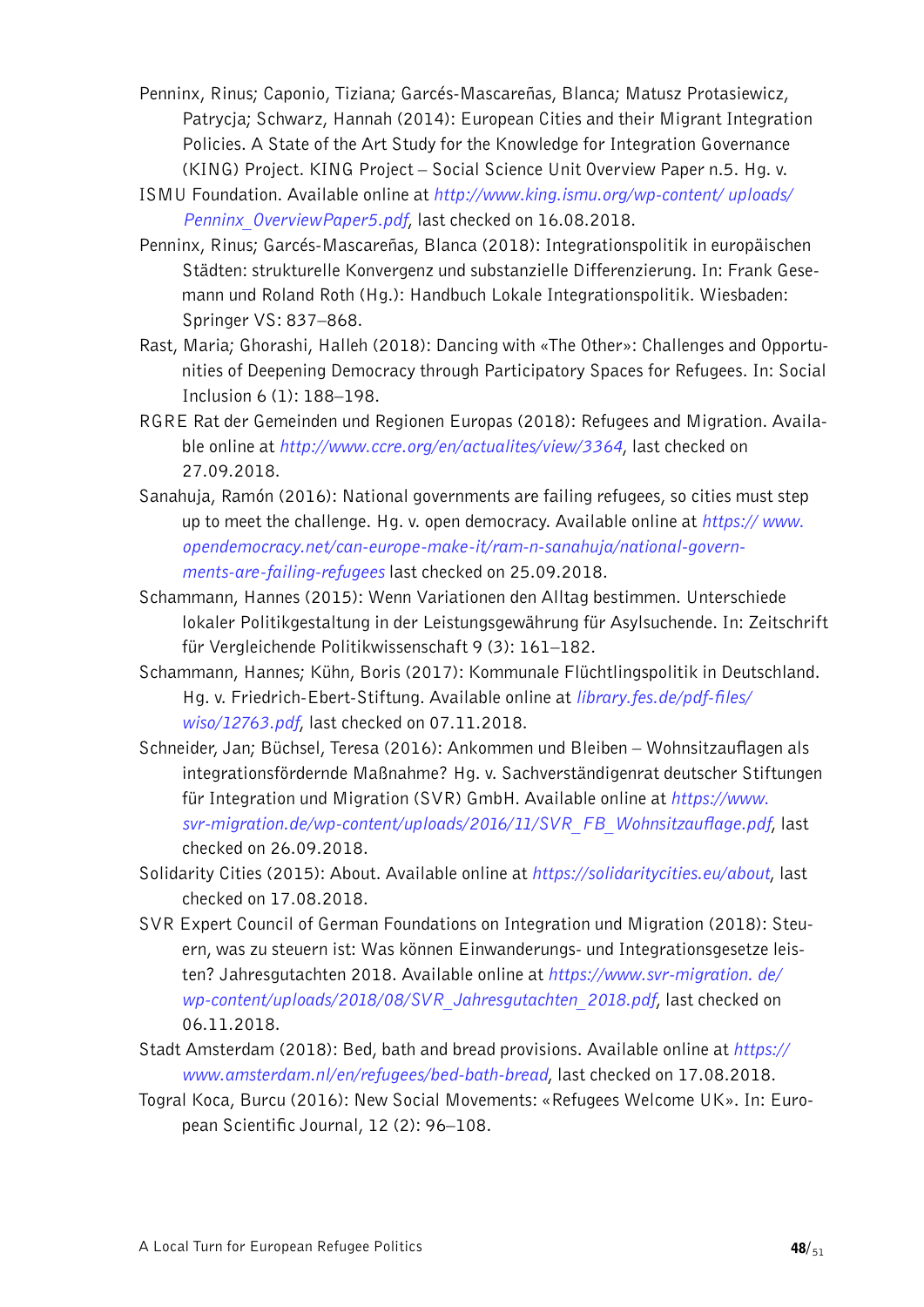- URBAN Intergroup at the European Parliament (2018): About us. Available online at *http://urban-intergroup.eu/about-us*, last checked on 27.09.2018.
- Westerby, Rachel (2018): Follow the Money. Assessing the use of EU Asylum, Migration and Integration Fund (AMIF) funding at the national level. Hg. v. UNHCR und ecre. Available online at *[http://www.unhcr.org/cy/2018/01/29/follow-money-criti- cal-ana](http://www.unhcr.org/cy/2018/01/29/follow-money-critical-analysis-use-eu-asylum-migration-integration-fund-amif)[lysis-use-eu-asylum-migration-integration-fund-amif](http://www.unhcr.org/cy/2018/01/29/follow-money-critical-analysis-use-eu-asylum-migration-integration-fund-amif)*, last checked on 07.11.2018.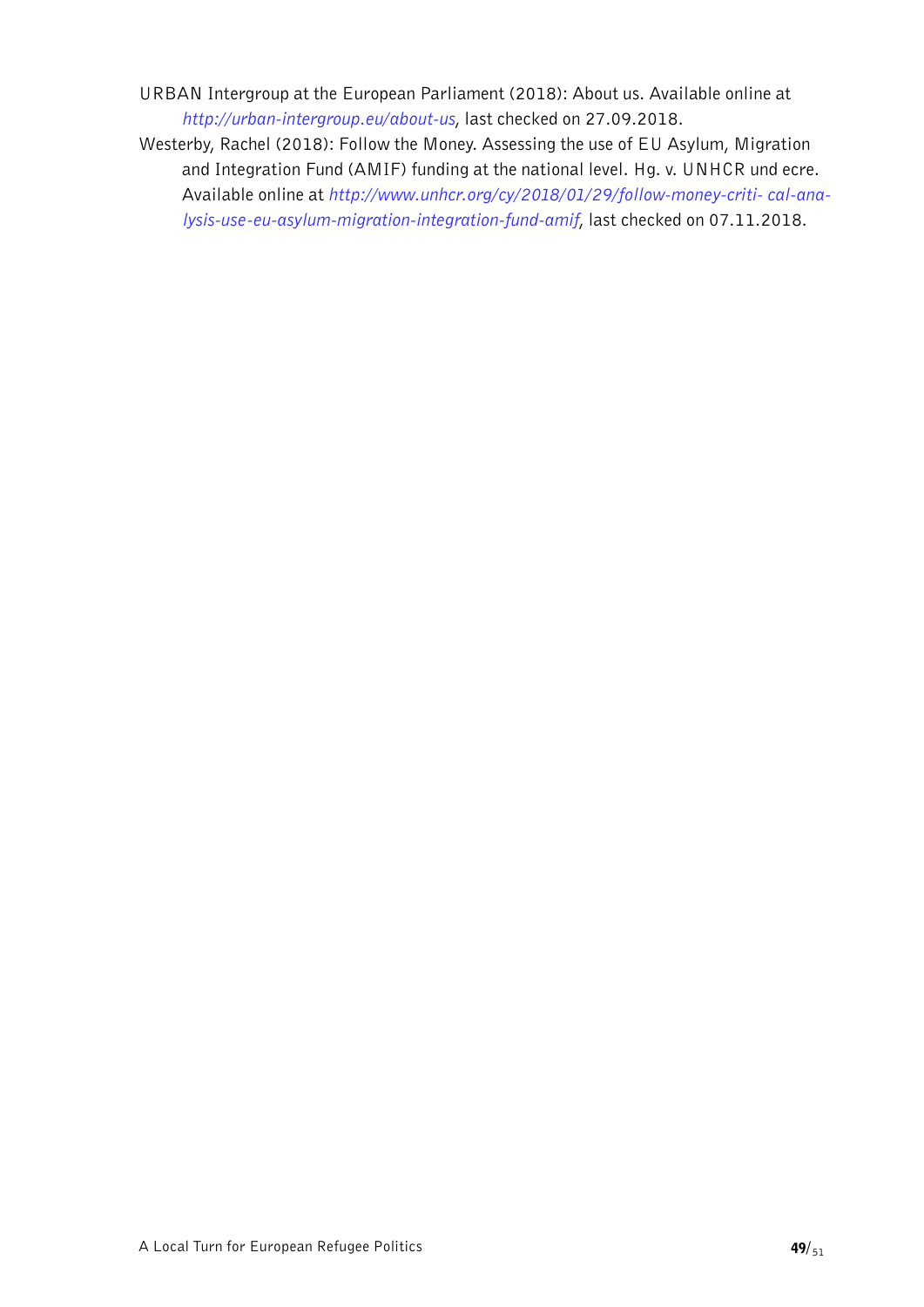### <span id="page-49-0"></span>The authors

Petra Bendel is professor of political science, director of the Centre for Area Studies at the Friedrich-Alexander-Universität Erlangen-Nürnberg, president of the academic advisory board of the Federal Office for Migration and Refugees (BAMF) and vice-president of the Expert Council of German Foundations on Integration and Migration (SVR). She is a member of various expert commissions, inter alia the Federal Government Expert Commission on the Framework for Integration Capacity.

**Hannes Schammann** is professor of migration policy at the Universität Hildesheim. Previously he worked for several years in the area of migration policy, inter alia for the Federal Office for Migration and Refugees, the Robert-Bosch-Stiftung and the Federal Protestant Youth Social Work Agency. He manages several projects on the role of municipalities in migration policy and is a member of numerous advisory committees. *[http://www.uni-hildes](http://www.uni-hildesheim.de/migrationspolitik)[heim.de/migrationspolitik](http://www.uni-hildesheim.de/migrationspolitik)*

**Christiane Heimann** is a research associate in the area of migration policy at the Universität Hildesheim. Previously she conducted research and taught at several universities in Germany, the USA, Spain and the United Kingdom. She studied and completed her doctorate at the Universität Bamberg. *http://www.uni-hildesheim.de/migrationspolitik*

**Janina Stürner** is conducting research into migration governance in multi-level systems, strategies of city networks in EU asylum and migration policy and transnational cooperation in migration and development at the Centre for Area Studies of the Friedrich-Alexander-Universität Erlangen-Nürnberg. Sie studied in Freiburg and Aix-en-Provence and gathered practical experience, inter alia as policy officer for the integration of young refugees for the city of Stuttgart.